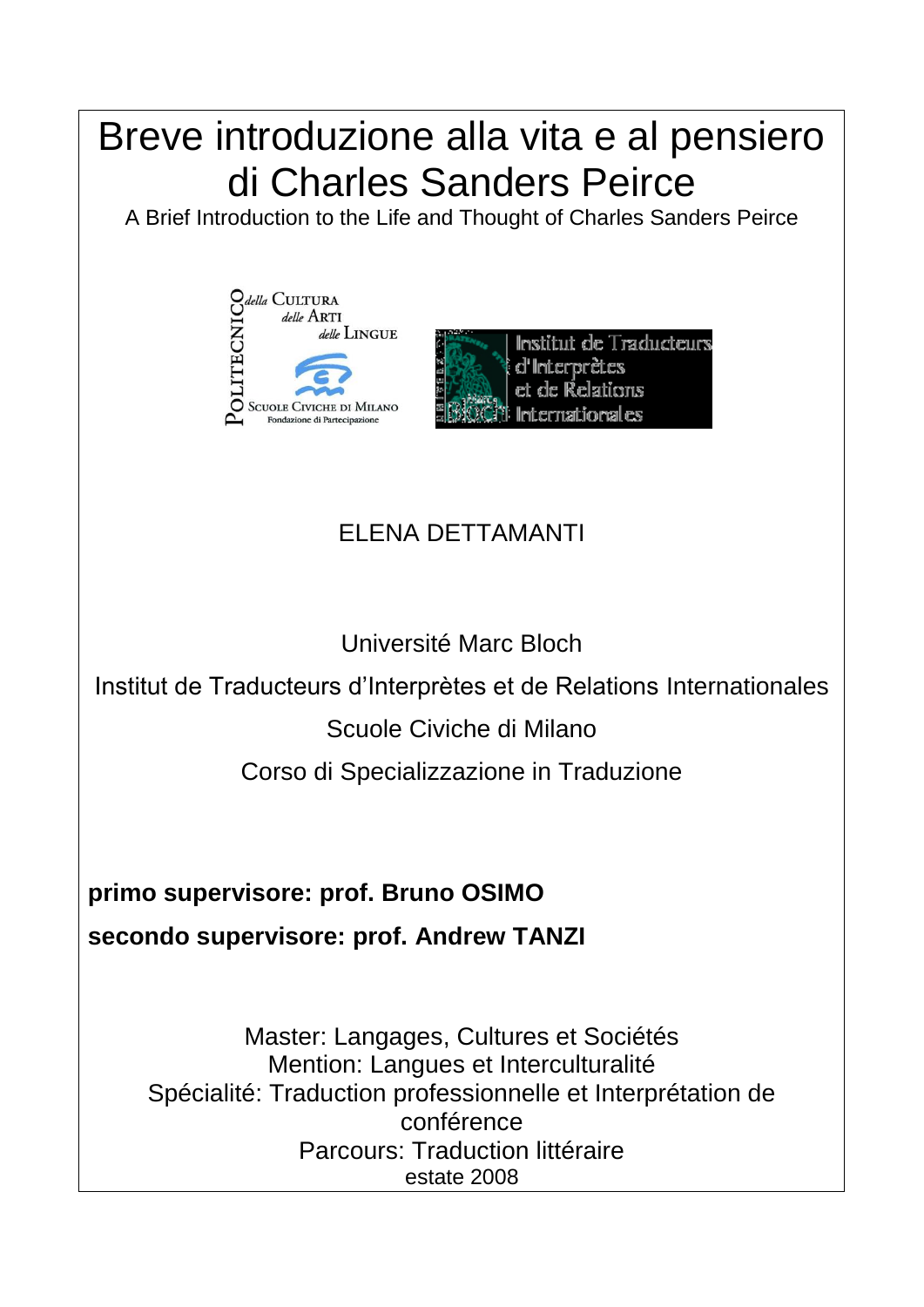© 2000 Forum on Psychiatry and the Humanities of the Washington School of **Psychiatry** 

© Elena Dettamanti per l'edizione italiana 2008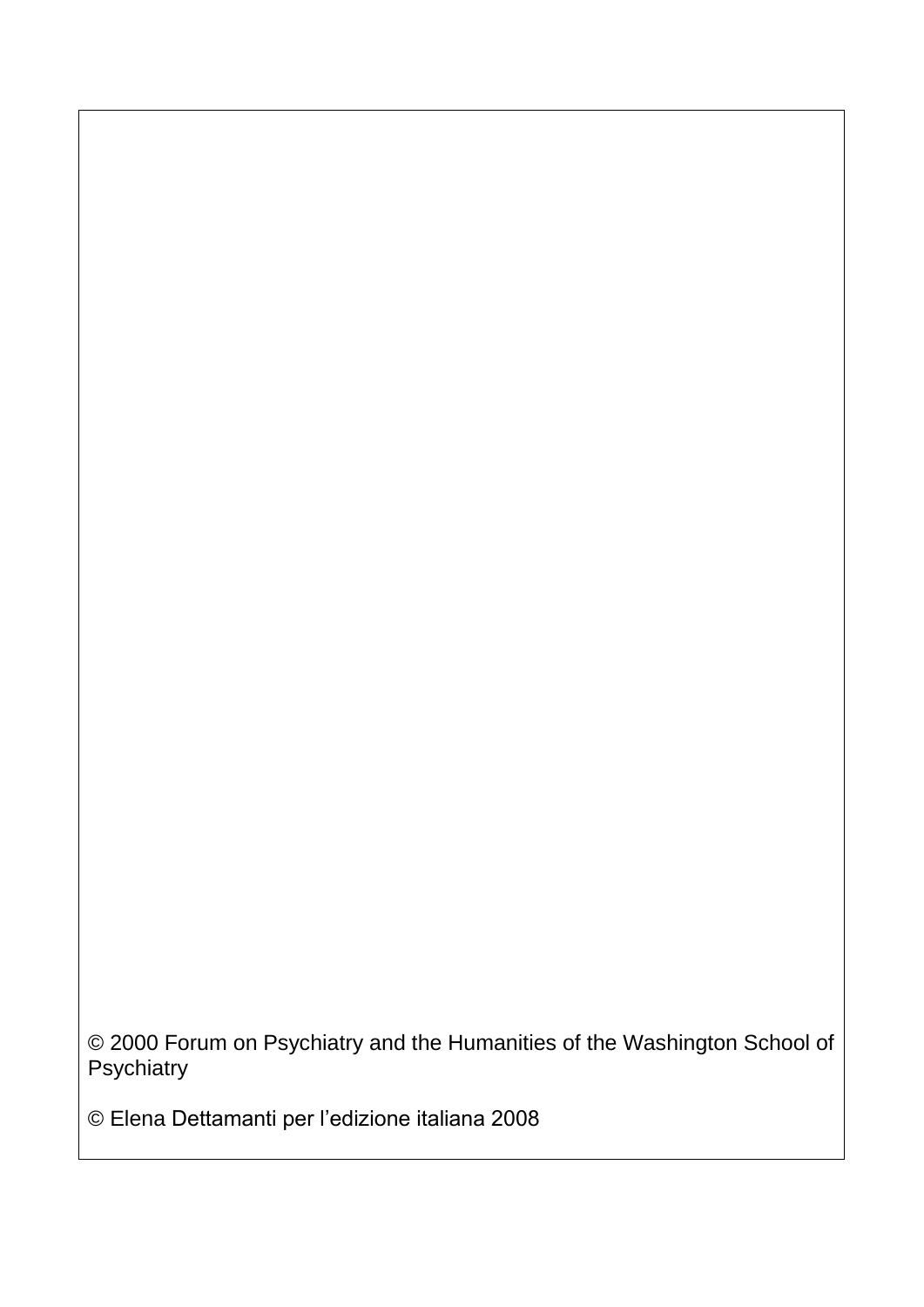## **Breve introduzione alla vita e al pensiero di Charles Sanders Peirce A Brief Introduction to the Life and Thought of Charles Sanders Peirce**

### **English Abstract**

*This thesis proposes the Italian translation of the essay entitled* A Brief Introduction to the Life and Thought of Charles Sanders Peirce *by Joseph Brent, Peirce's well-known biographer. This essay is the introductory text to the volume Peirce, Semiotics, and Psy*choanalysis *published in 2000. The author presents an overview of Charles Sanders Peirce's dreadful life and of his Pragmatism, beginning with his relationship with his father Benjamin and with religion, and analysing his theory of inquiry, his innovative form of inference called "abduction", his theory of signs which included the three elements – sign, object and interpretant –, and the application of these theories in psychoanalysis.*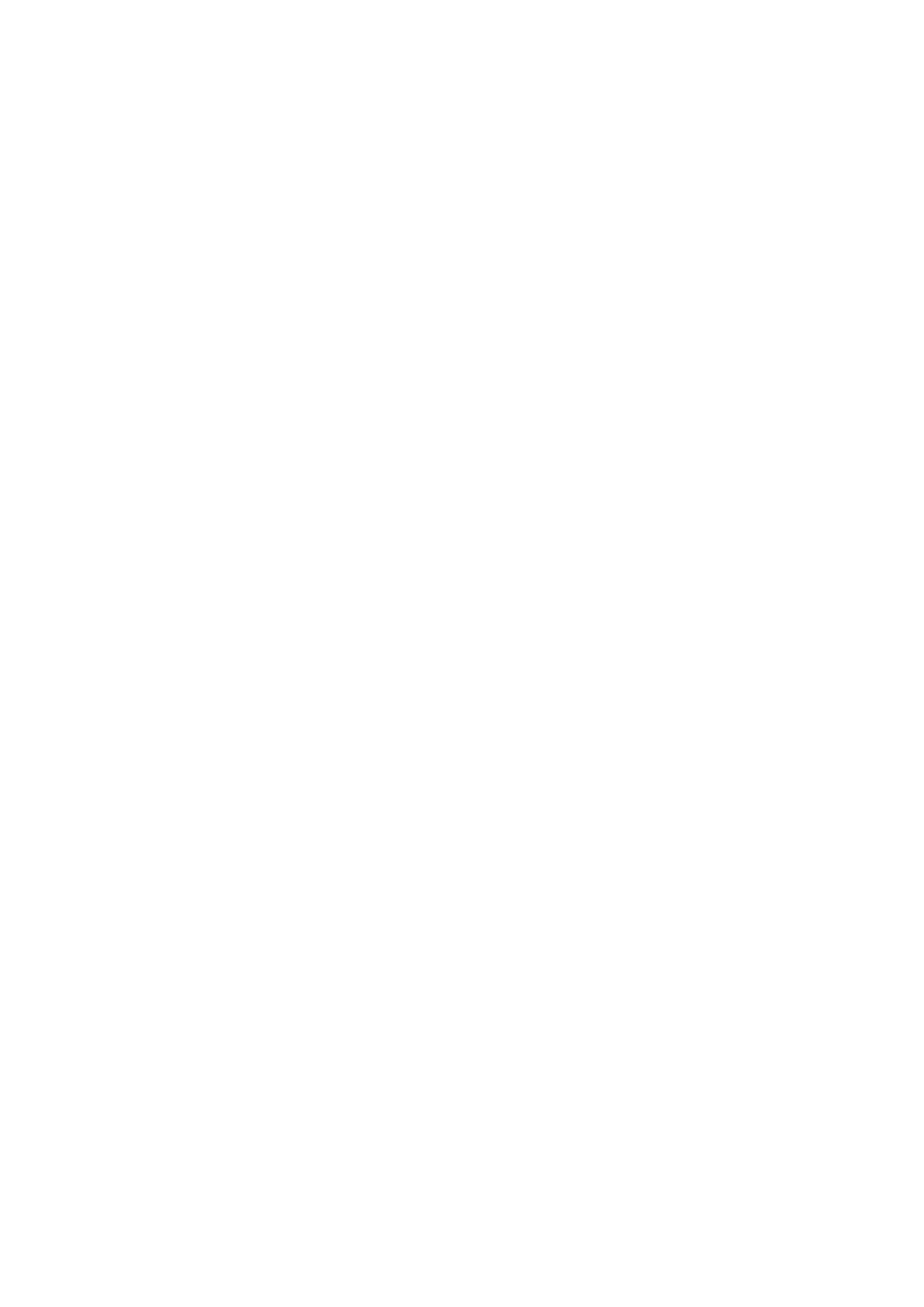# Sommario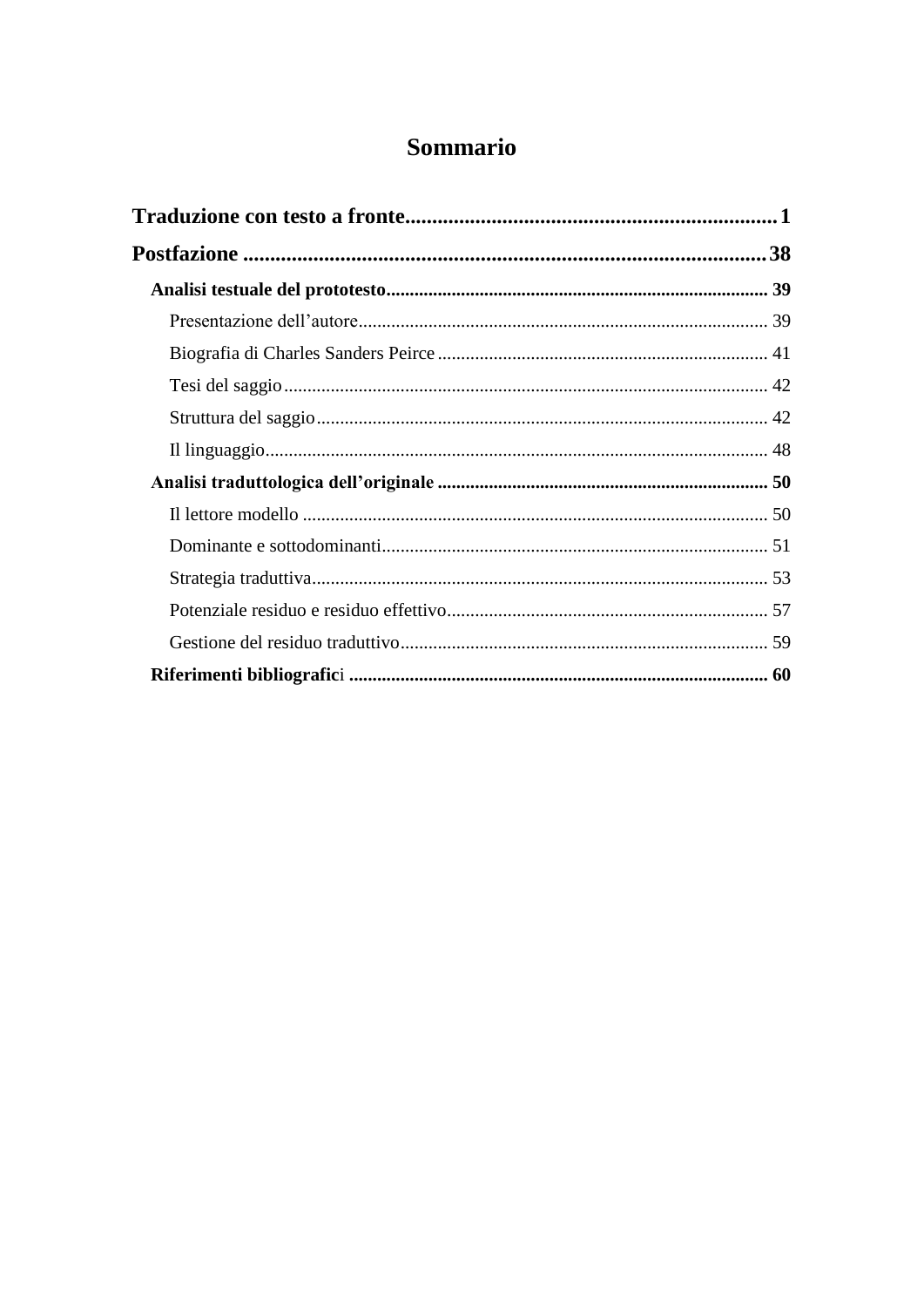<span id="page-5-0"></span>**Traduzione con testo a fronte**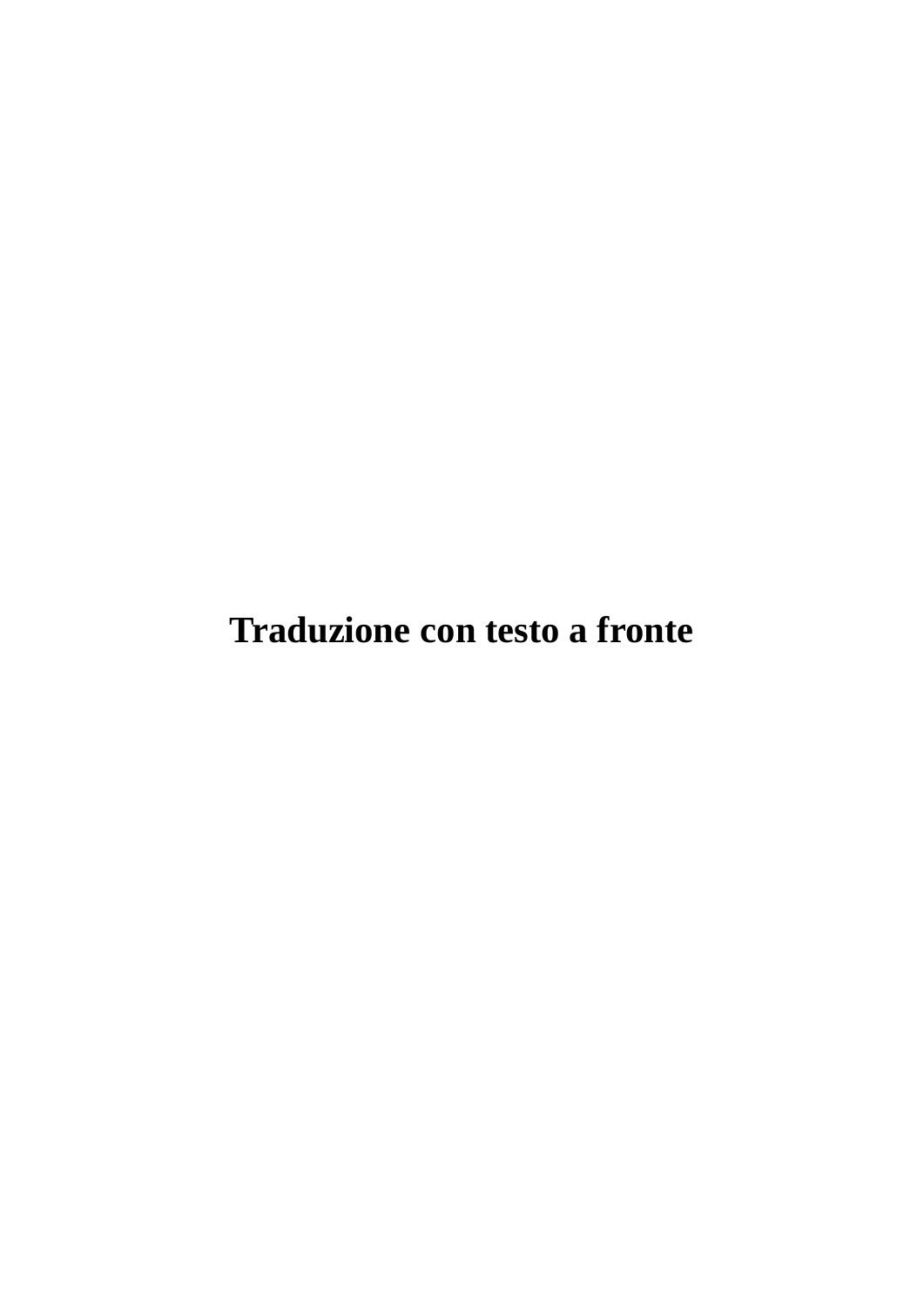# **A Brief Introduction to the Life and Thought of Charles Sanders Peirce**

## *Joseph Brent*

Charles Sanders Peirce (1839-1914) was a singular man – a prodigious, protean, brilliant, and productive intellect who lived a humiliating and tragic life. There is no other quite like him in the history of Western ideas. His life raises the ancient puzzle of the relation of genius and madness. One Peirce scholar, in his review of Peirce's only fulllength biography (Brent 1993), gave his impressions of this extraordinary polymath:

A first ranker in western civilization, pioneer semiotician, innovative historian of science, student of economic theory, hopeless accountant, skilled mathematician, unfaithful husband, initiator of pragmatism, occasional actor, profligate dandy, great logician, brilliant experimental physicist, unlucky speculator, eminent cartographer, student of lexicography, gauche socialite, competent structural engineer, persistent drug-taker, occasional vagrant, student of medicine, nominal Episcopalian, prospective encyclopedia salesman, patentee in chemical engineering, subject of police inquiries, profound philosopher, project procrastinator … [Grattan-Guinness 1994]

Germane to the subject of this volume, I add experimental psychology and psychology of the conscious and unconscious mind and of the self and self-consciousness.

The complexity of Peirce's character and his reputation as a broken and dissolute man, despite his recognized brilliance and originality haunted his reputation during his life and ever since his death more than eighty years ago. Despite his acknowledged genius and accomplishments, he was refused a professorship at Harvard, was fired from his lectureship at the Johns Hopkins University, and was forced to resign from his thirty-year career in geodesy at the United States Coast Survey. A major Peirce scholar recently wrote that the owners of his papers, the Harvard Department of Philosophy,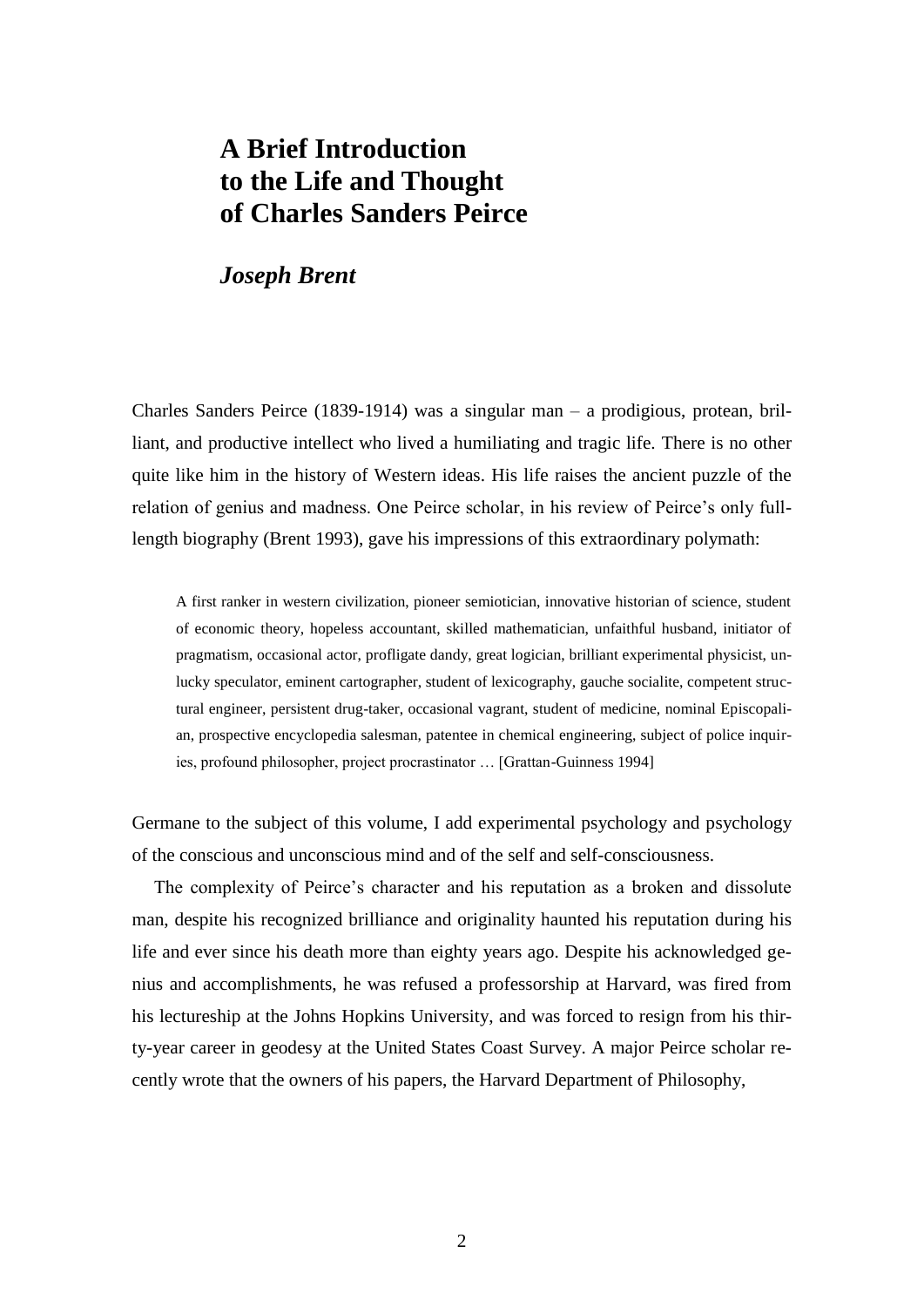# **Breve introduzione alla vita e al pensiero di Charles Sanders Peirce**

## *Joseph Brent*

Charles Sanders Peirce (1839-1914) fu un uomo singolare – una mente prodigiosa, versatile, brillante e feconda che visse una vita umiliante e tragica. Non esistono paragoni nella storia del pensiero occidentale. La sua vita solleva l'antico enigma del legame tra genio e follia. Uno studioso di Peirce, nella recensione dell'unica biografia completa a lui dedicata (Brent 1993), espresse le proprie opinioni su questo erudito:

avanguardia della civiltà occidentale, pioniere della semiotica, storico innovativo della scienza, studioso di teoria economica, pessimo ragioniere, abile matematico, marito infedele, fondatore del pragmatismo, attore occasionale, dandy dissoluto, grande logico, brillante fisico sperimentale, speculatore sfortunato, eminente cartografo, studioso di lessicografia, persona goffa nella vita mondana, ingegnere strutturale competente, drogato impenitente, vagabondo occasionale, studioso di medicina, nominalmente episcopaliano, potenziale venditore di enciclopedie, detentore di brevetti in ingegneria chimica, indagato dalla polizia, profondo filosofo, procrastinatore di progetti […] (Grattan-Guinness 1994).

In attinenza con l'argomento di questo libro aggiungo «psicologo sperimentale» e «psicologo della mente conscia e inconscia e del Sé e dell'autocoscienza».

La complessità della personalità di Peirce e la sua nomea di uomo in disgrazia e dissoluto, malgrado la sua riconosciuta intelligenza e originalità, inficiarono la sua reputazione mentre era in vita e dopo la sua morte, avvenuta più di ottant'anni fa. Benché noto per il suo genio e il suo talento, gli fu rifiutata una cattedra alla Harvard University, perse il posto di lettore universitario alla Johns Hopkins University e fu costretto a rinunciare alla sua trentennale carriera nel campo della geodesia allo United States Coast Survey. Di recente un importante studioso di Peirce ha scritto che i proprietari delle sue opere, il Dipartimento di filosofia della Harvard, «hanno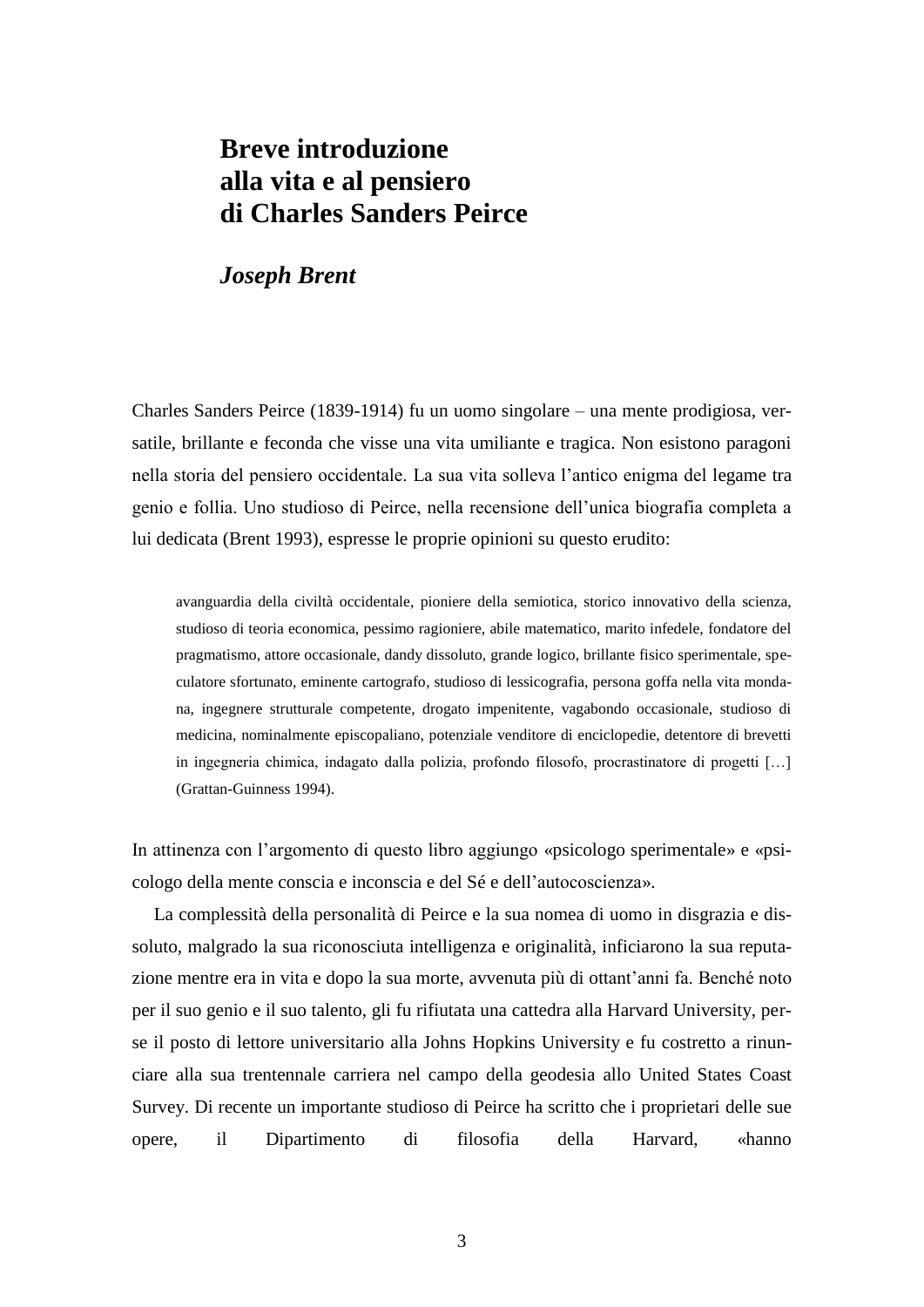consistently "acted to obstruct research on Peirce, thus continuing the Harvard vendetta against Peirce which lasted from [Charles W.] Eliot's ascension to the presidency of Harvard in 1889 until the [recent] advent of … a new breed of Harvard Professors. The history of the Harvard Department's conduct with respect to the Peirce manuscripts is one of the sorriest tales in American academic history" (Murphey 1993).

Before December 1991, when the department ended censorship of its biographical Peirce material by permitting publication of my biography, with its hundreds of quotations from their biographical manuscripts, it was impossible to attempt well-researched accounts of and explanations for Peirce's extraordinary character and behavior, though there were many guesses based on rumor and privileged information. Driven largely by the desire to hide the often unpalatable facts of his life, this censorship helps to explain Peirce's relative obscurity in the history of Western thought, despite his broad influence.

In the attempt to explain the extremes of Peirce's life, I hypothesize (despite the obvious dangers of historical diagnosis) that Peirce probably suffered from three neurological pathologies, to which he pointed himself. As an adolescent, Peirce began to experience extremely painful episodes of trigeminal neuralgia. These episodes continued throughout his life and often left him prostrate for days, sometimes weeks. His father, who also suffered from a very painful illness, Bright's disease, early introduced him to opium and ether as palliatives for the intense pain.

In his twenties, Peirce began to exhibit the extreme mood swings that are symptomatic of bipolar disorder. The condition worsened with age, and he manifested most of the associated symptoms. On the manic side, he exhibited driven, paranoid, and impulsive actions; extreme insomnia; ecstatic grandiosity and visionary expansiveness; hypersexuality; almost superhuman energy; and had irrational financial dealings, which include compulsive extravagance and disastrous investing. On the depressive side, he had severely melancholic or depressive episodes characterized by suicidal feelings or flatness of mood, accompanied by an inertness of mind, the inability to feel emotion, and an unbearable sense of futility. As an adolescent, Peirce experimented with drugs, and throughout his life he used them with sophistication, both to manage his pain and depression and to enhance the ecstatic creativity of his manic episodes.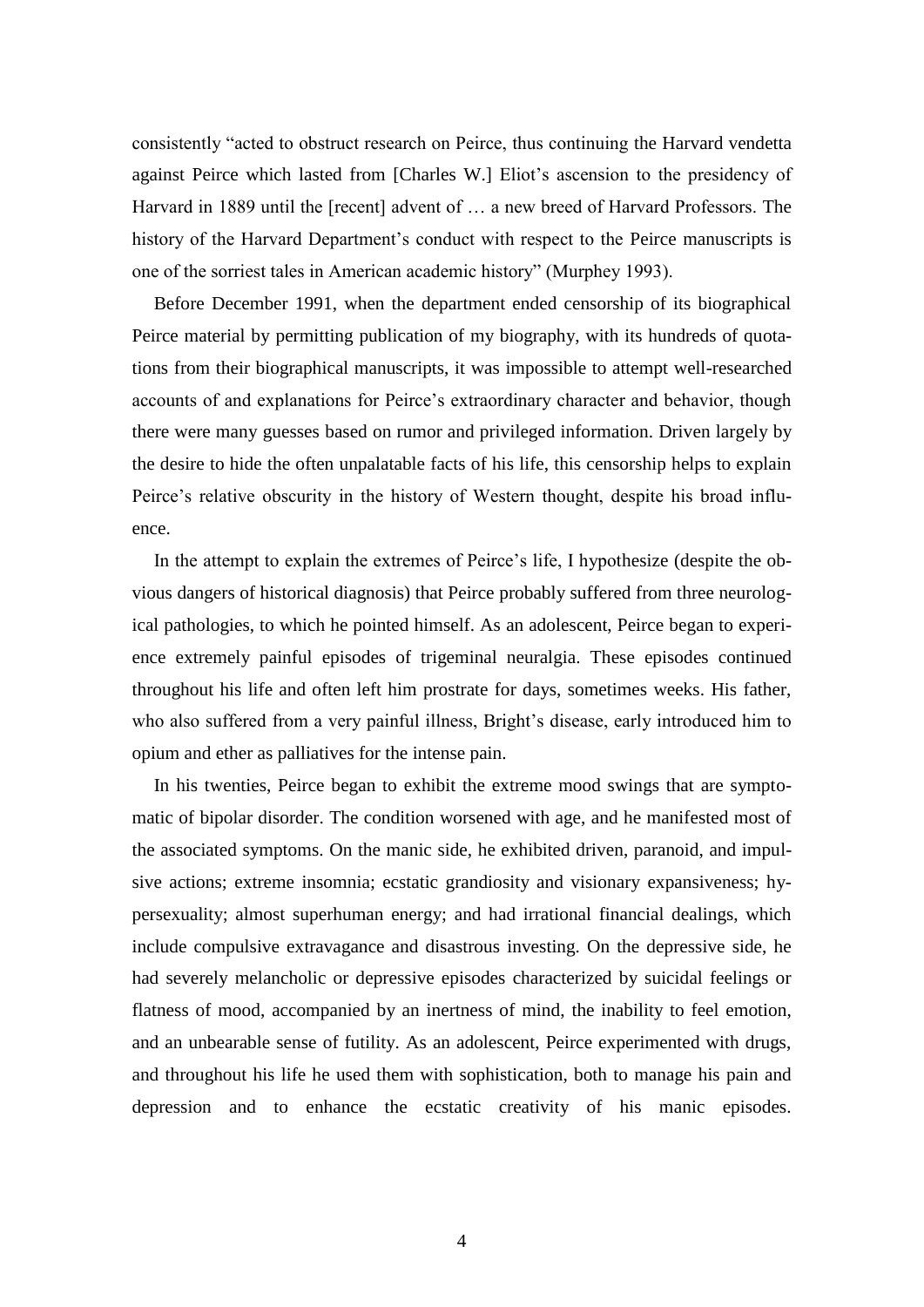[costantemente] ostacolato gli studi su Peirce, perpetrando così la vendetta della Harvard contro Peirce che durò dall'ascesa di [Charles W.] Eliot alla presidenza della Harvard nel 1869 fino al [recente] arrivo di […] una nuova stirpe di docenti della Harvard. La storia della condotta del Dipartimento di filosofia della Harvard nei confronti dei manoscritti di Peirce è uno dei racconti più bui della storia accademica americana» (Murphey 1993).

Prima del dicembre 1991, quando il dipartimento pose fine alla censura del materiale biografico di Peirce permettendo la pubblicazione della mia biografia contenente centinaia di citazioni dai suoi manoscritti biografici, era impossibile cercare resoconti e spiegazioni dettagliate della personalità e del comportamento singolare di Peirce, sebbene esistessero diverse ipotesi basate su dicerie e informazioni confidenziali. Spinta in gran parte dal desiderio di nascondere gli eventi spesso spiacevoli della sua vita, questa censura permette di spiegare la relativa assenza di Peirce dalla storia del pensiero occidentale, malgrado la sua ampia influenza.

Nel tentativo di spiegare gli estremi della vita di Peirce, ipotizzo (malgrado gli ovvi pericoli di una diagnosi storica) che Peirce fosse affetto da tre patologie neurologiche. Da adolescente iniziò a soffrire di attacchi estremamente dolorosi di nevralgia del trigemino. Questi attacchi si ripresentarono nel corso della sua vita e lo lasciavano spesso privo di forze per giorni, a volte settimane. Suo padre, che soffriva anch'egli di una malattia molto dolorosa, il morbo di Bright, gli fece conoscere molto presto l'oppio e l'etere come palliativi per il forte dolore.

Dopo i vent'anni Peirce cominciò a mostrare repentini cambiamenti d'umore, sintomatici del disturbo bipolare. Le sue condizioni peggiorarono con l'età e si manifestarono numerosi sintomi associati a tale malattia. Per quanto riguarda la fase maniacale, Peirce manifestava azioni comandate, paranoiche e impulsive; una grave insonnia; mania di grandezza estatica ed espansività visionaria; ipersessualità; un'energia quasi sovrumana e conduceva affari finanziari irrazionali, tra cui una certa compulsione a spendere e investimenti disastrosi. Per quanto riguarda la fase depressiva, manifestava attacchi di grave melanconia o depressione caratterizzati da istinti suicidi o da apatia, a cui si aggiungevano una certa indolenza della mente, un'incapacità di provare emozioni e un senso di futilità intollerabile. Da adolescente Peirce provò droghe e nel corso della sua vita le usò in modo sempre più sofisticato, sia per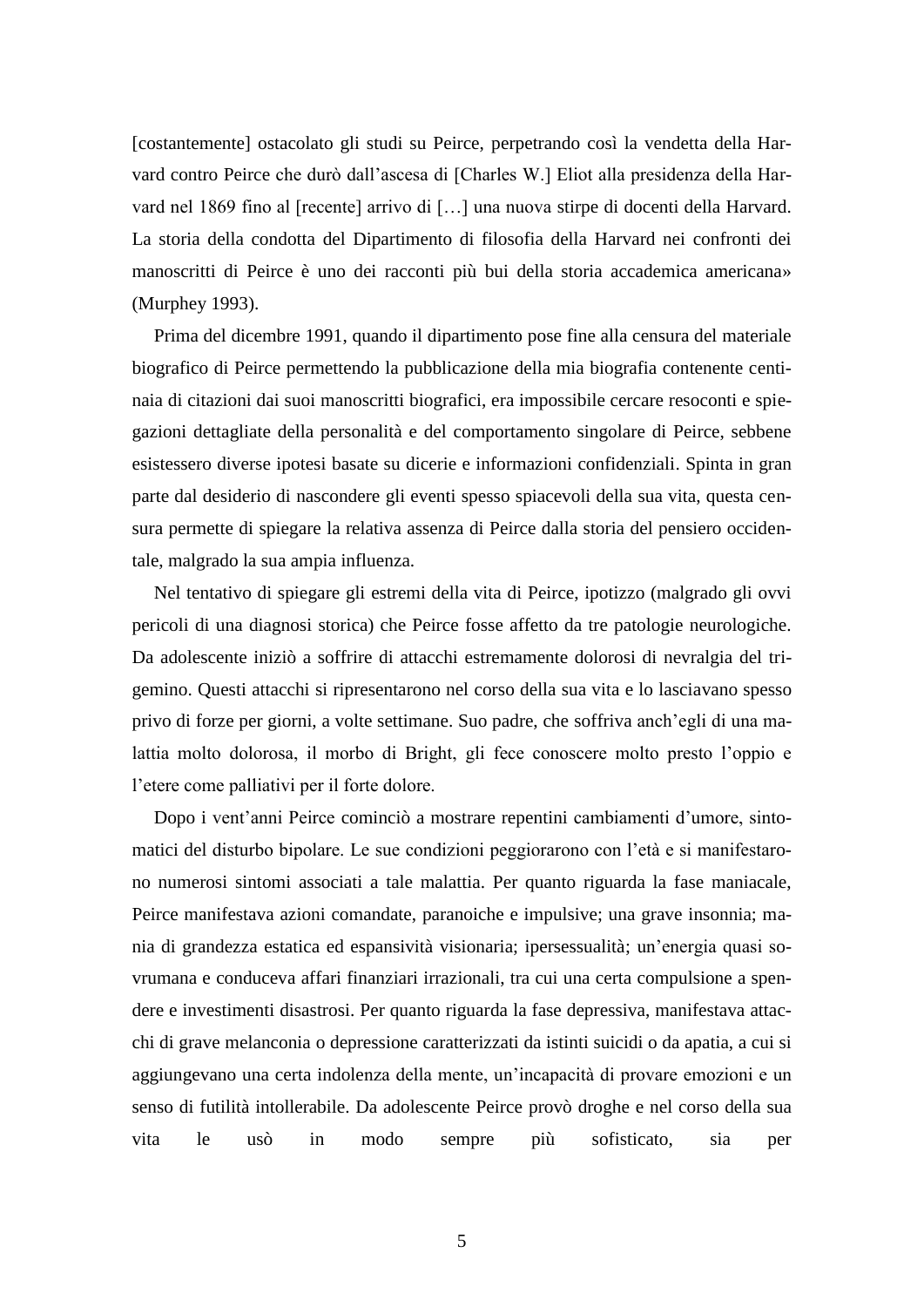He was probably addicted to caffeine, alcohol, morphine, and cocaine through much of his adult life. It was these behaviors, in a time when they were believed to be explained only by moral failure, that ruined his personal and professional life.

Peirce was surprisingly unreflective about his own character and did not begin to ponder seriously on the reasons for his disastrous personal and professional failures until his mid-sixties, when he concluded, rightly, that much of the cause was "the poison of biology". He blamed his genetic inheritance for his uncontrollable emotionality, what he called "the criminal trait in the blood", and wrote: "For long years I suffered unspeakably, being an excessively emotional fellow, from ignorance of how to go to work to acquire sovereignty over myself" (MS 848, 905).

Surprisingly, while Peirce gave his uncontrollable emotions and facial neuralgia salient roles in his failure, he gave his left-handedness the most important part to play. In this third diagnosis he proposed – with considerable modern support for his hypothesis – that his left-handedness was and element in a pathological condition caused by differences from the normal in the structure of his brain, which he thought had its most unfortunate effect in his "incapacity for linguistic expression". He speculated that "the connections between different parts of my brain must be different from the usual and presumably best arrangement; and, if so, it would necessarily follow that my thinking should be *gauche*" (MS 632). Peirce always had the greatest difficulty with language of any kind and was constantly reminded that the basis of this way of thinking was diagrammatic, not linguistic. He made it his intention, in all his labored writing, to have the process of thinking laid open to view as "a moving picture of the action of thought" (MS 296, 298, 905; Geschwind and Galaburda 1987). For Peirce, thinking was best represented as the manipulation of diagrams and, in this respect, mathematics was at the root of his philosophy.

In addition to these neurological factors, three other factors deeply influenced his life: his father, Benjamin; his obsession with logic; and religion. Benjamin Peirce was brilliant, profound, facile, and given to outbursts of rage and long bouts of depression.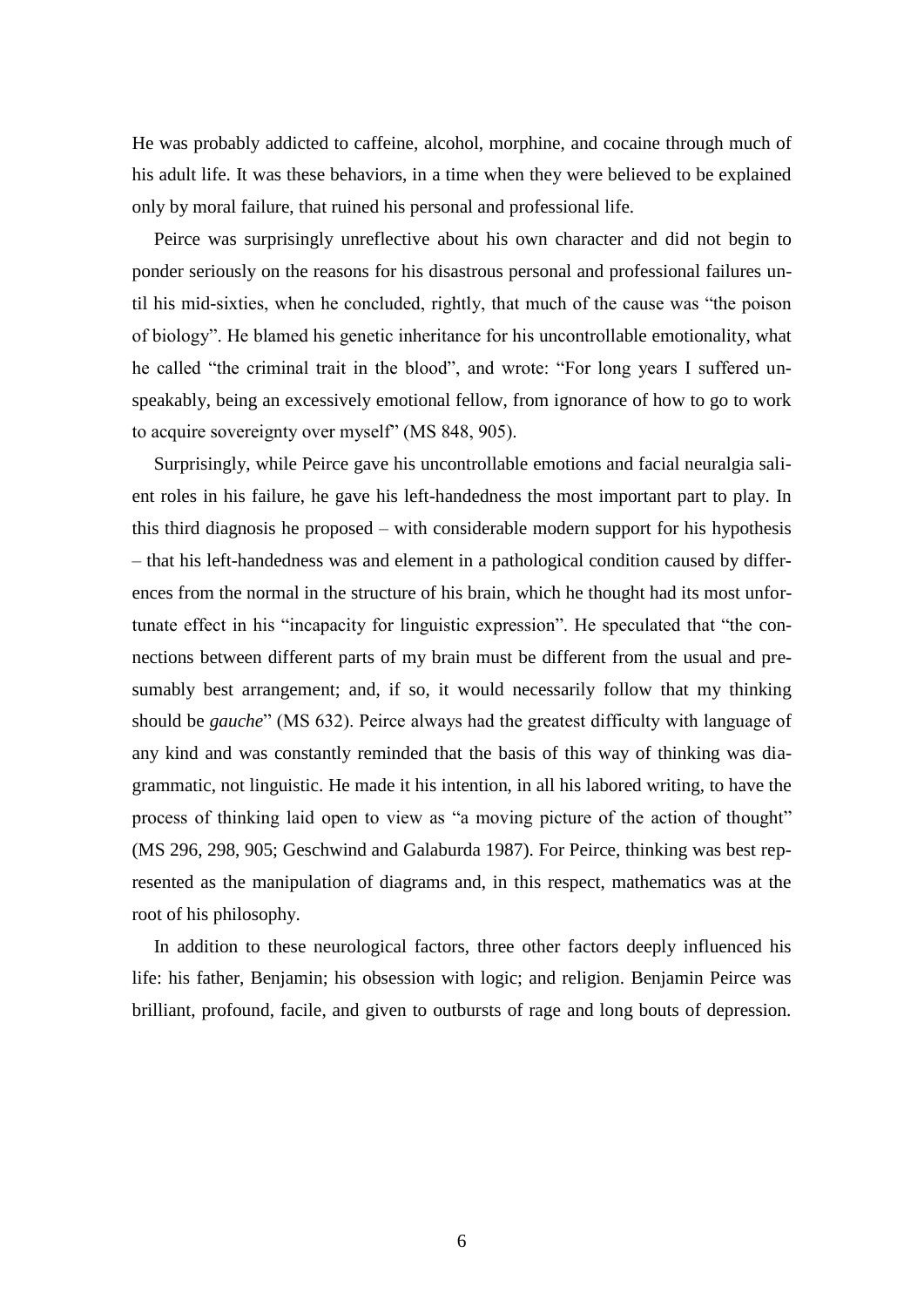sopportare il dolore e la depressione sia per aumentare la creatività estatica delle fasi maniacali. Nella maggior parte della sua vita adulta fu probabilmente dipendente da caffeina, alcol, morfina e cocaina. Furono questi comportamenti, in un'epoca in cui erano considerati nient'altro che cause di un fallimento morale, a rovinare la sua vita personale e professionale.

Peirce fu sorprendentemente incurante del suo carattere e iniziò a riflettere seriamente sulle ragioni dei suoi disastrosi insuccessi personali e professionali solo verso i sessantacinque anni, quando arrivò alla conclusione, giusta, che la causa principale fosse «il veleno biologico». Attribuì all'eredità genetica lo scarso controllo emozionale, che chiamò «il tratto criminale del sangue» e scrisse: «Per lunghi anni ho sofferto in modo indicibile, poiché ero un tipo eccessivamente emotivo, per la mia incapacità di acquisire controllo su me stesso» (MS 848, 905).

Sorprendentemente, se da un lato attribuì solo un ruolo saliente nei suoi insuccessi alle emozioni incontrollabili e alla nevralgia facciale, Peirce attribuì il ruolo più importante al suo mancinismo. In questa terza diagnosi propose – con una tesi moderna a sostegno della sua ipotesi – che il suo mancinismo fosse l'elemento di una condizione patologica causata da alcune differenze nella struttura del suo cervello rispetto alla normalità, le quali, sosteneva, avevano come effetto più spiacevole «l'incapacità di espressione linguistica». Ipotizzò: «le connessioni tra le diverse parti del mio cervello devono differenziarsi dalla disposizione normale e presumibilmente migliore; e se così fosse sarebbe conseguenza necessaria che il mio modo di pensare sia *gauche*» (MS 632). Peirce ebbe sempre grandissime difficoltà con tutti i tipi di lingue e gli fu costantemente ricordato che la base del suo modo di pensare era diagrammatica, non linguistica. In tutti i suoi difficili scritti si prefisse come scopo di mettere a nudo il processo del pensiero per poterlo vedere come «un'immagine in movimento dell'azione del pensare» (MS 296, 298, 905; Geshwind e Galaburda 1987). Secondo Peirce il pensiero poteva essere descritto al meglio come manipolazione di diagrammi e, sotto questo punto di vista, la matematica fu alla radice della sua filosofia.

Oltre a questi fattori neurologici, altri tre fattori influenzarono enormemente la sua vita: il padre Benjamin, l'ossessione per la logica e la religione. Benjamin Peirce era un uomo brillante, serio, superficiale e soggetto a scatti di rabbia e lunghi attacchi di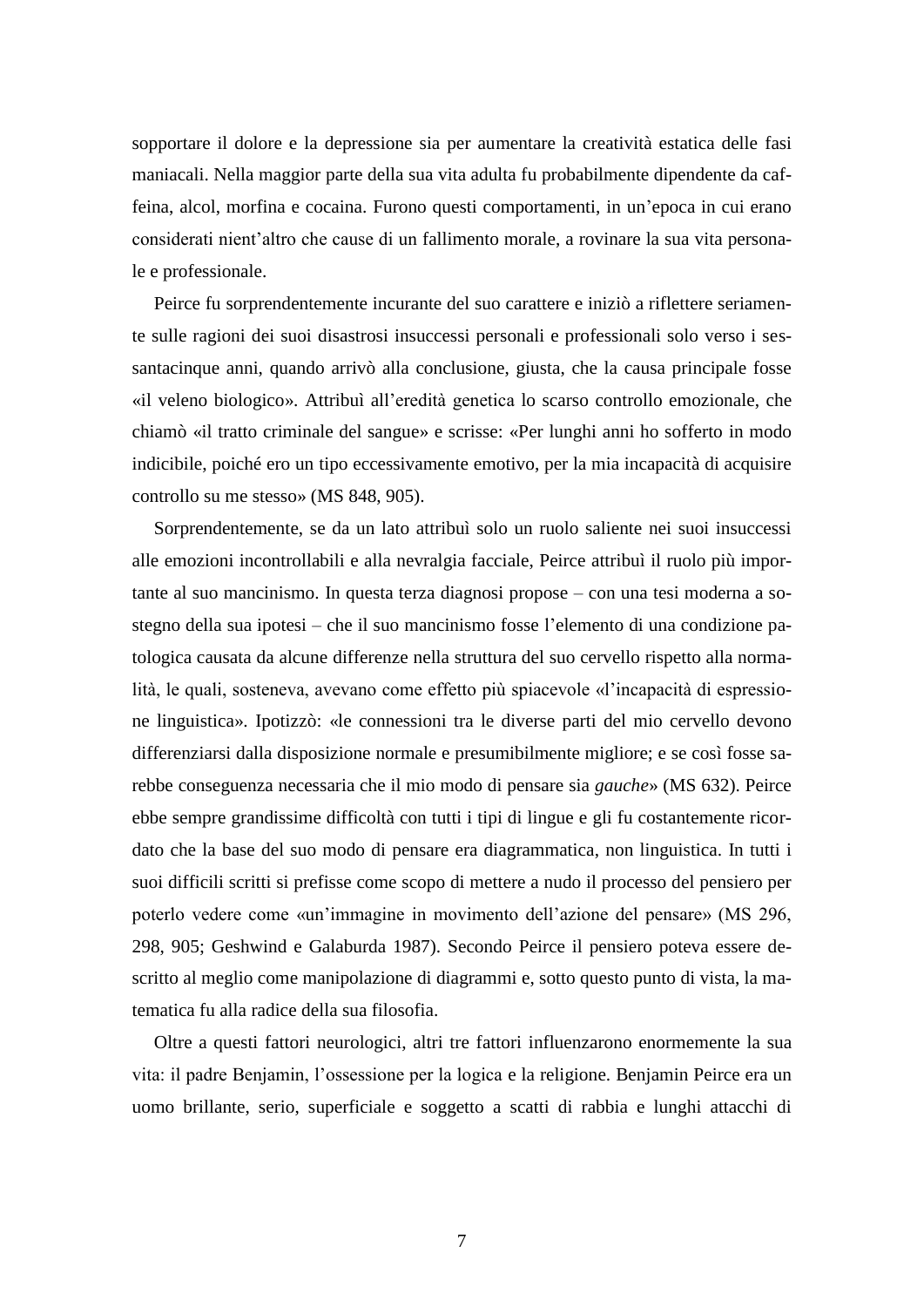He was powerfully attractive eloquent, and successful – a loving and overwhelming father, who, from Charles's childhood on, trained his son's intellect for genius, paying little attention to standard curricula, whether it was that of grade school or Harvard University. Recognizing his son's precocity in mathematics, Benjamin concentrated his demanding regimen in that subject, sometimes forcing Charles to play continuous games of double dummy whist through the night, while he criticized every error and its nature. Benjamin rarely provided young Charles with a theorem in mathematics, instead giving him examples or outcomes and requiring him to work out the mathematical principles for himself by the use of diagrams alone. Benjamin also set his son, as an adolescent, to reading such philosophers as Kant, Spinoza, Hegel Hobbes, Hume, and James Mill. He would then induce Charles to tell him about the "proofs offered by the philosophers, and in a very few words would almost invariably rip them up and show them to be empty" (MS 823). Benjamin was an overpowering and often cruel taskmaster who believed he had sired a genius. He fully intended to make his son a major intellect and the means to the perpetuation of his own philosophical system. When Charles was forty years old, Benjamin declared publicly that "it was a great gratification for [Benjamin] to know that his son would prosecute the work to which he had devoted the latter part of his own life" (Sergeant 1880).

At the same time, the father otherwise allowed the son free rein and even encouraged him to become a connoisseur of wines and to refine his taste for the good things in life. As long as he could afford it, Charles lived an extravagantly luxurious life, in large part to meliorate his suffering. After Charles's death, his nephew wrote, in what the family considered an accurate account, that he became a highly emotional, easily duped, and rather snobbish young dandy who went his own way, indifferent of the consequences (MS 1644). Largely because of his neurological and nervous disorders, his family, particularly his father, indulged and protected him, even when he was in his forties. It is not surprising that this heavily burdened youth publicly avowed his advocacy of the obscure ontological atheism of the nineteenth-century French positivist historian Etienne Vacherot and in other ways paraded his contempt for the hierarchs of Cambridge and Boston. Nor is it unexpected that his wives from both his disastrous marriages became nurses, failed disciplinarians, and scapegoats, as his mother had been.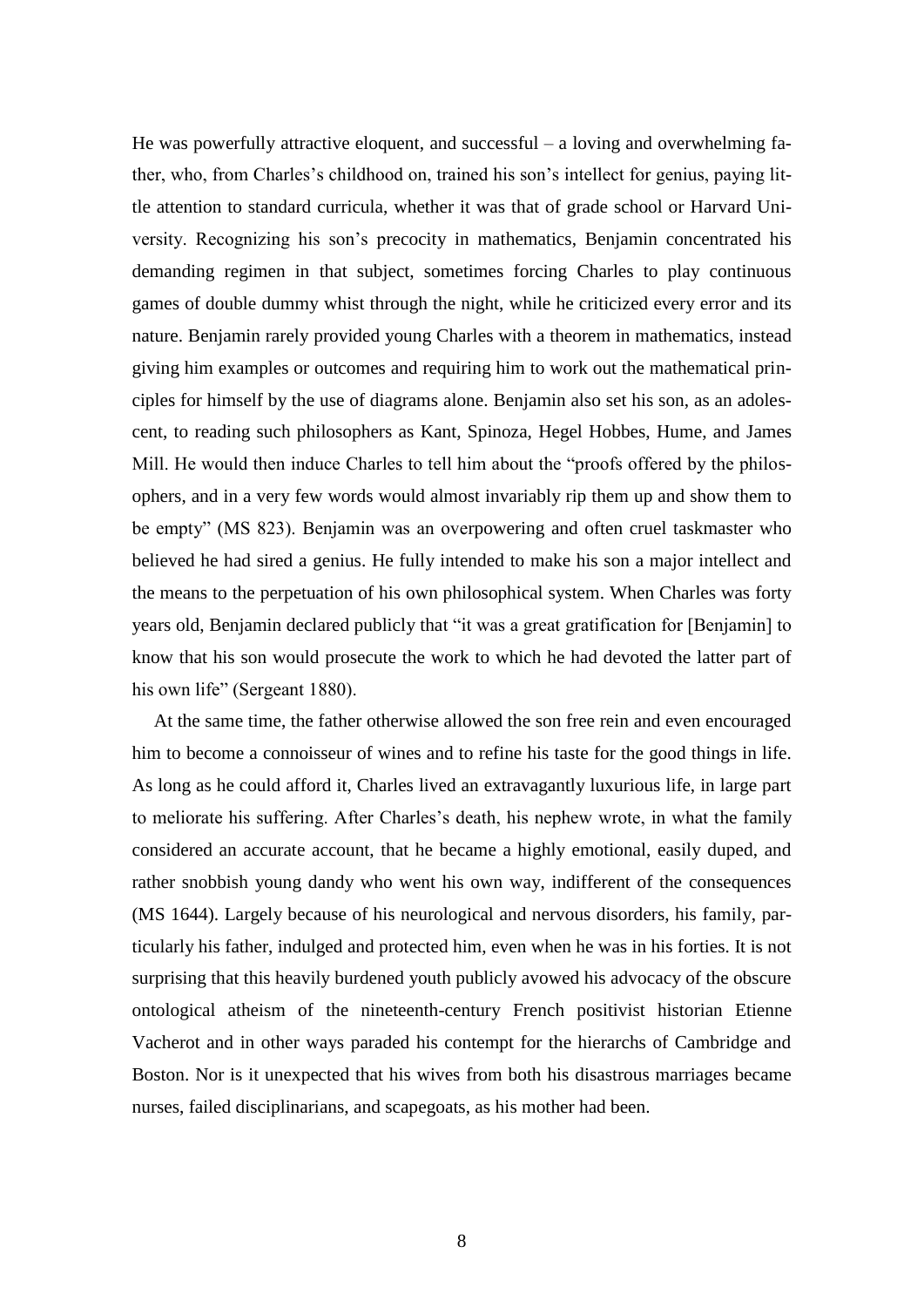depressione. Era molto attraente, loquace e di grande successo – un padre affettuoso e travolgente, che, fin dall'infanzia di Charles, allenò la mente geniale del figlio, dando poca attenzione ai curricula, che si trattasse della scuola elementare o della Harvard University. Rendendosi conto della precocità del figlio per la matematica, Benjamin Peirce concentrò il suo severo programma educativo su quella materia, costringendo a volte Charles a giocare estenuanti partite di double dummy whist per tutta la notte, sottoponendo ogni suo errore e la sua natura a giudizio critico. Rare volte procurò a Charles teoremi di matematica; gli fornì invece esempi o risultati dai quali estrapolare da solo i princìpi matematici attraverso il solo uso di diagrammi. Inoltre Benjamin Peirce iniziò il figlio, fin da adolescente, alla lettura di filosofi come Kant, Spinoza, Hegel, Hobbes, Hume e James Mill. Poi insisteva perché Charles gli ripetesse «le prove offerte dai filosofi e con poche parole le distruggeva immancabilmente dimostrando la vacuità dei loro ragionamenti» (MS 823). Benjamin Peirce fu un maestro opprimente e spesso crudele che credeva di aver generato un genio. Aveva sempre avuto l'intenzione di fare di suo figlio una delle menti più importanti e il mezzo per la perpetuazione del proprio sistema filosofico. Quando Charles aveva quarant'anni, Benjamin dichiarò pubblicamente che «era una grande gratificazione per [Benjamin] sapere che suo figlio avrebbe portato avanti il lavoro al quale aveva dedicato l'ultima parte della sua vita» (Sargent 1880).

Allo stesso tempo il padre permise al figlio libero sfogo e addirittura lo incoraggiò a diventare un esperto di vini e a raffinare il gusto per le cose belle della vita. Fino a quando poté permetterselo, Charles condusse una vita lussuosa e stravagante, principalmente per mitigare le sue sofferenze. Dopo la morte di Charles, il nipote scrisse, in quello che la famiglia considerava un resoconto accurato, che era diventato un giovane dandy estremamente emotivo, facilmente ingannabile e snob che andava avanti per la sua strada incurante delle conseguenze (MS 1644). In gran parte a causa dei suoi disturbi neurologici e nervosi, la famiglia, in particolare suo padre, lo viziò e lo protesse, anche quando aveva ormai raggiunto la quarantina. Non sorprende che questo giovane pesantemente oppresso confessasse pubblicamente il suo appoggio all'oscuro ateismo ontologico dello storico positivista francese dell'Ottocento Etienne Vacherot e in altri modi ostentasse il suo disprezzo per gli alti prelati di Cambridge e Boston. Non è nemmeno inaspettato che le mogli dei due matrimoni disastrosi gli facessero da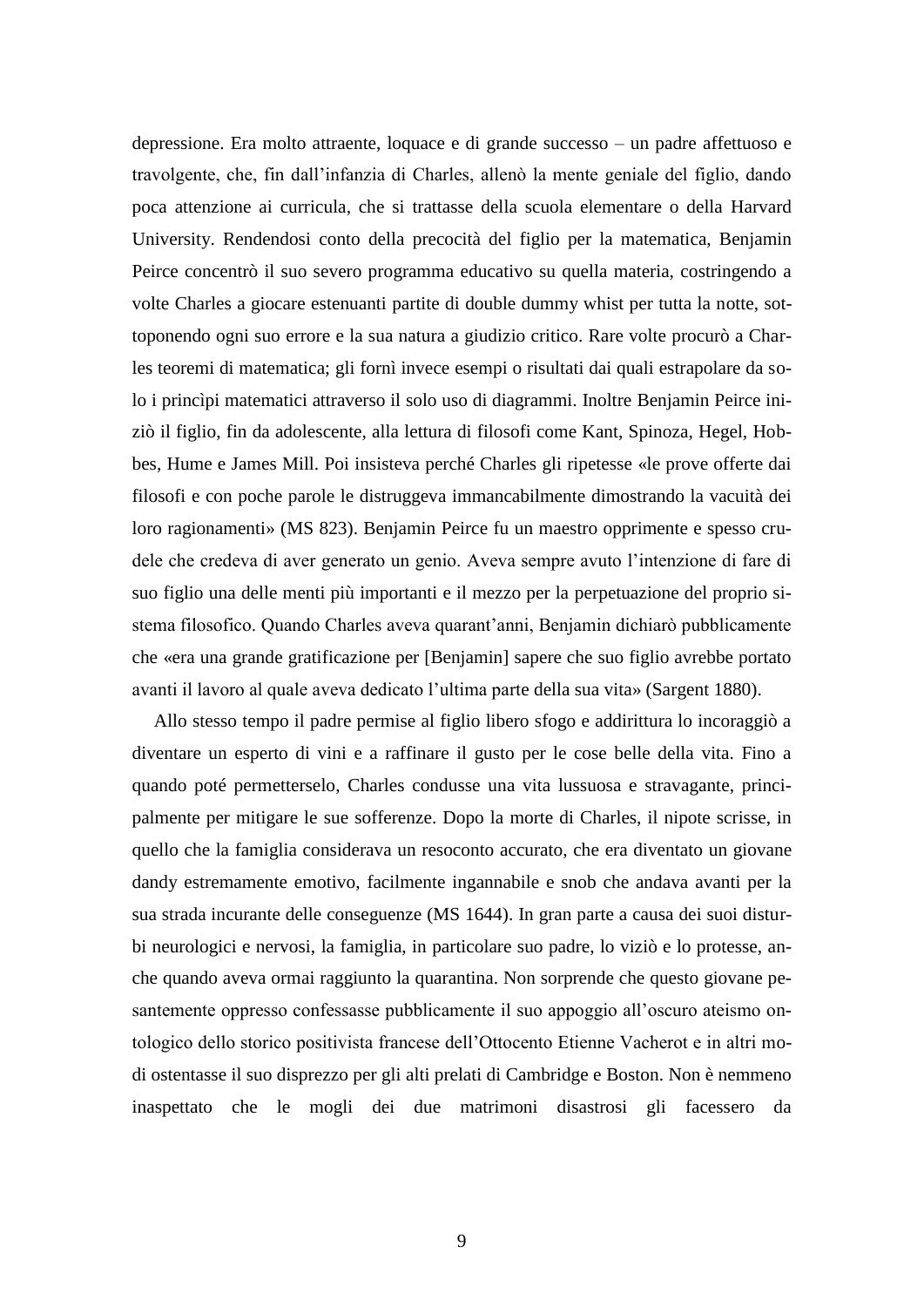Charles Peirce began his lifelong obsession with logic when, at twelve, he read his older brother's copy of Archbishop Richard Whately's *Logic*. Apparently what first fascinated him was the uncanny directionality of inference and, later, its puzzling ability to provide and preserve meaning. Around the same time, he discovered his method of constructing a philosophy, which he called "pedestrianism" and later described (at twentyfive), after having mastered the works of Immanuel Kant: "It is necessary to reduce all our actions to logical processes so that to do anything is but to take another step in the chain of inference. Thus only can we effect that complete reciprocity between Thought & its object which it was Kant's Copernican step to announce" (MS 339).

Despite this apparently restricted and inchmeal description, logic is, for Peirce, far more than the cut-and-dried academic discipline: it is the connective tissue of the universe. It is the basis of any thinking having a broadly scientific character, which is to say, of inquiry, generally – which, in Peirce's extended conception of inference, includes not only the deductive and inductive elements usually thought of as making up the discipline but hypothesis, which he calls abduction, as well. Hypothesis is, for Peirce, a form of inference subject to its own rule, which originates knowledge and is how we manage to guess, often fruitfully, the way our world is. Peirce believed this ability to understand our world to be founded in the continuity of mind and nature, in the presupposition that we "have a capacity for 'guessing' right. We shall do better to abandon the whole attempt to learn the truth however urgent may be our need of ascertaining it, unless we can trust the human mind's having such power of guessing right that before very many hypotheses shall have been tried, intelligent guessing may be expected to lead us to the one which will support all test, leaving the vast majority unexamined" (*CP* 6.530).

This step-by-step inferential process also describes Peirce's lifelong manner of philosophizing. He kept at it, scribbling away abstractedly at odd moments, or working with his extraordinary powers of concentration almost without sleep for days,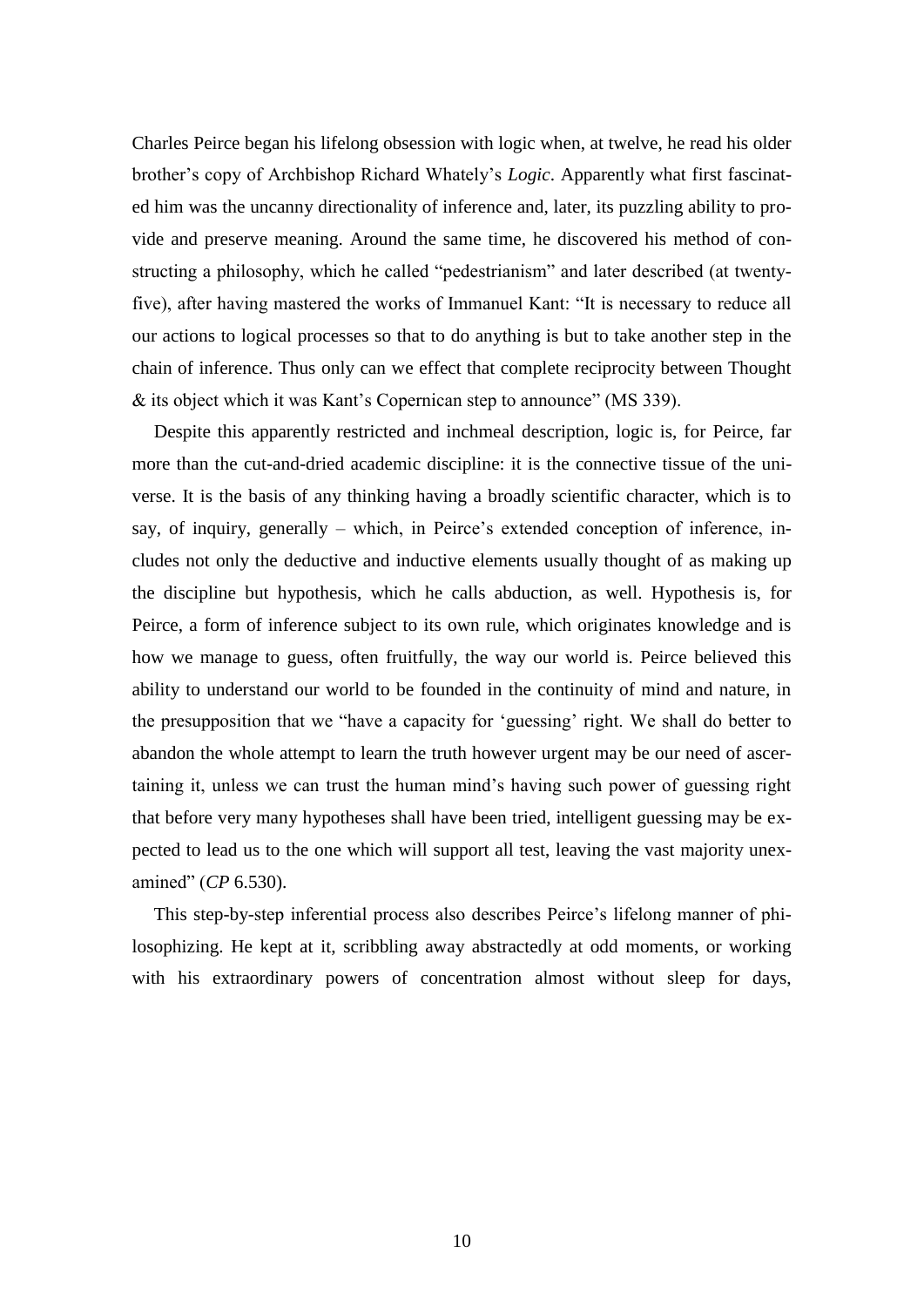infermiere e capri espiatori, incapaci di imporre una disciplina, come era stata sua madre.

L'ossessione di Charles Peirce per la logica, che durò tutta la sua vita, cominciò all'età di dodici anni, quando lesse il libro *Elements of Logic* dell'arcivescovo Richard Whately appartenente al fratello maggiore. Probabilmente fu affascinato in primo luogo dalla direzionalità delle inferenze e, in secondo luogo, dalla sconcertante capacità di produrre e preservare il significato. Nello stesso periodo si creò un metodo per costruire una filosofia, che chiamò «Pedestrianism» e più tardi scrisse (all'età di venticinque anni), dopo aver studiato con accuratezza le opere di Immanuel Kant: «È necessario ridurre tutte le nostre azioni a processi logici così che tutto quello che si fa non è altro che una tappa nella catena delle inferenze. Solamente in questo modo possiamo determinare quella reciprocità completa tra il pensiero e il suo oggetto che è la rivoluzione copernicana proclamata da Kant» (MS 339).

Nonostante questa descrizione apparentemente ristretta e frammentata, la logica, secondo Peirce, va oltre la disciplina accademica prestabilita: è il tessuto connettivo dell'universo. È alla base di tutti i ragionamenti che hanno un carattere scientifico generale, è quindi alla base della ricerca – che, nella concezione estesa di «inferenza» di Peirce, comprende non solo gli elementi deduttivi e induttivi che normalmente vengono ricondotti a tale disciplina, ma anche l'ipotesi che egli chiama «abduction» [abduzione]. L'ipotesi è, secondo Peirce, una forma di inferenza soggetta a regole proprie, che genera conoscenza e permette di fare congetture su come funziona il mondo, spesso con successo. Peirce riteneva che tale capacità di capire il mondo si basasse sulla continuità tra mente e natura, sul presupposto che «abbiamo la capacità di fare "congetture" giuste. Dobbiamo fare il possibile per abbandonare il tentativo di conoscere la verità anche se il nostro bisogno di asserirla è urgente, a meno che non facciamo affidamento sulla capacità della mente umana di fare congetture giuste prima che siano state tentate numerose ipotesi, una congettura intelligente dovrebbe portarci all'ipotesi che sostiene tutta l'analisi, lasciandone la maggior parte incontrollata» (*CP* 6.530).

Questo processo inferenziale per gradi descrive anche il modo di filosofare che Peirce adottò in tutto il corso della sua vita. Si attenne sempre a tale metodo, scarabocchiando distrattamente a tempo perso o lavorando con una grande capacità di

11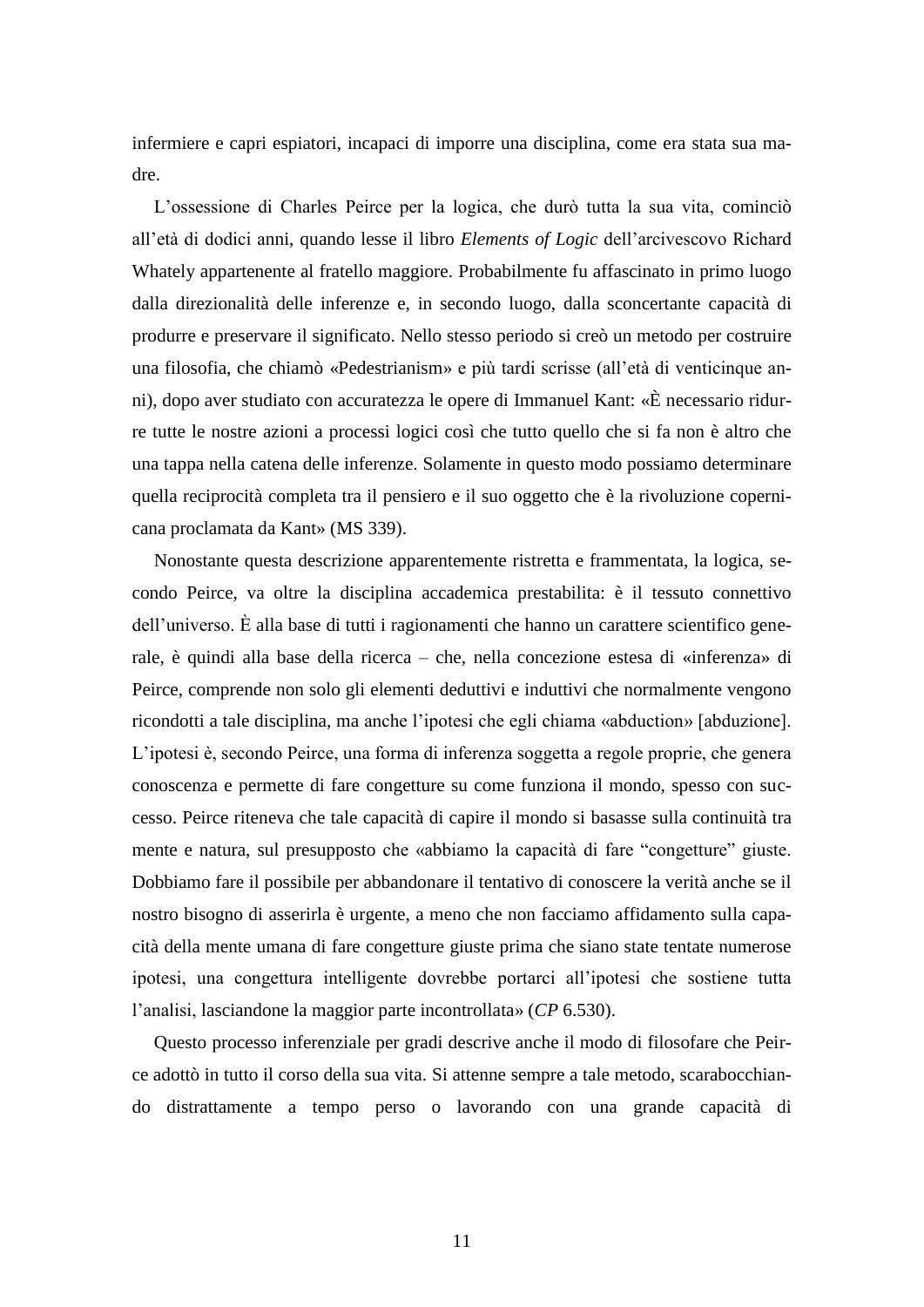sometimes weeks, even months at a time, a practice he could sustain only with the help of drugs, which included alcohol, morphine, cocaine, and caffeine made from very strong coffee reduced to a syrup. He continued to work this way from the time he was about twenty until the week of his death at seventy-four, despite illness, poverty, and the constant reverses of his life. In 1905, at age sixty-six, he described to the Italian pragmatist Mario Calderoni how he had worked at twenty-eight: "It was in a desperate endeavor to making a beginning of penetrating into that riddle [of human existence, conduct, and thinking, and their relation to God and Nature] that on May 14, 1867, after three years of almost insanely concentrated thought, hardly interrupted even by sleep, I produced my one contribution to philosophy in the 'New List of Categories'" (Peirce 1982).

Three years earlier, in 1902, he had written William James's wife, Alice, while working on his phenomenology: "During the interval, I had not more than a dozen chats with my wife … and otherwise hadn't spoken two consecutive sentences to anybody. There were four or five months' silence. It is not an exceptional period. I live always so" (Letter to Alice James [1902]). These illustrations indicate the lifelong interplay of creative obsession and bipolar disorder.

Being born and raised in the long shadow of the Puritan oligarchy made religion a matter of daily importance for the young Peirce, diluted as it was in Benjamin's devout Unitarian faith. Charles's first clear expression of its impact on him was the defiant announcement of his atheism, mad when he was an undergraduate. By his mid-twenties, his father's deeply held belief in the underlying harmony of religion and science and his marriage to a clergyman's devout and feminist daughter had convinced Charles of the seriousness, if not the truth, of religion to the point that he joined his first wife in the Episcopal church as her condition for the marriage. Thereafter, his reservations on the subject were largely focused on what he judged to be the dangerous nonsense of theological metaphysics. In 1892, at fifty-three, Peirce had a mystical experience that changed his life. He reported that, after many years of absenting himself from church and communion, in the midst of great personal crisis he felt driven to attend,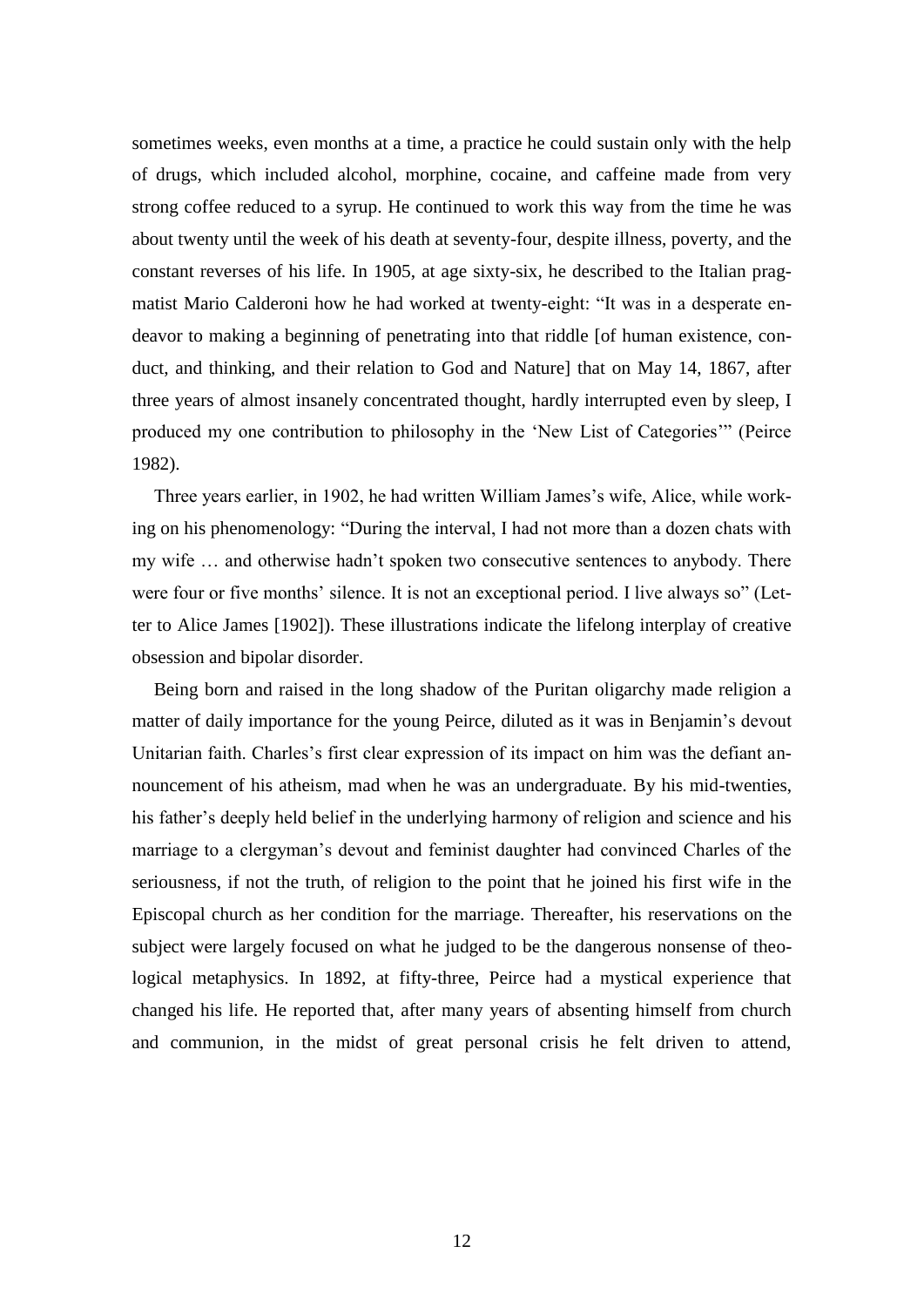concentrazione quasi senza dormire per giorni, a volte settimane, altre volte persino mesi, una pratica che riusciva a sostenere solo con l'aiuto di droghe, tra cui alcol, morfina, cocaina e caffeina prodotta da un caffé molto forte ridotto a sciroppo. Continuò a lavorare in questo modo dall'età di vent'anni fino alla settimana della sua morte a settantaquattro, malgrado la malattia, la povertà e le continue disgrazie della sua vita. Nel 1905 all'età di sessantasei anni scrisse al pragmatico italiano Mario Calderoni come lavorava a ventotto anni: «Fu in uno sforzo disperato di tentare di risolvere l'enigma [dell'esistenza, del comportamento e del pensiero dell'uomo e della loro relazione con Dio e la Natura] che il 14 maggio 1867, dopo tre anni di riflessione profonda e quasi insana, interrotta raramente dal sonno, ho prodotto il mio contributo alla filosofia nella *New List of Categories*<sup>1</sup> » (Peirce 1982).

Tre anni prima, nel 1902, aveva scritto alla moglie di William James, Alice, mentre lavorava alla sua fenomenologia: «Durante le pause ho parlato solo una dozzina di volte con mia moglie […] e del resto non ho pronunciato due frasi consecutive con nessuno. Ci sono stati quattro o cinque mesi di silenzio. Non è un periodo fuori dal normale. Vivo sempre così» (Lettera a Alice James [1902]). Questi esempi dimostrano l'alternanza tra ossessione creativa e disturbo bipolare che caratterizzarono l'intera esistenza di Peirce.

La religione, stemperata dalla devozione di suo padre per la fede unitariana, fu per il giovane Peirce – nato e cresciuto all'ombra dell'oligarchia puritana – un elemento molto importante. La prima espressione chiara dell'impatto della religione su Charles fu l'ardito annuncio, da studente universitario, del suo ateismo. All'età di venticinque anni la fede profonda e costante del padre nell'armonia basilare tra religione e scienza e il suo matrimonio con la figlia devota e femminista di un pastore convinsero Charles della serietà, se non della verità, della religione al punto che entrò a far parte della chiesa episcopale insieme alla sua prima moglie come condizione per il loro matrimonio. In séguito le sue riserve sull'argomento si concentrarono su quello che lui definì l'assurdità pericolosa della metafisica teologica. Nel 1892 all'età di cinquantatré anni Peirce ebbe un'esperienza mistica che cambiò la sua vita. Raccontò che, dopo molti anni di assenza dalla chiesa e dalla comunione, nel mezzo di una crisi personale molto

1

<sup>1</sup> *Una nuova lista di categorie* [n.d.t.]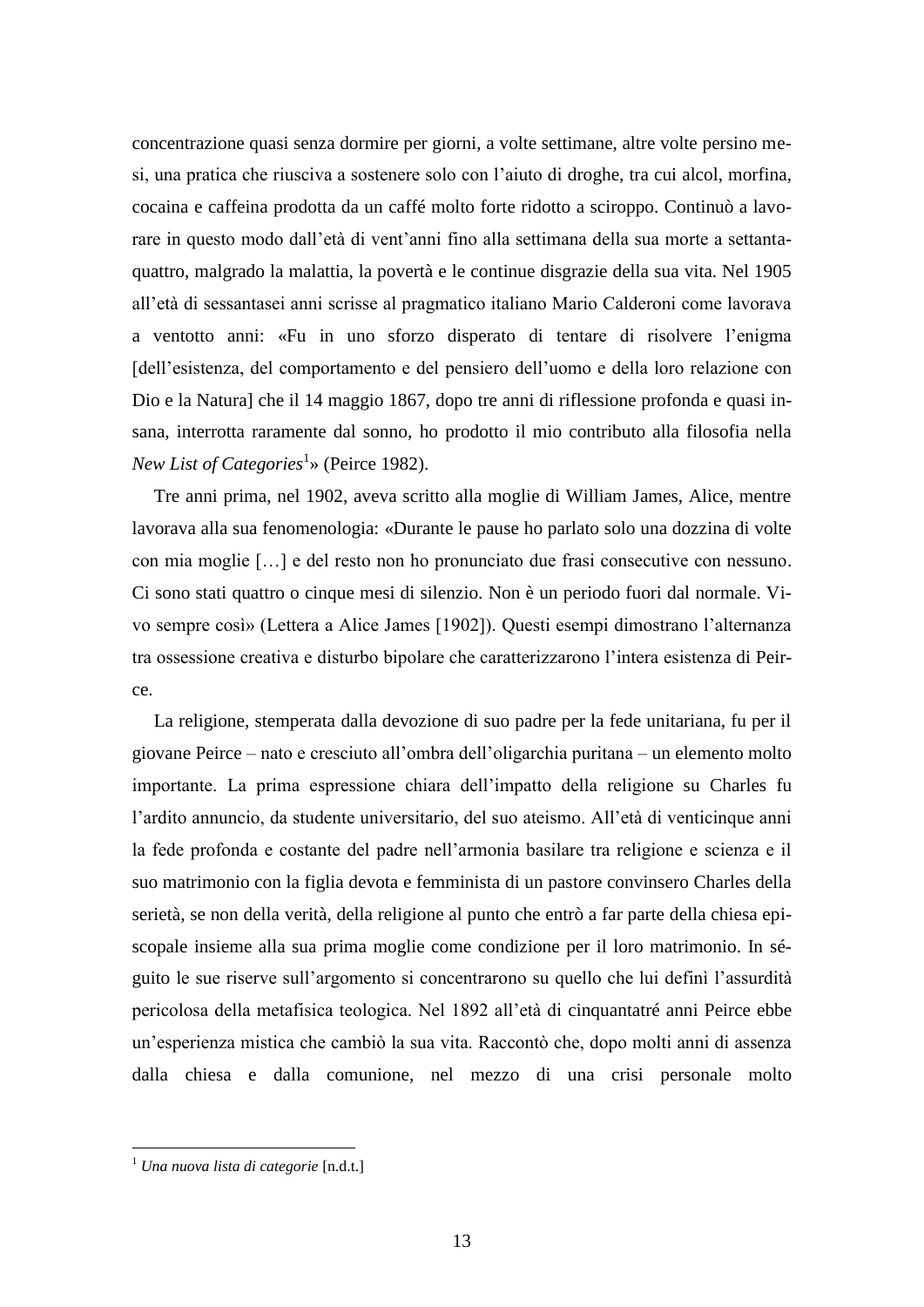and one morning, after wandering aimlessly, he entered St. Thomas's Episcopal Church in New York City:

I seemed to receive the direct permission of the Master to come [to communion] … when the instant came I found myself carried up to the altar rail, almost without my own volition. I am perfectly sure that it was right. Anyway, I could not help it.

I may mention as a reason why I do not offer to put my gratitude for the bounty granted to me into some form of church work, that which seemed to call me today seemed to promise me that I should bear a cross like death for the Master's sake, and he would give me strength to bear it. I am sure it will happen. My part is to wait.

I have never before been mystical, but now I am. [MSL 483]

For Peirce, the experience was so important that he said of it, "If … a man has had no religious experience, then any religion not an affectation is as yet impossible for him; and the only worthy course is to wait quietly till such experience comes. No amount of speculation can take the place of experience" (*CP* 1.654).

For the mystic, the real is not itself sensible; it is represented by means of sense, in the same manner as an idea is represented by a word, say, *sign*. The word is heard with the ear, but the meaning that it signifies has no more physical properties than a character in *A Midsummer Night's Dream*. From the publication of his first papers in 1867, Peirce held in his doctrine of signs, which he called semiotic, that "we have no power of thinking without signs" (*CP* 285) and that "all thought whatsoever is a sign, and is mostly of the nature of language" (420). After his mystical experience, he increasingly treated semiotic as an interpretation of the *logos*, the idea of the world perceived to be God's utterance, the action of signs, or semiosis. In five articles published in the *Monist* in 1891- 93 (*CP* 6.7-34, 35-65, 102-63, 238-317), which bracket his religious experience, those published before and after it show very clearly in their differences the experience's effect on his thinking. In 1908, Peirce reinterpreted his pragmatism as "A Neglected Argument for the Reality of God" (*CP* 6.452-93).

The mystic will often speak of "the Master" or a similarly reverenced being as the guide to the real. In Peirce's case the "cross like death" was the iron duty "the Master" had bound him to do – the completion of his architectonic philosophy. After his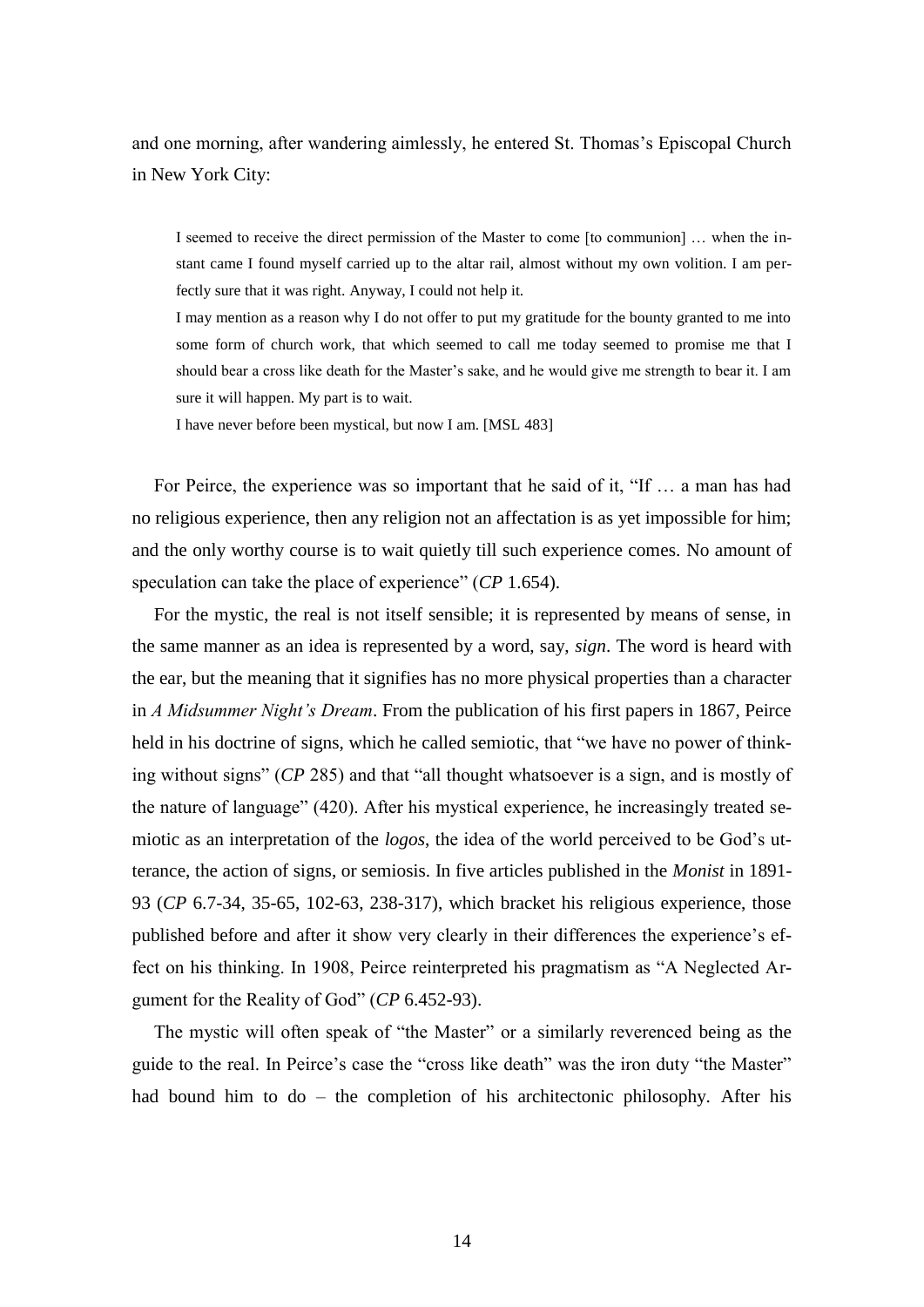grave, una mattina, dopo aver vagato senza meta, entrò nella chiesa episcopale St. Thomas di New York:

Mi sembrò di ricevere il permesso direttamente dal Signore di andare [a prendere la comunione] [...] quando arrivò il momento, mi trovai spinto fino alla barra dell'altare, quasi senza una mia volontà. Sono del tutto sicuro che fosse giusto. In ogni caso non potevo evitarlo.

Come ragione del motivo per cui non offro di mettere la mia gratitudine per la ricompensa offertami in una qualche forma di lavoro per la chiesa, posso addurre che ciò che sembrò chiamarmi oggi sembrava promettermi che avrei dovuto sopportare una morte di croce per il volere del Signore e che mi avrebbe dato la forza per sopportarla. So che accadrà. Devo solo aspettare. Non sono mai stato mistico, ma ora lo sono [MSL 483].

Per Peirce l'esperienza fu così importante che scrisse: «Se […] un uomo non ha avuto nessuna esperienza religiosa, qualsiasi religione che non sia un'affettazione è al momento per lui impossibile, e il solo atteggiamento che può valere è attendere tranquillamente finché tale esperienza arriva. Nessuna quantità di speculazione può prendere il posto dell'esperienza» (*CP* 1.654).

Per il mistico il reale non è sensoriale; è rappresentato per mezzo del senso, come un'idea è rappresentata da una parola, cioè da un *segno*. Il mondo si ascolta con l'orecchio, ma il suo significato non ha maggiori proprietà fisiche di un personaggio del *Sogno di una notte di mezza estate*. Dalla pubblicazione dei suoi primi scritti nel 1867, Peirce sostenne con la sua dottrina dei segni, che chiamò «semiotic», che «non abbiamo nessun potere di pensare senza segni» (*CP* 5.285) e che «qualsiasi pensiero è un segno e ha soprattutto natura di linguaggio» (420). Dopo l'esperienza mistica, trattò sempre di più la semiotica come interpretazione del *logos*, l'idea del mondo come parola di Dio, l'azione dei segni, o semiosi. In cinque articoli pubblicati sul *Monist* nel 1891-93 (*CP* 6.7-34, 35-65, 102-63, 238-71, 287-317), che raggruppano la sua esperienza religiosa, quelli pubblicati prima e dopo mostrano con le loro differenze l'effetto di tale esperienza sul suo pensiero. Nel 1908 Peirce reintepretò il suo pragmatismo come *A Neglected*  Argument for the Reality of God<sup>2</sup> (CP 6.452-93).

Il mistico si riferirà spesso al «Signore» o a un'entità simile come alla guida della realtà. Nel caso di Peirce la «morte di croce» fu il compito ferreo che «il Signore» gli

1

<sup>2</sup> *Un argomento trascurato per la realtà di Dio* [n.d.t.].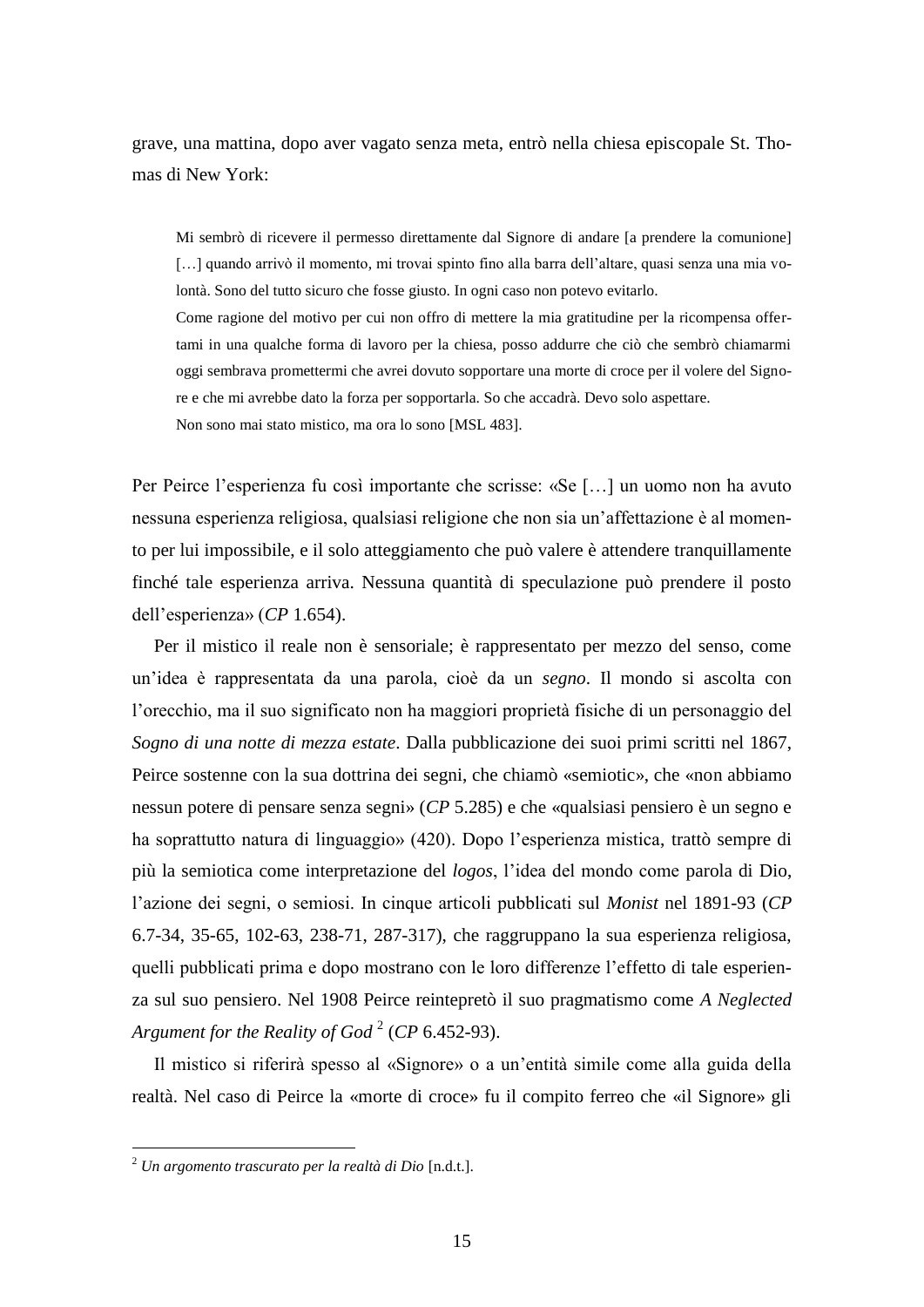mystical experience of 1892, Peirce, poor, isolated, increasingly sick, and often profoundly depressed and suicidal, wrote more than 80,000 pages of difficult, often brilliant, and sometimes superb philosophical thinking, very little of it published, in trying to do what "the Master" demanded. He died, in 1914, virtually pen in hand.

This volume assumes that Peirce's thought can provide a fruitful basis for the development of psychoanalytic theory. I will now provide an introduction to what is a thoroughly American foundation for a very different way of looking at human psychology, beginning with pragmatism, his theory of inquiry.

Peirce uses the word *inquiry* very broadly to mean the many ways we go about trying to find things out by means of signs and symbols, which are then subjected to logical criticism. He uses the word inference, not to stand for the way we presume to think logically, but to point to the fact that when we infer, we are usually giving a reason for what it is that we are asserting. We do this, Peirce held, by using – in various combinations – the three types of inference he distinguishes: deduction, induction, and hypothesis, which Peirce preferred to call abduction. Of the first, he agrees that every deductive inference is already contained in the premises, but he also contends that, even in something so apparently cut-and-dried, there is an experimental element. Induction he calls that type of inference which is concerned with testing, not, as so many philosophers of science have insisted, originating knowledge. But it is Peirce's revolutionary claim that hypothesis or abduction is a third type of inference that is the truly interesting element of his theory of inquiry. Only abduction can originate or advance knowledge, and the difference between induction and abduction is that in induction "we conclude that facts, similar to observed facts are true in cases not examined [while in abduction] we conclude the existence of a fact quite different from anything observed … The former classifies, and the latter explains" (*CP* 2.636). Peirce provides a simple diagram of abductive inference:

The surprising fact, C, is observed; But if A were true, C would be a matter of course, Hence, there is reason to suspect that A is true. [*CP* 5.189]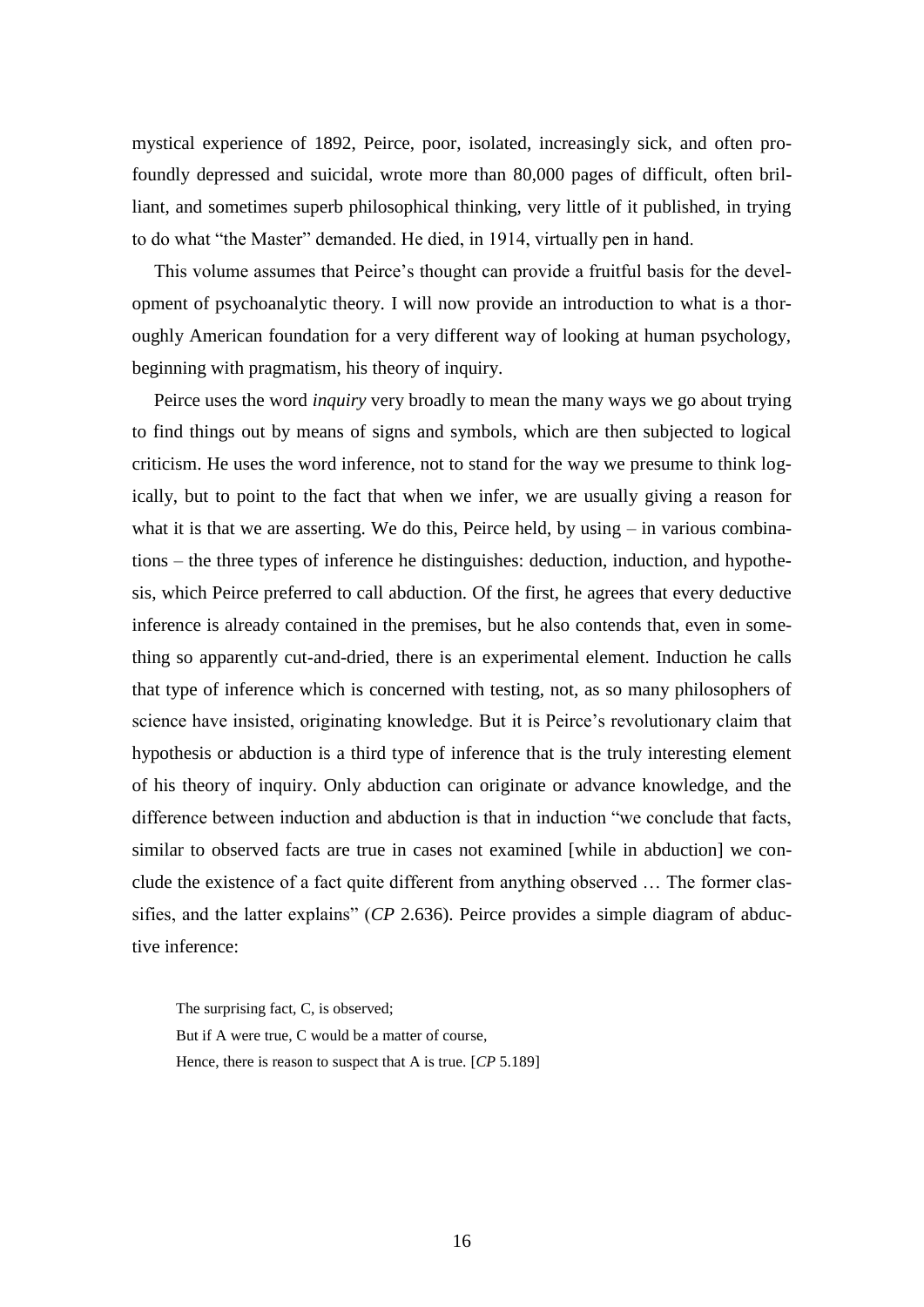assegnò: il compimento della sua filosofia architettonica. Dopo l'esperienza mistica del 1892 Peirce, povero, isolato, sempre più malato e spesso molto depresso e con istinti suicidi, scrisse più di 80.000 pagine di speculazioni filosofiche difficili, spesso geniali e a volte superbe, poche delle quali vennero pubblicate, nel tentativo di fare quello che «il Signore» gli aveva chiesto. Morì nel 1914 quasi con la penna in mano.

In questo libro si assume che il pensiero di Peirce fornisca una base fertile allo sviluppo della teoria psicoanalitica. Propongo ora un'introduzione a quello che è il fondamento puramente americano di una nuova visione della psicologia umana, iniziando dal pragmatismo, la teoria dell'indagine di Peirce.

Peirce usa la parola «inquiry» in senso generale per significare i molti modi in cui affrontiamo il tentativo di comprendere le cose attraverso i segni e i simboli, che sono poi soggetti a una critica logica. Usa il termine «inference» non per designare il modo in cui presumiamo di pensare con logica, ma per indicare il fatto che, quando inferiamo, generalmente diamo una ragione a quello che stiamo affermando. Lo facciamo, sostiene Peirce, usando – con varie combinazioni – i tre tipi di inferenza da lui identificati: deduzione, induzione e ipotesi, che Peirce preferiva chiamare «abduction». Della prima concorda sul fatto che ogni inferenza deduttiva sia già contenuta nelle premesse, ma allo stesso tempo sostiene che, anche in una situazione così apparentemente ovvia, ci sia un elemento sperimentale. Chiama «induzione» quel tipo di inferenza che riguarda la prova [testing], e non la creazione di una conoscenza, come molti filosofi della scienza sostengono. Ma è la tesi rivoluzionaria di Peirce secondo cui l'ipotesi o abduzione sarebbe un terzo tipo di inferenza a rappresentare l'elemento veramente interessante della sua teoria dell'indagine. Solo l'abduzione può originare o far avanzare la conoscenza, e l'induzione e l'abduzione di differenziano perchè con l'induzione «concludiamo che fatti simili ai fatti osservati sono veri in casi non esaminati [mentre con l'abduzione] concludiamo l'esistenza di un fatto completamente differente da alcunché osservato […]. La prima classifica, la seconda spiega» (*CP* 2.636). Peirce propone un semplice diagramma dell'inferenza abduttiva:

Si osserva il sorprendente fatto C; Ma se fosse vero A, C sarebbe spiegato come fatto normale, Perciò c'è ragione di sospettare che A sia vero. [*CP* 5.189].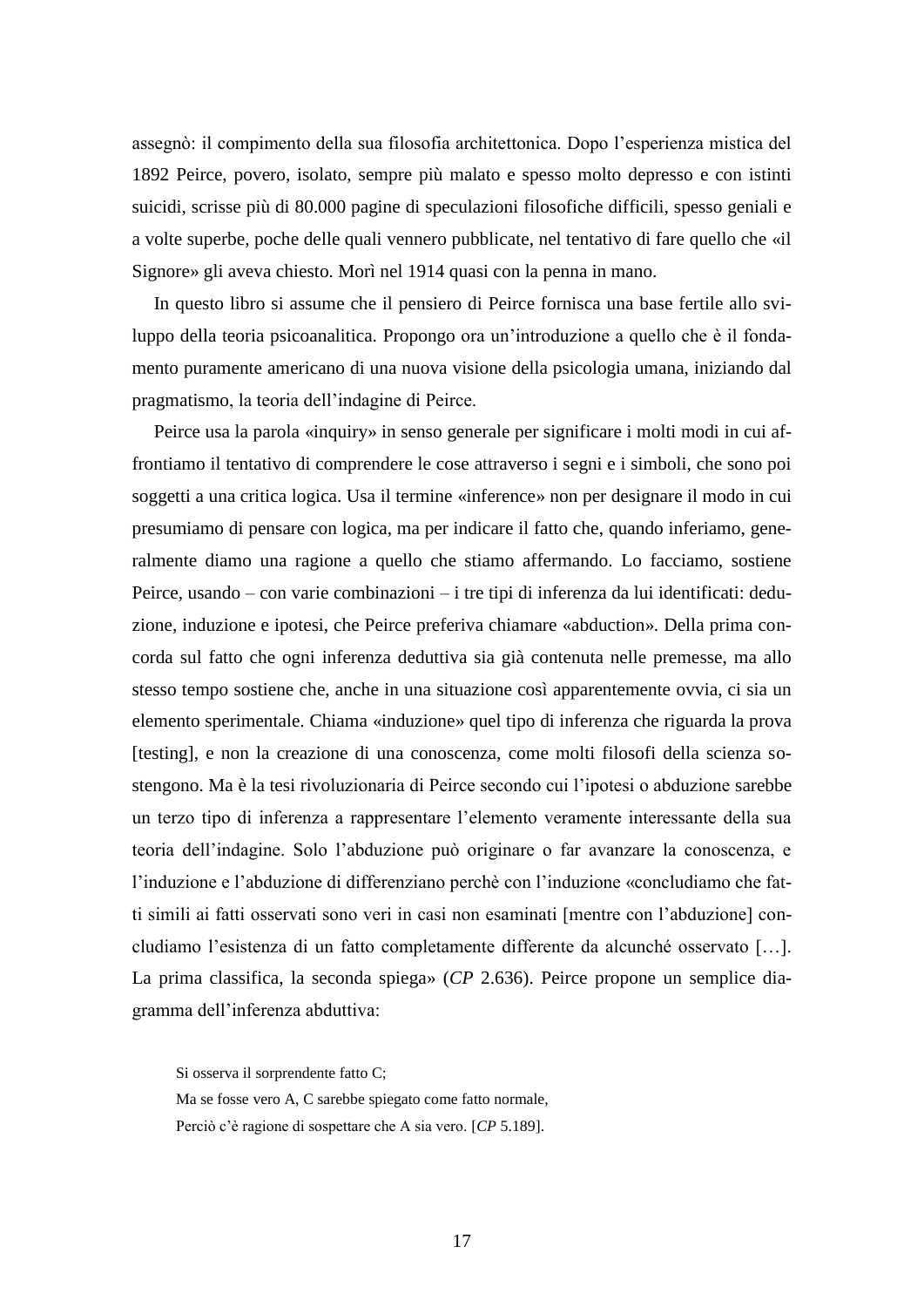What first strikes the attention is the entirely tentative nature of the conclusion  $-$  it is a guess worth considering. Secondly, the schema shows what makes a hypothesis worthwhile or reasonable, whether in everyday life or in science. The diagram says nothing about what would justify or validate the hypothesis. That will be a matter of elaborating the consequences of the hypothesis deductively and then testing it inductively. The only important question concerning any hypothesis is, does it open up a new and unexpected line of thought that leads us to more detailed exploration and test? Here the special importance Peirce attaches to abduction becomes clear; it is the only form of inference which originates knowledge, unlike deduction and induction, which reiterate and test knowledge we already have.

We can now summarize Peirce's view of inquiry as the statement of his pragmatism: it is the logical rule that requires that any genuine hypothesis will lead deductively to consequences that can be tested inductively by experience. Peirce generalized this framework to encompass thought of any kind – perception, emotion, action, inquiry, deliberation, science – and to insist that thought always exhibits the same pattern: the mutual interplay, interaction, and support of the three types of inference he distinguishes. The life of thought he characterizes as the constant formation, reformation, and exercise of habits of inference.

For Peirce, habits of inference take three forms. The first is reasoning proper, the making of fully conscious and, at least in intention, fully worked-out inferences, such as those made by a biologist or clinical psychoanalyst. Reasoning, in this critical sense, is what logicians usually investigate and formalize. The second is what Peirce called *acritical* reasoning (*CP* 5.440). It is the sort of inference that we regularly make in our everyday lives, in conversation, in disciplining our children, in making plans, in arguing for a political candidate, or in any other ordinary pattern of thinking in which we seldom provide our premises or complete an argument. The third form, of particular interest to psychoanalysis, is what Peirce calls "operations of the mind which are logically analogous to inference excepting only that they are unconscious and therefore uncontrollable and therefore not subject to logical criticism" (*CP* 5.108). For Peirce, the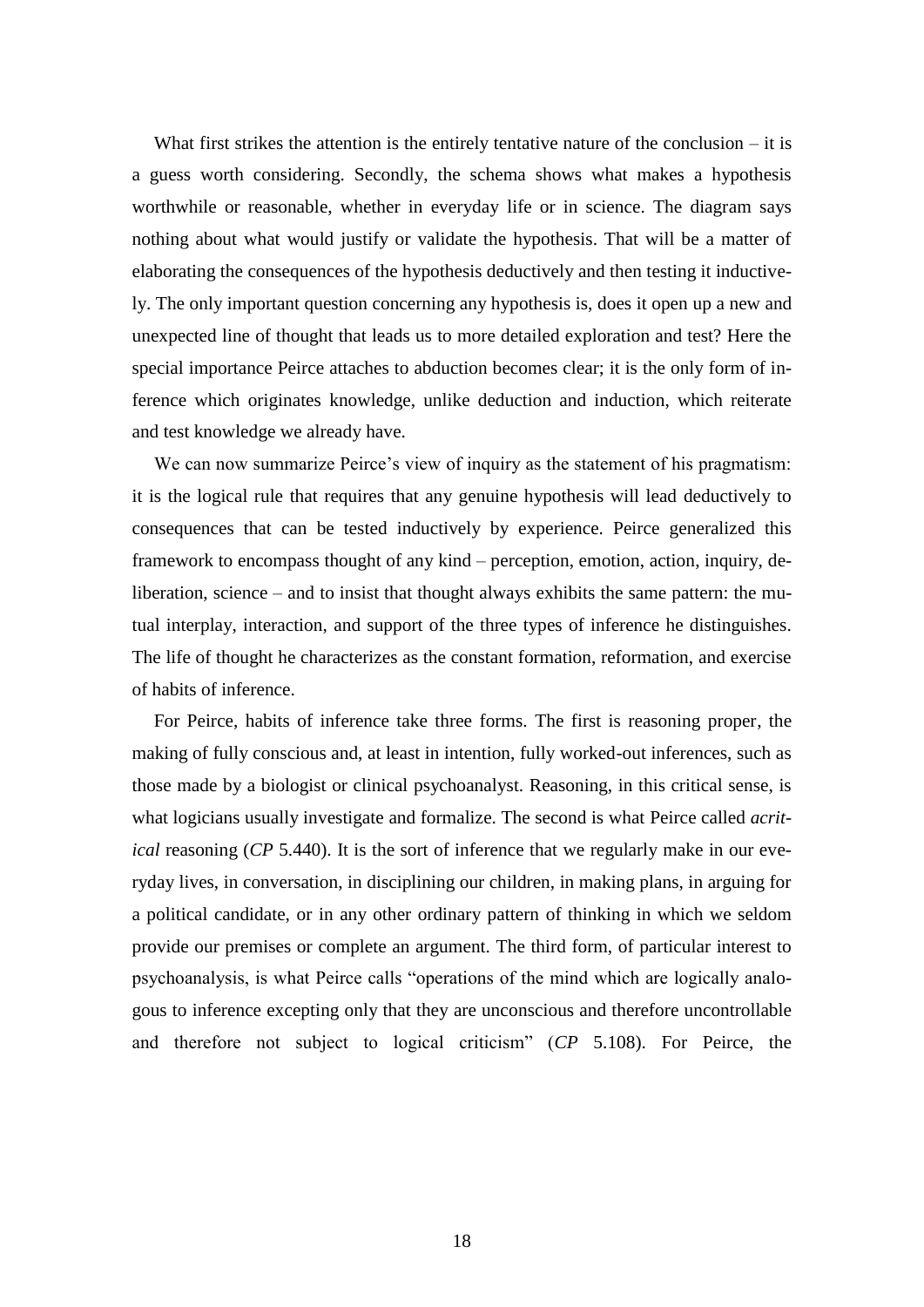Ciò che colpisce in primo luogo è la natura del tutto ipotetica della conclusione: è una supposizione che vale la pena di prendere in considerazione. In secondo luogo lo schema mostra ciò che rende un'ipotesi utile o ragionevole, che si tratti della vita quotidiana o della scienza. Il diagramma non dice niente su cosa giustificherebbe o renderebbe valida l'ipotesi. Tale sarebbe il modo di procedere nell'elaborazione delle conseguenze dell'ipotesi attraverso la deduzione e la prova induttiva. L'unica domanda importante che riguarda qualsiasi ipotesi è: apre una nuova e inaspettata linea di pensiero che ci conduce a scoperte e prove più dettagliate? Diventa quindi chiara la grande importanza che Peirce attribuisce all'abduzione; è la sola forma di inferenza che origina conoscenza, al contrario di deduzione e induzione che reiterano e testano conoscenze che noi già possediamo.

Possiamo riassumere la visione di Peirce sull'indagine come l'espressione del suo pragmatismo: è la regola logica a stabilire che qualsiasi ipotesi sincera conduce deduttivamente a conseguenze che possono essere testate induttivamente dall'esperienza. Peirce estese questo concetto a tutti i tipi di pensiero – percezione, emozione, azione, indagine, deliberazione, scienza – insistendo che il pensiero segue sempre lo stesso schema: la reciprocità, l'interazione e il sostegno dei tre tipi di inferenza distinti da Peirce. Definisce l'esistenza del pensiero come la continua formazione, riformazione e applicazione delle abitudini inferenziali.

Secondo Peirce esistono tre forme di abitudine inferenziale. La prima è il ragionamento vero e proprio, la formulazione di inferenze in modo completamente consapevole e, almeno nelle intenzioni, in modo completamente calcolato, come quelle fatte da un biologo o da uno psicoanalista clinico. Il ragionamento, in questo senso critico, è quello che i logici di solito esaminano e formalizzano. Il secondo è quello che Peirce definì ragionamento «acritical» (*CP* 5.440). È il tipo di inferenza che facciamo regolarmente nella vita di tutti i giorni, quando conversiamo, quando insegniamo la disciplina ai nostri figli, quando ci organizziamo, quando discutiamo su un candidato politico o in qualsiasi altro schema di pensiero nel quale forniamo raramente le nostre premesse o una tesi completa. La terza forma, di particolare interesse per la psicoanalisi, è quella che Peirce definisce «operazioni della mente che dal punto di vista logico sono analoghe a inferenze, eccetto solo che sono inconsce e perciò incontrollabili e perciò non soggette a critica» (*CP* 5.108). Secondo Peirce quelle più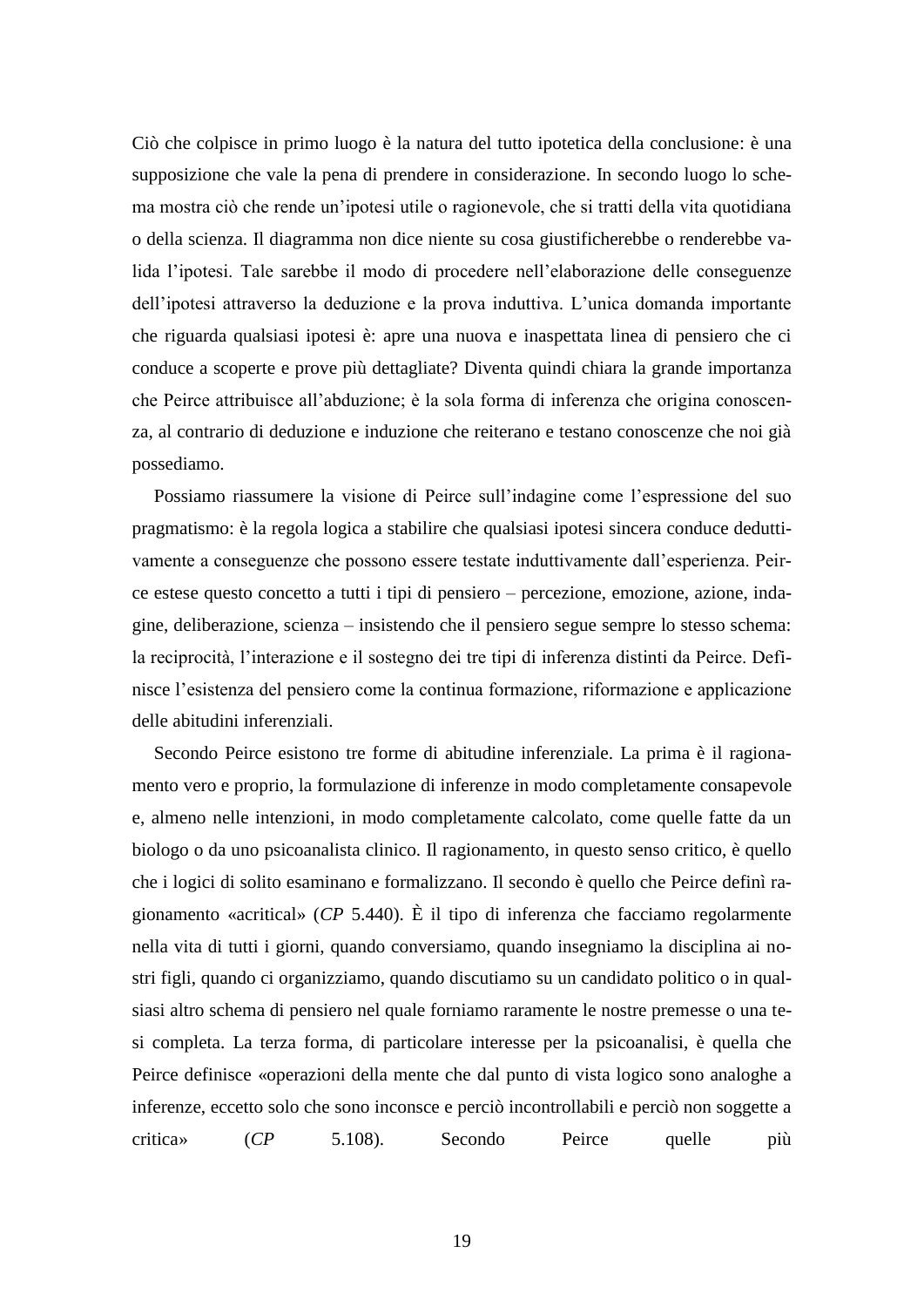most easily identified of these are our perceptual judgments of shape and color, spatial and temporal relations, which are unconscious hypotheses and, therefore, beyond our control.

One way to appreciate the range of Peirce's thought and its application to psychoanalytic theory and practice is to begin with his assault on Cartesianism, one of the origins of modern thinking about inquiry. Peirce understood clearly that Descartes was, as he was himself, trying to grasp the underlying reasons for the success of modern scientific method, and, in his thoroughgoing rejection of Descartes, he invented contemporary logic of science in both its broad and narrow senses. Peirce's criticisms of Descartes also provide the best introduction to his architectonic system of thought. These criticisms are to be found in two papers Peirce wrote in 1868, when he was not yet thirty, "Concerning Certain Faculties Claimed for Man" and "Some Consequences of Four Incapacities", which remained virtually ignored for al least sixty years (*CP* 5.213-63, 264- 317).

Descartes put forward the now familiar idea that we know by means of direct acts of knowledge called intuitions, which are self-evident truths we cannot doubt. These intuitions are absolutely simple, dyadic relations between the knowing mind and what is known, such that the intuition presents a whole truth perfectly circumscribed. Once achieved, the intuition is independent and requires no accounting. Descartes claimed that his methods of investigation give results. He thought that since some of our beliefs may have been constituted nonintuitively, if we are serious inquirers, we must rigorously, at least once in our lives, make the experiment of doubting all our beliefs. What survives will be those simple beliefs that have proved themselves to be intuitions – direct, self-evident knowledge of truth. We, then, individually, build our general knowledge, piece-by-piece in the right order, from these simple intuitions, as in geometry. But it is absurd to ask for justifications of these intuitions, since all investigations depend on them as ultimates beyond explanation.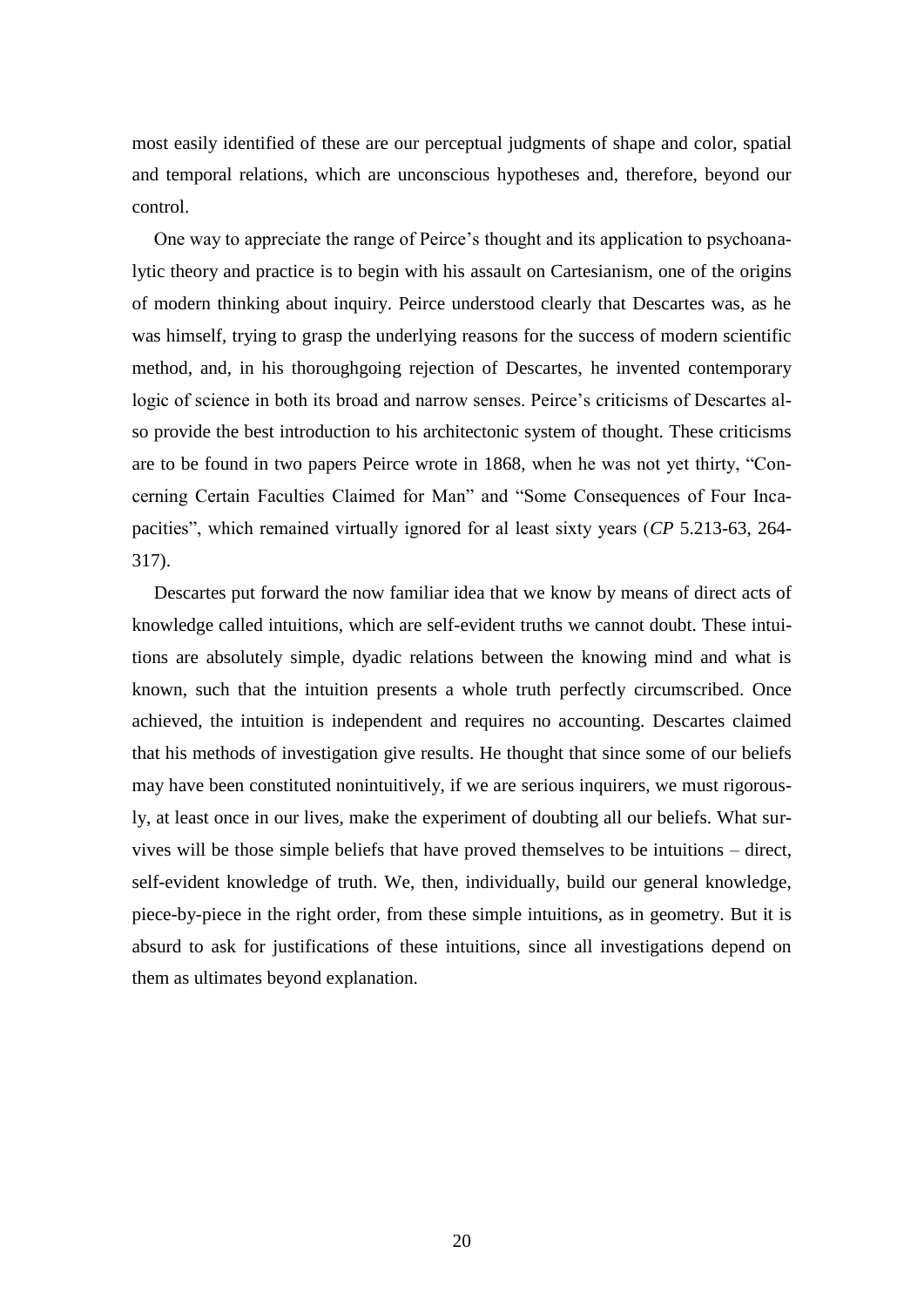facili da identificare sono i giudizi percettibili della forma e del colore, le relazioni spazio-temporali, le quali sono ipotesi inconsapevoli e, quindi, al di fuori del nostro controllo.

Un modo per apprezzare la gamma del pensiero di Peirce e le sue applicazioni alla teoria e alla pratica psicoanalitica è cominciare con la sua battaglia al cartesianismo, una delle origini del pensiero moderno sull'indagine. Peirce capì chiaramente che Cartesio stava cercando, come lui, di comprendere le ragioni alla base del successo del metodo scientifico moderno, e, nel suo risoluto rigetto per Cartesio, inventò la logica della scienza contemporanea in senso generale e specifico. Le critiche di Peirce a Cartesio costituiscono inoltre la migliore introduzione al suo sistema architettonico del pensiero. Tali critiche si ritrovano in due saggi del 1868 del non ancora trentenne Peirce, intitolati *Concerning Certain Faculties Claimed for Man<sup>3</sup>* e *Some Consequences of Four Incapacities<sup>4</sup>* , che vennero quasi ignorati per almeno sessant'anni (*CP* 5.217-63, 264-317).

Cartesio propose l'idea, ora familiare, secondo la quale apprendiamo attraverso atti diretti della conoscenza chiamati «intuizioni», che sono verità lapalissiane di cui non possiamo dubitare. Tali intuizioni sono molto semplici, rapporti bivalenti tra la mente intelligente e ciò che si deve apprendere, così che l'intuizione presenta una verità completa perfettamente circoscritta. Una volta raggiunta, l'intuizione è indipendente e non richiede alcuna spiegazione. Cartesio sosteneva che i suoi metodi d'indagine davano dei risultati. Pensava che, poiché alcune delle nostre convinzioni possono essere state costruite in modo non intuitivo, se siamo dei ricercatori seri dobbiamo rigorosamente, almeno una volta nella vita, sperimentare la messa in dubbio di tutte le nostre convinzioni. Rimarranno quelle convinzioni semplici che si riveleranno intuizioni – conoscenza diretta ed evidente della verità. Costruiremo poi, individualmente, la nostra conoscenza generale, pezzo dopo pezzo nel giusto ordine, partendo da queste semplici intuizioni, come in geometria. Ma è un'assurdità cercare di giustificare tali intuizioni, poiché qualsiasi indagine dipende dalle intuizioni in quanto fatti fondamentali al di là di qualsiasi spiegazione.

<u>.</u>

<sup>3</sup> *Questioni concernenti certe pretese facoltà umane* [n.d.t.].

<sup>4</sup> *Alcune conseguenze di quattro incapacità* [n.d.t.].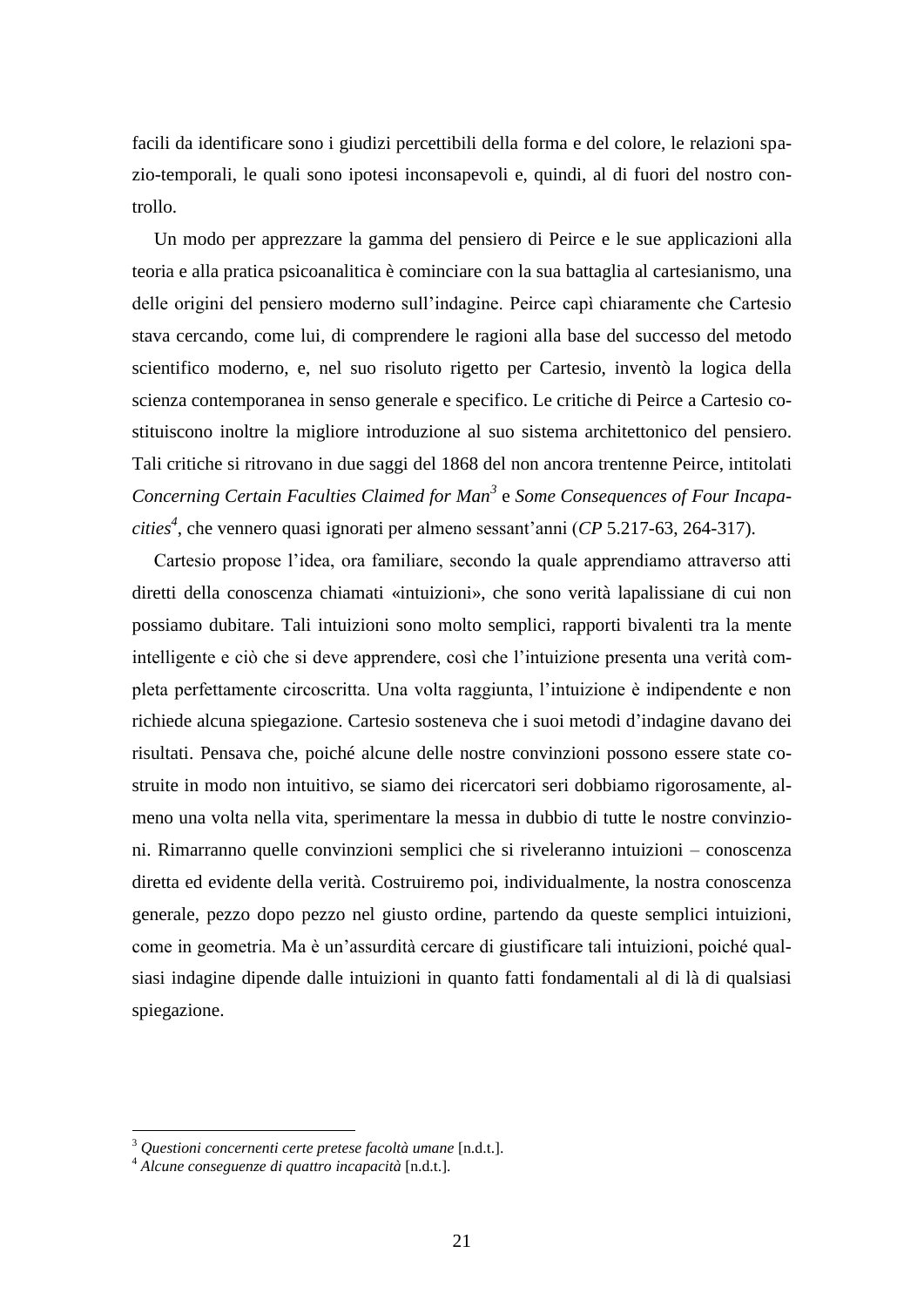For Peirce, Descartes' theory of knowledge is an abduction whose consequences must be deduced and then tested inductively. He rejects the Cartesian model of inquiry on several grounds, beginning:

We cannot begin with complete doubt. We must begin with all the prejudices we actually have ... These prejudices are not to be dispelled with a maxim, for they are things which it does not occur to us *can* be questioned … A person may, it is true, in the curse of his studies, find reason to doubt what he began by believing; but in that case he doubts because he has a positive reason for it, not on account of the Cartesian maxim. Let us not pretend to doubt in philosophy what we do not doubt in our hearts. [*CP* 5.265]

He goes on to point out that it is a profound mistake to take individual consciousness as our final standard of knowledge. Instead, he holds up the community of inquirers, who can question each other and work toward some agreement as a more appropriate criterion. In practice, Peirce replaces Cartesian intuition with the community of scientific inquirers, who have the hope that, in time, for a given inquiry, one solution will be established as the superior one. Such a tentative, but justifiable outcome is what truth means in science. Finally, Peirce denies that inquiry can be held to justify the Cartesian reliance upon "absolutely inexplicable" intuitions: these, by their very nature, block the road of inquiry.

Peirce deepens his attack on intuition by denying that we have direct intuitive knowledge either of ourselves as unique individuals or of our own inner states and attitudes. He holds that we come to know the important facts about ourselves inferentially; that we first form a definite idea of ourselves as a hypothesis to provide a place in which our errors and other people's perceptions of us can happen. Furthermore, this hypothesis is constructed from our knowledge of "outward" physical facts, such things as the sounds we speak and the bodily movements we make, which Peirce calls signs. The strangeness of such signs is that, while they are purely physical, in order for them to act as sings they must stand in relation to other physical things, and that relation is not physical, but intelligible. This state, in which the suprasensible exists in the sensible, is the commonplace, but seldom noticed, origin of our experience. Peirce, fascinated since boyhood by the intelligibility of relation – by logic and meaning –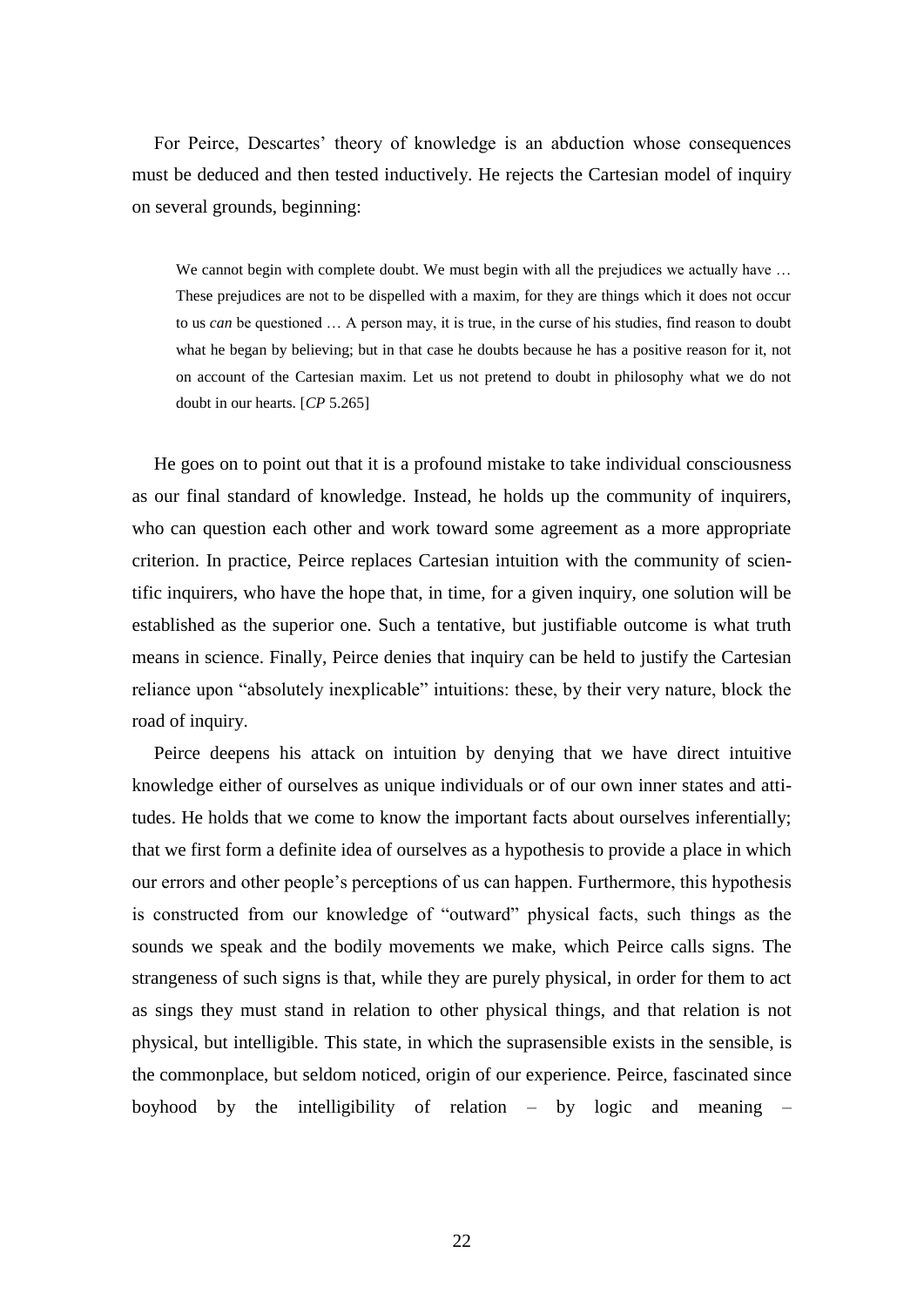Secondo Peirce, la teoria della conoscenza di Cartesio è un'abduzione le cui conseguenze devono essere dedotte e in seguito testate induttivamente. Rifiuta il modello di indagine di Cartesio per varie ragioni; la prima:

Noi non possiamo cominciare con il dubbio totale. Dobbiamo cominciare con tutti i pregiudizi che agiscono in noi […]. Questi pregiudizi non li possiamo eliminare con una massima, poiché sono tali che non ci è mai venuto in mente di *poterli* mettere in discussione […]. È vero che nel corso dei suoi studi una persona può trovare ragione di dubitare di cose a cui in principio credeva, ma in questo caso dubita perché ha una ragione positiva per farlo, e non certo in considerazione della massima cartesiana. Non si pretenda dunque di dubitare in filosofia ciò di cui non dubitiamo dentro di noi [*CP* 5.265].

Continua sottolineando che è un grave errore considerare la conoscenza individuale schema finale della conoscenza. Al contrario, chiama in causa la comunità dei ricercatori, che, come criterio più appropriato, possono interrogarsi tra loro e lavorare per arrivare a un accordo. In pratica Peirce sostituisce l'intuizione cartesiana con la comunità dei ricercatori scientifici, che sperano che, presto, per una data ricerca, si arrivi a stabilire la soluzione migliore. Questo risultato ipotetico ma legittimo è ciò che la scienza considera «verità». Infine Peirce nega che l'indagine possa essere condotta al fine di giustificare la dipendenza cartesiana dalle intuizioni «assolutamente inspiegabili»: queste, per loro stessa natura, bloccano la strada alla ricerca.

Peirce rafforza il suo attacco contro l'intuizione negando l'idea secondo la quale noi possediamo una conoscenza intuitiva diretta sia di noi stessi come unici individui sia dei nostri stati e atteggiamenti mentali. Afferma che noi giungiamo a conoscere i fatti importanti su di noi attraverso un processo inferenziale; ci facciamo una prima idea chiara di noi stessi come ipotesi per costituire un luogo dove possano trovare spazio i nostri errori e ciò che gli altri percepiscono di noi. Inoltre tale ipotesi prende forma dalla nostra conoscenza dei fatti fisici "esterni", come i suoni che produciamo parlando e i gesti che facciamo, che Peirce chiama «segni». La stranezza di questi segni risiede nel fatto che, anche se sono segni puramente fisici, per funzionare come segni devono mettersi in relazione con altre cose fisiche e tale interazione non è fisica ma intelligibile. Tale condizione, nella quale il soprasensibile esiste nel sensibile, è la banale origine della nostra esperienza, anche se raramente ce ne rendiamo conto. Peirce, affascinato sin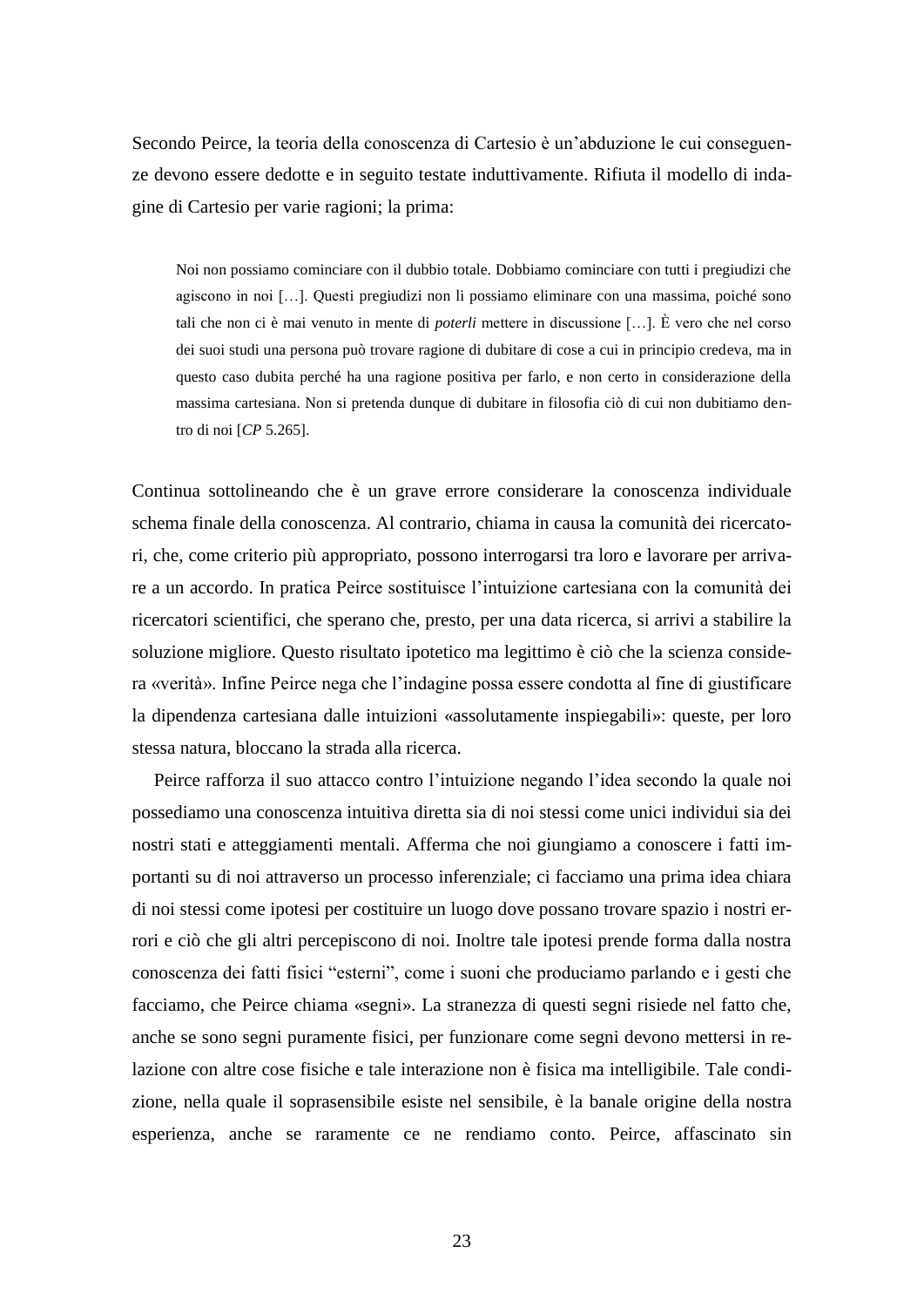claims, in W. B. Gallie's words, that "to know, with regard to a succession of physical events, that they make up a series of signs, is to know of the existence of and operation of a mind (or number of minds); and that to be engaged in making or manifesting or reacting to a series of signs is to be engaged in 'being a mind' or, more simply and naturally, to be engaged in thinking intelligently" (1952, 80-81).

We will not see ourselves exactly as others see us, or see them exactly as they see themselves, but we surely see ourselves through our own speech and other interpretable behavior, just as others see us and themselves in the same way. What is important is the commonality of the process, so that whatever else it may be, as Peirce says, "all thinking is dialogic in form" (*CP* 6.338), whether it is intrasubjective or intersubjective. For Peirce, then, the self is a form of dialogue: "One's thoughts are what he is 'saying to himself<sup>\*</sup>, that is, saying to that other self that is just coming to life in the flow of time. Then one reasons, it is that critical self that one is trying to persuade; and all thought whatsoever is a sign, and is mostly in the nature of language" (*CP* 5.421). In metaphor, the human self is a nexus actively embodied in an infinite labyrinth of intelligible signs.

In summary, Peirce sets forth the semiotic doctrine that all thought is in signs and, more generally, that in any situation where knowledge is possible, sign action, or semiosis, is its vehicle. While the Cartesian tradition holds that knowledge is essentially direct and dyadic, a two-sided relation between knowing mind and known fact, Peirce insists that knowledge is inferential and triadic in that it always requires three elements, a sign, the object signified, and the interpretant, which may be expressed broadly for any intelligible assertion in the form "A signifies B to C," or, more narrowly, in psychoanalysis, as "A transfers B to C".

Now, a long-acknowledged problem with psychoanalytic theory – its open secret – is that it cannot provide a theoretical basis for "symbol formation", even though analysis is itself carried on exclusively by means of symbols. This failure has meant that the revolutionary discoveries that have been made in clinical practice are disconnected from the theory that is presumed to underlie them. Nevertheless, the language in which such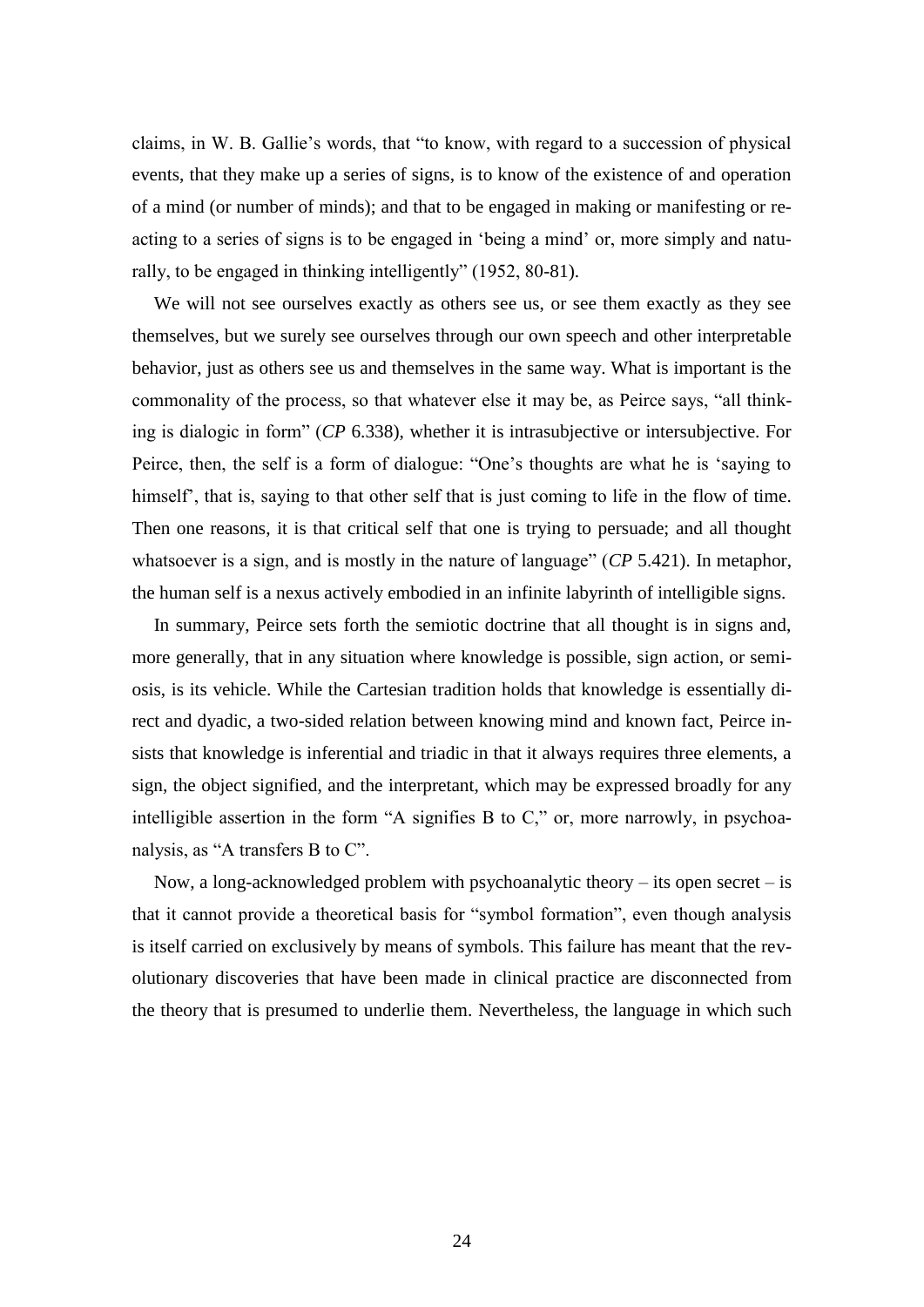dall'adolescenza dall'intelligibilità delle relazioni – dalla logica e dal significato – sostiene, usando le parole di W. G. Gallie, che «conoscere, riguardo a una successione di eventi fisici, che costituiscono una serie di segni, vuol dire venire a conoscenza dell'esistenza e del funzionamento di una mente (o di diverse menti); e che produrre o rivelare o reagire a una serie di segni significa "essere una mente" o, più semplicemente e naturalmente, pensare con intelligenza» (1952, 80-81).

Forse non vedremo noi stessi esattamente come ci vedono gli altri, o non vedremo gli altri esattamente come vedono sé stessi, ma sicuramente vediamo noi stessi attraverso le nostre stesse parole e altri comportamenti interpretabili, così come gli altri vedono noi e sé stessi. La cosa importante è la condivisione del processo, così che qualunque sia il pensiero, come afferma Peirce, risulti «dialogico nella forma» (*CP* 6.338), che si tratti di pensiero intrasoggettivo o intersoggettivo. Secondo Peirce, inoltre, il Sé è una forma di dialogo: «I pensieri di un individuo sono ciò che egli va "dicendo di sé stesso", ovvero ciò che va dicendo a quell'altro sé stesso che sta appunto venendo alla vita nel flusso del tempo. Quando l'individuo ragiona, è proprio questo [Sé] critico che cerca di persuadere; e così qualsiasi pensiero è un segno e ha soprattutto natura di linguaggio» (*CP* 5.421). Metaforicamente il Sé umano è un nesso incorporato attivamente in un labirinto infinito di segni intelligibili.

In sintesi Peirce spiega con la dottrina semiotica che qualsiasi pensiero risiede nei segni e che, più genericamente, in qualsiasi situazione in cui è possibile una conoscenza, l'azione segnica, o semiosi, ne costituisce il mezzo. Mentre la tradizione cartesiana afferma che la conoscenza è essenzialmente diretta e diadica, una relazione bidirezionale tra la mente che conosce e il fatto conosciuto, Peirce sottolinea che la conoscenza è inferenziale e triadica poiché richiede sempre la presenza di tre elementi, un segno, l'oggetto significato e l'interpretante, concetto che può essere espresso in senso più generale attraverso qualsiasi affermazione intelligibile del tipo «A significa B per C», o, in senso più ristretto, in psicoanalisi, «A trasferisce B su C».

Ora, un problema storico della teoria psicoanalitica – un segreto di Pulcinella – è il fatto che tale teoria non può apportare una base teorica alla «formazione del simbolo», sebbene l'analisi stessa sia portata avanti esclusivamente per mezzo di simboli. Da questa mancanza consegue che le rivoluzionarie scoperte fatte nella pratica clinica sono staccate dalla teoria che si presume ne sia alla base. Eppure il

25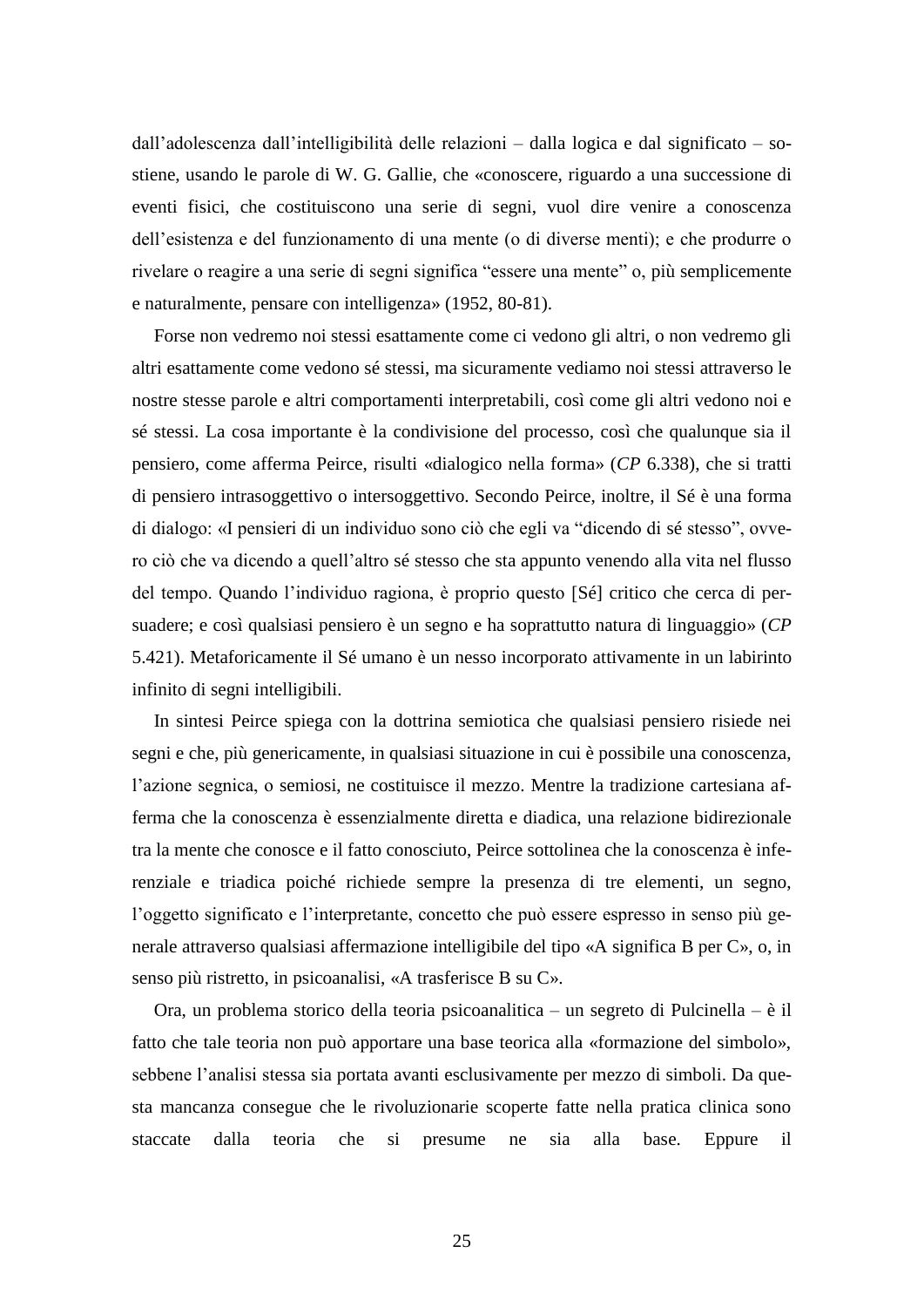clinical discoveries are expressed is usually the inappropriate language of orthodox psychoanalytic theory. The consequence is fundamental confusion.

Briefly, Sigmund Freud's research, typical of the nineteenth century's obsession with mechanism, was founded on the concept of biological drive, on the presumption that such a foundation would illuminate the depths of human experience by showing how bodily functions generate the energy for and goals of all mental activity. This concentration generally excluded concern with the world of objects and relations between human individuals. Later, when Freud turned to the psychology of the ego as an important part of the problem of relations among object, he developed a theory of object relations which attempted to preserve his original drive theory by treating the role of objects as the targets of discharge and the inhibition or facilitation of drives. The mind is, thus, an epiphenomenon incapable of causing anything, perhaps even repression, a conclusion that completely vitiates the purposes of psychoanalysis.

The realization that even the most ingenious variations of strictly Freudian ego psychology cannot explain symbol formation (which is to say, effective thought) and are consequently useless in justifying "the talking cure" has led to a profusion of object relations models. In these models, drive theory is either drastically modified or rejected outright by conceptual frameworks in which relations with others are taken to constitute the fundamental elements of mental life. The great clinical significance of object relations, unexplainable by orthodox theory, is that it has been the central conceptual issue in psychoanalysis since 1919, with the early work of Melanie Klein, and became more explicit in the 1940s with the writings of H. S. Sullivan and W.R.D. Fairbairn.

Yet the idea of object relations, although it makes possible significant human intercourse, because of its often explicitly Cartesian dyadic structure represented by the patient-therapist relation and by the generally reductionist tendency of positivism, has proved unable to provide the theory of meaning – "symbol formation" – its clinical findings demand. A few independent theorists, such as Jacques Lacan, have proposed a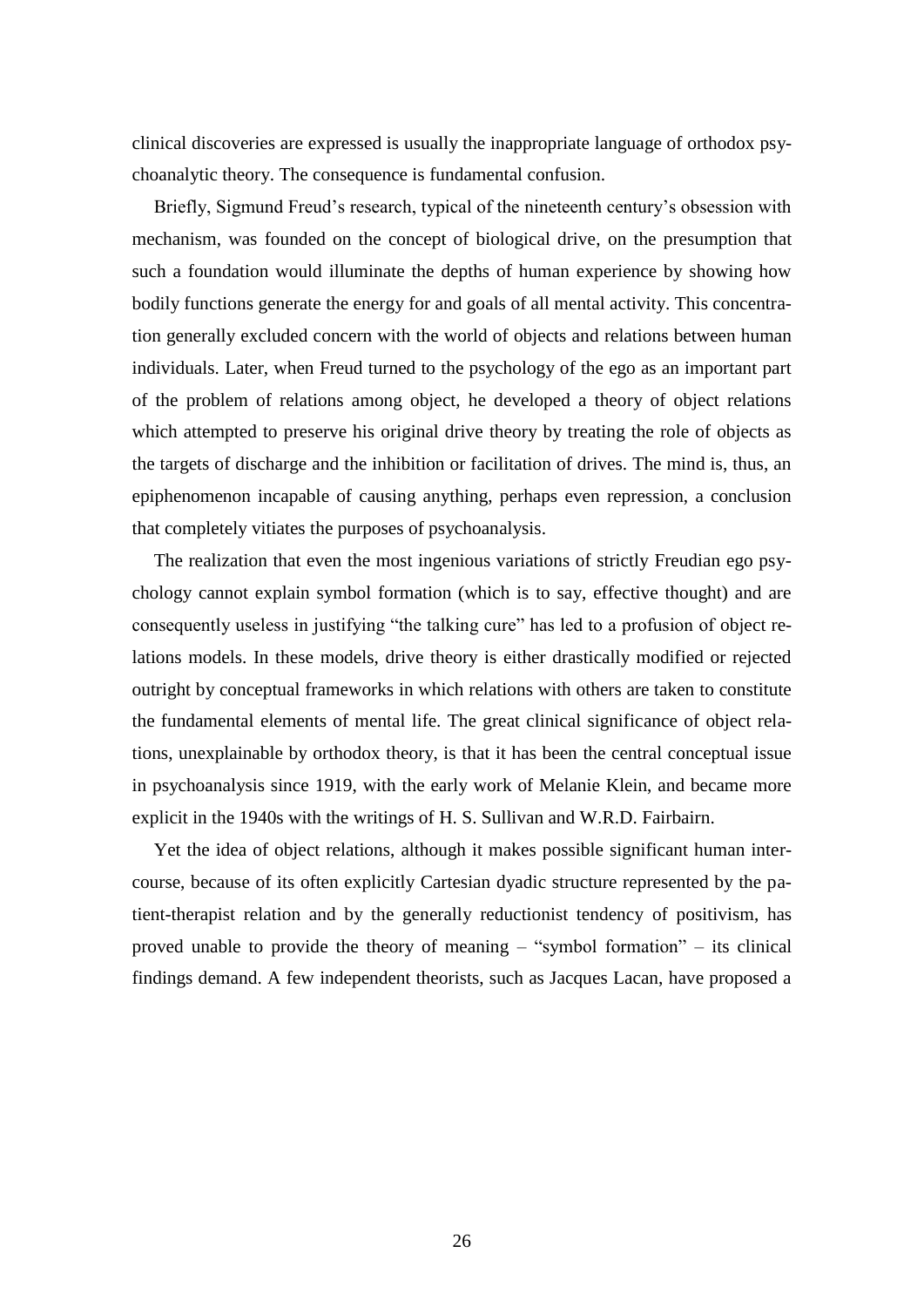linguaggio attraverso il quale sono espresse tali scoperte cliniche è solitamente il linguaggio inappropriato della teoria della psicoanalisi ortodossa. La conseguenza è una fondamentale confusione.

In breve, le ricerche di Sigmund Freud, tipiche dell'ossessione ottocentesca per il meccanicismo, si basavano sul concetto di pulsione biologica, sulla supposizione secondo la quale tale fondamento avrebbe illuminato gli abissi dell'esperienza umana mostrando come le funzioni corporee generano l'energia per tutte le attività mentali e ne stabiliscono il fine. Tale limitazione escludeva generalmente il problema del mondo degli oggetti e le relazioni tra gli individui. In séguito, quando indirizzò i suoi studi verso la psicologia dell'Io come parte importante del problema delle relazioni tra gli oggetti, Freud sviluppò una teoria delle relazioni oggettuali che tentava di mantenere la teoria originale delle pulsioni considerando gli oggetti obiettivi della scarica, dell'inibizione o dell'agevolazione delle pulsioni. La mente è quindi un epifenomeno incapace di produrre qualcosa, forse nemmeno la rimozione, conclusione che distrugge completamente gli obiettivi della psicoanalisi.

La consapevolezza che persino le variazioni più ingegnose della rigorosa psicologia freudiana dell'Io non sono in grado di spiegare la formazione del simbolo (cioè del pensiero efficace) e sono di conseguenza inutili per giustificare la "guarigione per via verbale" ha portato alla sovrabbondanza di modelli di relazioni oggettuali. In tali modelli la teoria delle pulsioni viene inoltre modificata drasticamente o scartata direttamente da strutture concettuali nelle quali le relazioni con gli altri sono interpretate come elementi fondamentali della vita mentale. La grande importanza clinica delle relazioni oggettuali, che la teoria ortodossa non era riuscita a spiegare, è data dal fatto che rappresenta il principale tema concettuale della psicoanalisi dal 1919, con le prime opere di Melanie Klein, e si è delineata più chiaramente negli anni Quaranta con gli scritti di H. S. Sullivan e W. R. D. Fairbairn.

Tuttavia l'idea delle relazioni oggettuali, sebbene renda possibile rapporti umani significativi, grazie alla sua struttura diadica cartesiana rappresentata dalla relazione paziente-terapeuta e alla generale tendenza riduttiva al positivismo, si è dimostrata incapace di produrre la teoria del significato – "la formazione dei simboli" – richiesta dalle scoperte cliniche. Alcuni teorici indipendenti, come Jacques Lacan, hanno

27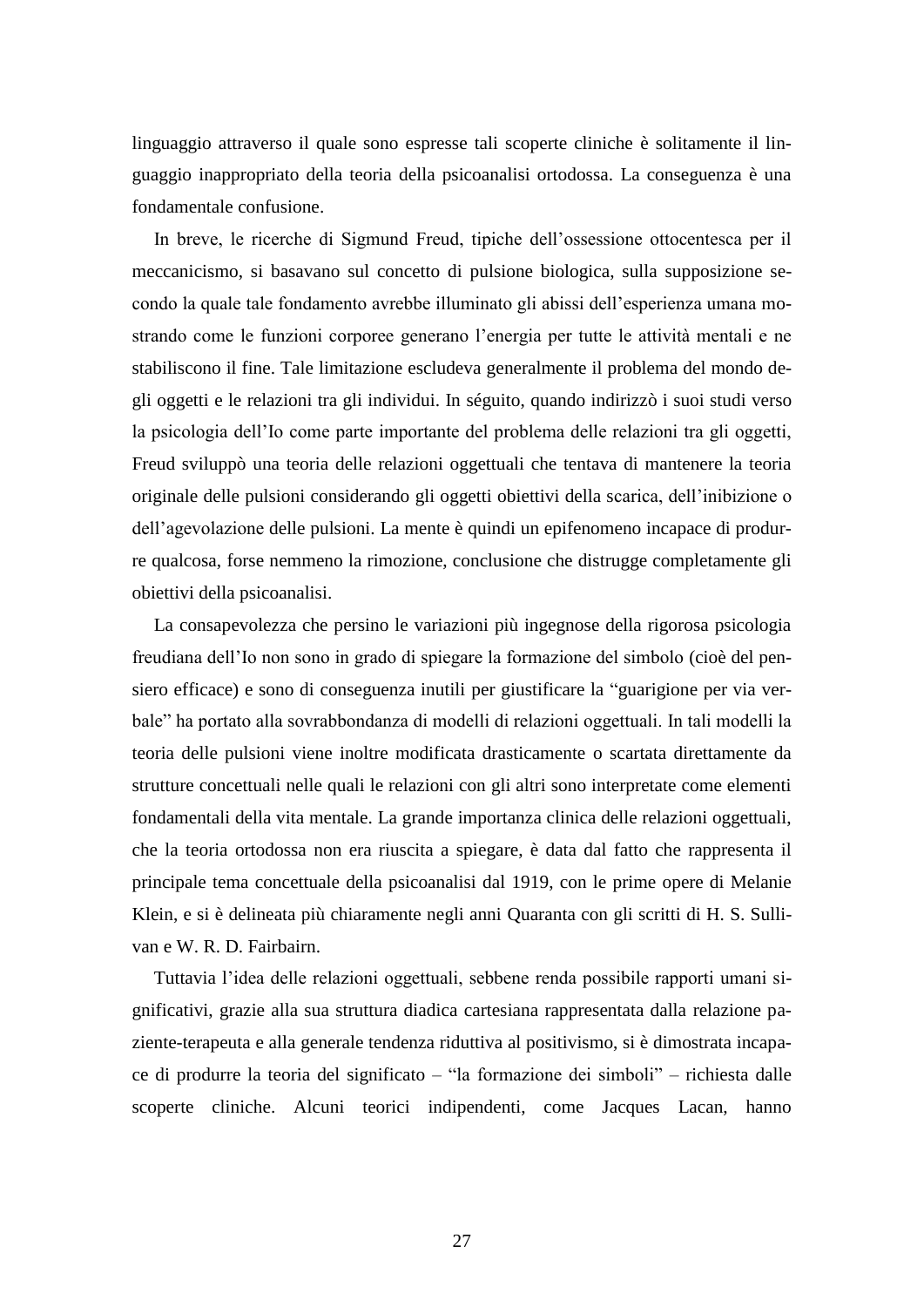linguistic psychoanalytic model, but these are the limited beginnings of a semiotic theory.

On the other hand, Peirce's semiotic provides a well-conceived theory of thoughtsigns, which provides a broad and adequate basis for and development of symbol formation. For Peirce, the universal character of a sign is its triadicity. He holds this position in opposition to the many, originating with Ferdinand de Saussure, who believe that a sign can stand in an essentially dyadic relation, called its meaning, to its object. Peirce points out that this is a fundamental misconception of the nature of a sign because it overlooks that a sign can function only as an element in a working system of signs, which is triadic in nature.

According to Peirce, the irreducibly triadic property of the sign always has three elements: sign (first term), standing for object (second term) to interpretant (third element). Nevertheless, Peirce conceded that, for the sake of analysis, he would allow a sign to be treated only in its relation to the second term its object. Taken this way, signs are of three kinds: icons, indexes, and symbols. An icon is a sign whose particular way of signifying is by likeness; thus, an ape may serve as an icon of a human. An index signifies by means of an actual dynamic relation to its object. For example, a certain grimace indicates the presence of pain. A symbol is any artificial or conventional sign, so a rose is a symbol of love. Almost all words in a language are symbols in this sense. But neither icon, index, nor symbol actually functions as a sign until it is interpreted, unless semiosis, the action of signs, occurs. It is the fact of evolutionary kinship that makes the ape an icon of the man. Taken by itself, the similarity in appearance of the two beasts means nothing. The independent existence of the grimace and the pain are simply two brute facts, unless we add the doctor's palpating the abdominal lower right quadrant looking for the possibility of appendicitis. And as for the symbol "A rose is a rose is a rose", we may add "sometimes a cigar is just a cigar".

Peirce's idea of the interpretant requires a brief elucidation. We might think wrongly that Peirce intends the word to refer to a person or mind – an actual interpreter.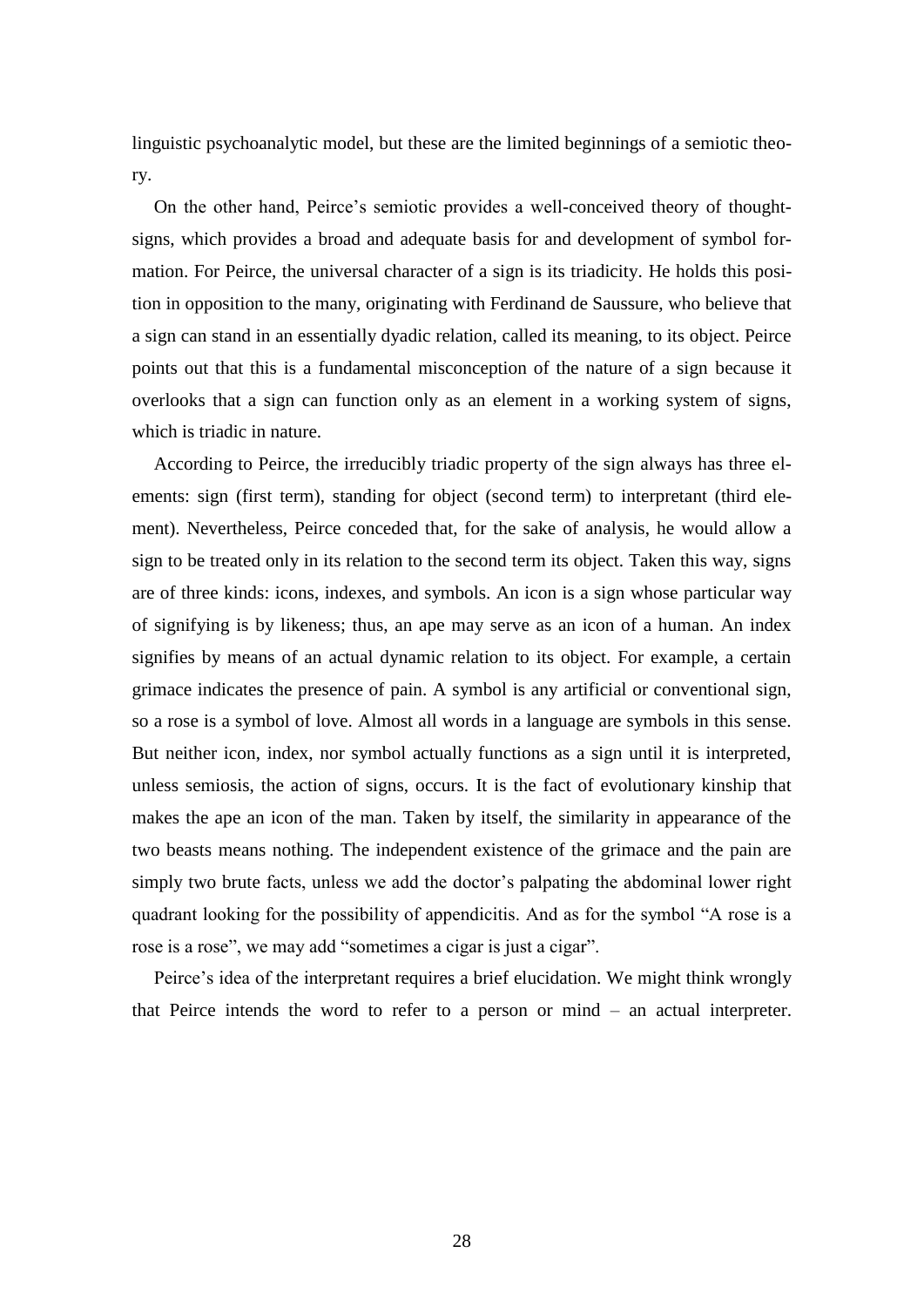proposto un modello psicoanalitico basato sul linguaggio, ma si tratta solo di inizi circoscritti di una teoria semiotica.

La semiotica di Peirce, invece, propone una teoria dettagliata dei pensieri-segni, che dà una base ampia e adeguata per la teoria della formazione del simbolo e il suo sviluppo. Secondo Peirce, il carattere universale di un segno è il suo stato triadico. Peirce sostiene tale posizione opponendosi ai molti che, prendendo spunto da Ferdinand de Saussure, credono che un segno faccia parte di una relazione essenzialmente diadica con il suo oggetto, chiamata «significato». Peirce fa notare che si tratta di un fraintendimento della natura del segno perché trascura il dato fondamentale che un segno può funzionare solo come elemento in un sistema operativo di segni, che è di natura triadico.

Secondo Peirce, l'irriducibile proprietà triadica del segno ha sempre tre elementi: il segno (il primo termine), che sta per l'oggetto (il secondo termine) attraverso l'intepretante (il terzo termine). Ciò nonostante Peirce ammise che, per il bene dell'analisi, avrebbe permesso la riflessione sul segno solo in relazione al secondo termine, il suo oggetto. Secondo tale concezione, i segni sono di tre tipi: icone, indici e simboli. L'icona è un segno il cui atto di significazione avviene per somiglianza; perciò un gorilla può servire da icona per un umano. Un indice acquista significato attraverso un'effettiva relazione dinamica con il suo oggetto. Per esempio, una certa smorfia indica la presenza di dolore. Un simbolo è qualsiasi segno artificiale o convenzionale; così una rosa è simbolo d'amore. Quasi tutte le parole di una lingua in questo senso sono simboli. Ma né un'icona né un indice e neppure un simbolo funzionano davvero come segni se non vengono interpretati, se non avviene una semiosi, un'azione segnica. È l'evoluzione della consanguineità a fare del gorilla un'icona dell'uomo. Presa in sé, la somiglianza d'aspetto tra le due bestie non significa niente. Le esistenze indipendenti della smorfia e del dolore sono due semplici fatti spiacevoli, a meno che si aggiunga una palpazione del medico della parte addominale in basso a destra alla ricerca di una possibile appendicite. E come per il simbolo «a rose is a rose is a rose», si potrebbe aggiungere «a volte un sigaro è solo un sigaro».

L'idea dell'interpretante di Peirce richiede una breve delucidazione. Si potrebbe ritenere, erroneamente, che Peirce intendesse riferire la parola a una persona o a una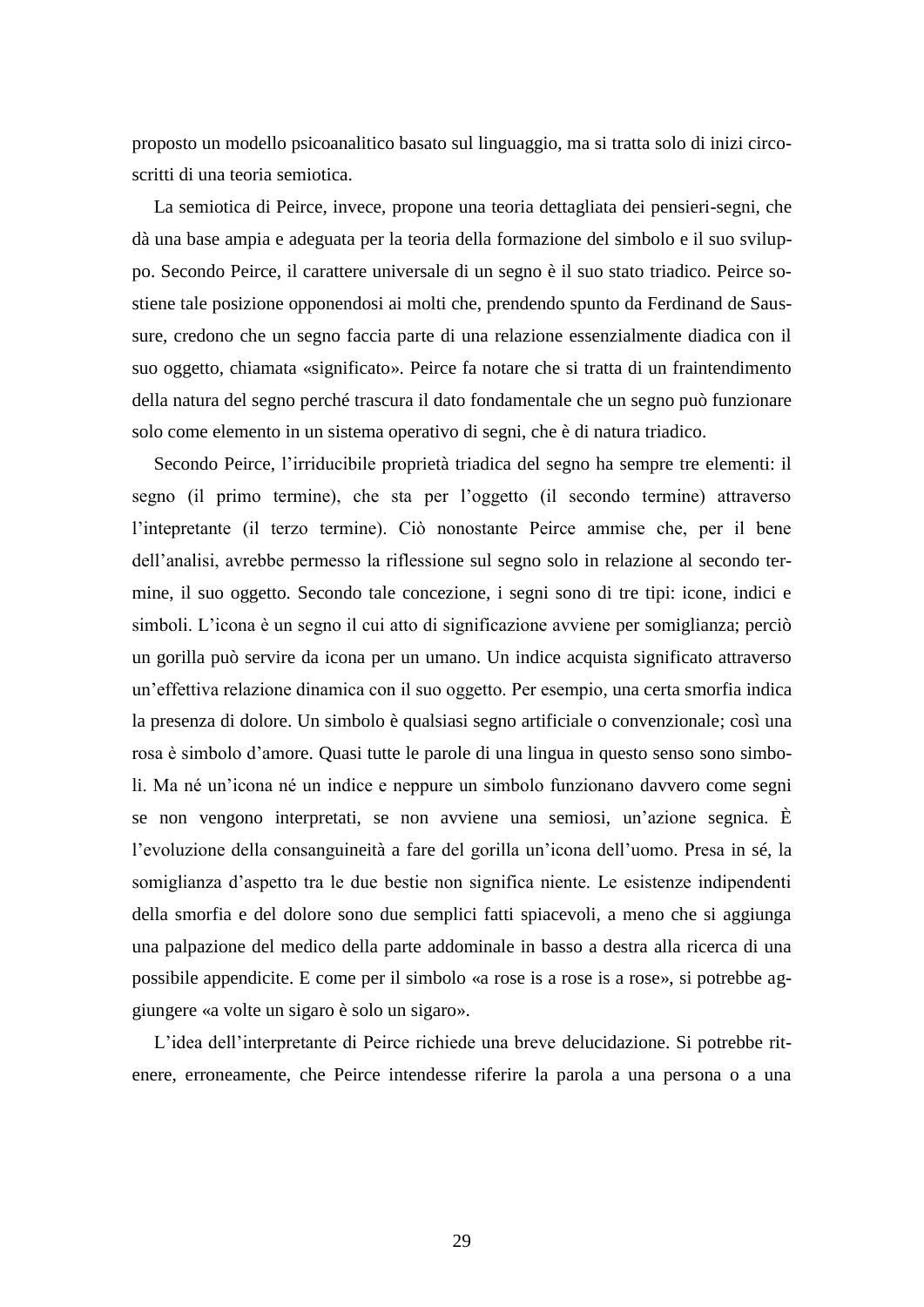This is wrong because, in the first place, there are kinds of semiosis or sign action that do not involve what we usually mean by minds, such as the communication to be found in a beehive, where one bee is able, by means of signs, to show other bees exactly where nectar is to be found. But more important, this is an incorrect assumption because, as Peirce points out, we do not recognize that a sign has been interpreted by observing a mental action but by observing another sign. To give an example, a person points (index) up at the sky and his companion looks up (interpretant) to see the object of the sign. Someone else might call out, "What do you see up there?" which is also an interpretant of the original sign. For Peirce, any appropriate response to a sign is acting as another sign of the object originally signified. A sunflower following the sun across the sky with its face is also an interpretant. Peirce uses the word *interpretant* to stand for any such development of a given sign.

Freud often gives descriptions of analysis in which he recognizes the actions of signs without naming them as such or considering the possibility of a sign system. In one case of a hysterical patient, Elizabeth Von R., he writes:

The discovery of the reason for the first conversion opened a second, fruitful period of treatment. The patient surprised me soon afterwards by announcing that she now knew why it was that the pains [sign] always radiated from that particular area of her right thigh [object] and were their most painful there: it was in this place that her father used to rest his leg every morning, while she renewed the bandage around it, for it was badly swollen [interpretant]. This must have happened a good hundred times, yet she had not noticed the connection till now. In this way she gave me the explanation that I needed of the emergence of what was an atypical hysterogenic zone [second interpretant of the original sign]. Further, her painful legs began to "join in the conversation" [semiosis, the action of signs] during our analyses. [*S. E.* 2:148]

Here Freud is clearly aware of the semiotic character of analysis, in particular of its indexical form as symptom, but he develops this thought to further encompass the idea of what I will call *therapeutic semiosis*: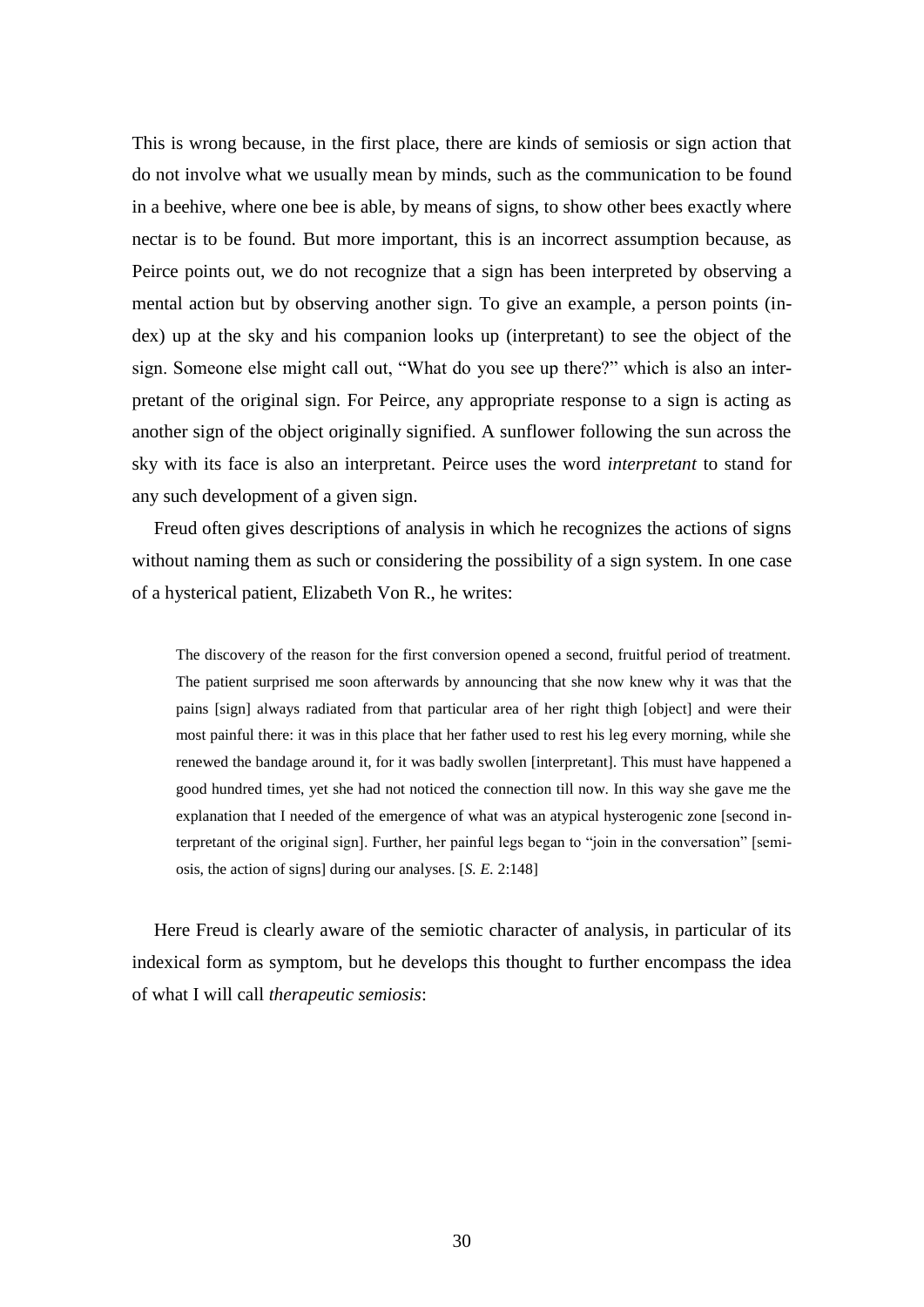mente: un interprete reale. È falso perché, in primo luogo, ci sono tipi di semiosi o di azioni segniche che non implicano quello che normalmente intendiamo per «mente», come la comunicazione che avviene in un alveare, dove un'ape è in grado, attraverso segni, di mostrare alle altre api dove si trova esattamente il nettare. Ma, ancora più importante, è un presupposto erroneo perché, come sottolinea Peirce, non riconosciamo che un segno è stato interpretato osservando un'azione mentale, ma osservando un altro segno. Per fare un esempio, una persona indica (indice) il cielo e il suo amico guarda (interpretante) per vedere l'oggetto del segno. Qualcun altro può chiedere ad alta voce «Cosa vedi lassù?», che è quindi un altro interpretante del segno originale. Secondo Peirce qualsiasi reazione appropriata a un segno è agire come altro segno dell'oggetto originariamente significato. Un girasole che segue con la corolla il sole nella traiettoria in cielo è pure un interpretante. Peirce usa la parola «interpretant» per indicare qualsiasi consimile sviluppo di un dato segno.

Freud fa spesso descrizioni di analisi in cui riconosce le azioni dei segni senza però indicarli con tale nome e senza considerare la possibilità di un sistema di segni. A proposito del caso della paziente isterica Elizabeth Von R. scrive:

Con la scoperta del motivo della prima conversione iniziò un secondo periodo, fruttuoso, della cura. Anzitutto l'ammalata mi sorprese, poco dopo, annunciandomi di sapere ormai perché i dolori [segni] partissero sempre proprio da quel determinato punto della coscia destra [oggetto] e fossero lì più violenti. Era questo, infatti, proprio il punto in cui ogni mattina veniva poggiata la gamba del padre, mentre essa rinnovava le bende che avvolgevano la gamba tutta gonfia [interpretante]. Era una cosa che aveva dovuto prodursi un centinaio di volte ed era strano ch'essa fino a oggi non avesse pensato a questo nesso. Mi fornì in tal modo l'attesa spiegazione del formarsi di una zona isterogena atipica [secondo interpretante del segno originale]. Inoltre le gambe dolenti cominciarono regolarmente nelle nostre analisi a "partecipare al discorso" [semiosi, l'azione segnica] (Freud 1984: 302).

Qui Freud è chiaramente consapevole del carattere semiotico dell'analisi, in particolare della forma indicale del sintomo, ma sviluppa tale pensiero per delucidare l'idea che chiamerò «semiosi terapeutica»: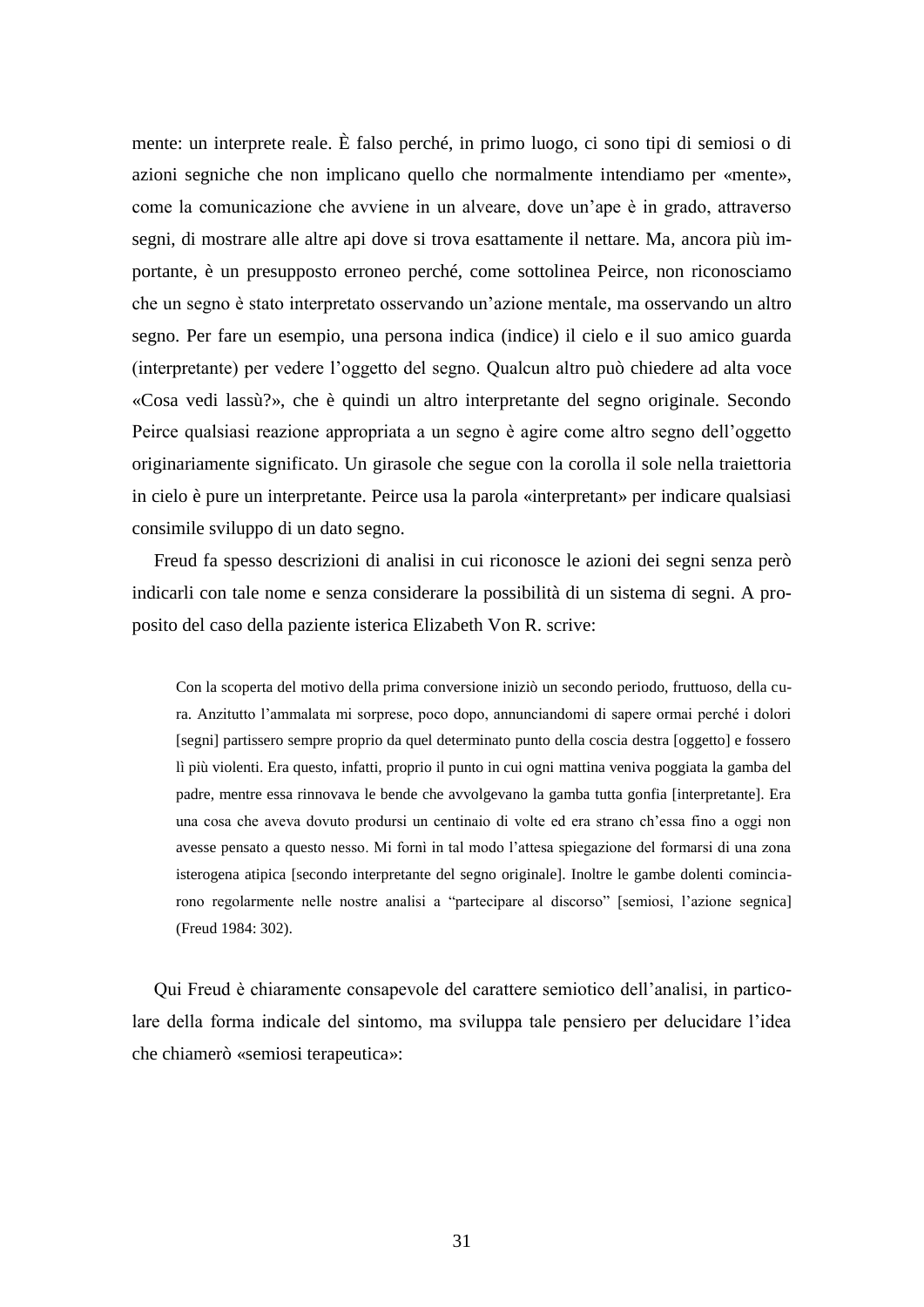What I have in mind is the following remarkable fact. As a rule the patient was free from pain when we started work. If, then, by a question or by pressure upon her head I called up a memory, a sensation of pain would make its first appearance, and was usually so sharp that the patient would give a start and put her hand to the painful spot. The pain that was thus aroused would persist so long as she was under the influence of the memory; it would reach a climax when she was in the act of telling me the essential and decisive part of what she had to communicate, and with the last word of this it would disappear. I came in time to see such pains as a compass to guide me; if she stopped talking but admitted that she still had a pain, I knew that she had not told me everything, and insisted on her continuing her story till the pain had been talked away. Not until then did I arouse a fresh memory. [148]

In this passage, the sing is pain, the object is memory, and the interpretant is the therapeutic dialogue between the analyst and patient leading to subsequent semiosis, ending only when the original sign becomes an interpretant and the therapy is complete.

I have only mentioned in passing Peirce's doctrine of universal categories, which underlies his theory of signs and which can be shown to provide a means toward the development of a theory of the unconscious as a system of signs and to account for the development of self-consciousness. This brief and incomplete outline will serve to introduce the man and his thought, so that the essays in this volume may be understood within a framework of connected ideas – the structure of Peirce's architectonic philosophy of inquiry and the problems associated with orthodox psychoanalytic theory.

#### *References*

I use the conventional designations to refer to Peirce's works: *CP* 1.1 means *Collected Papers*, volume one, paragraph one; MS and MSL, followed by a number means the manuscript or manuscript letter as identified in Robin's *Annotated Catalogue*, cited below.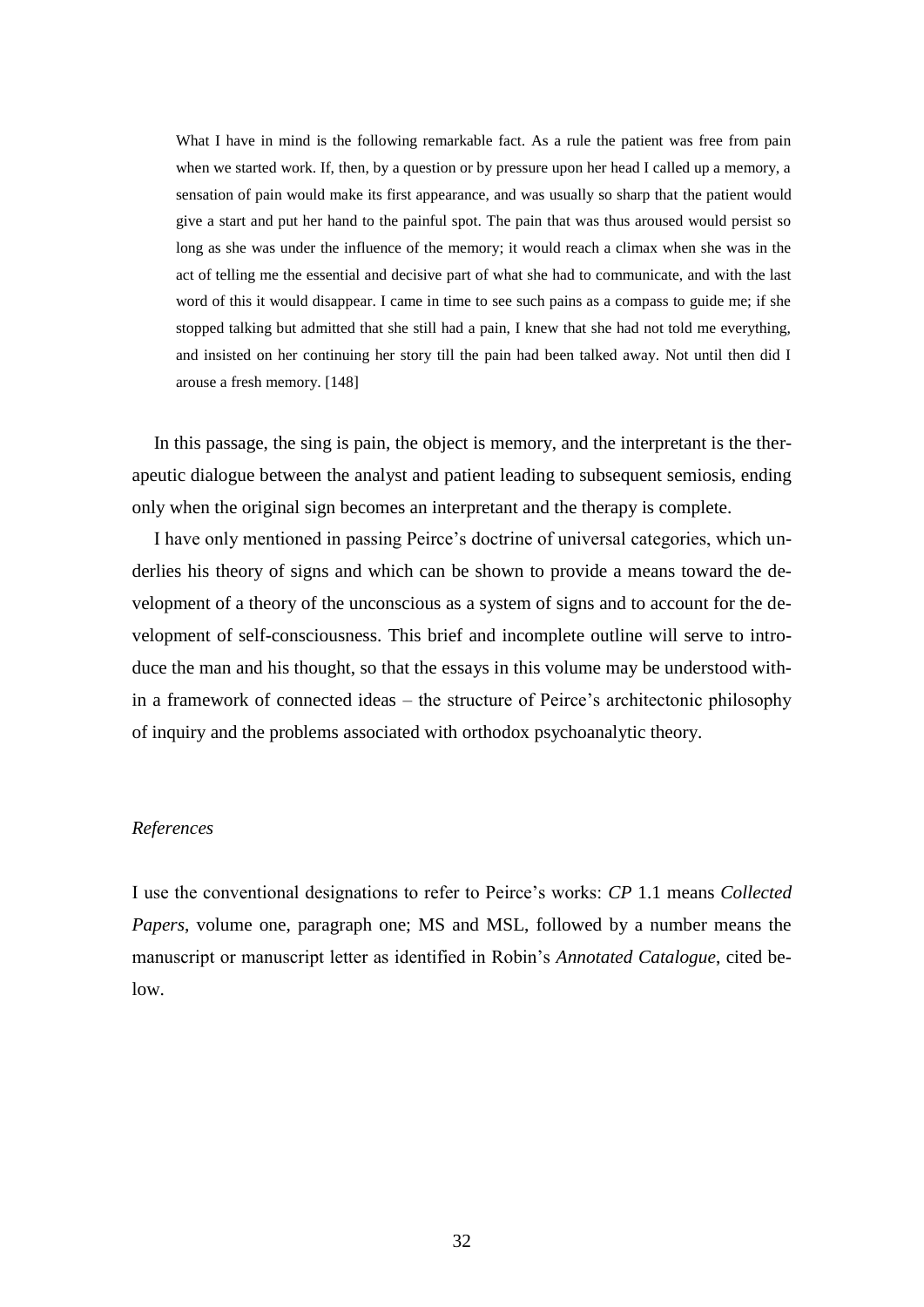Intendo riferirmi alla strana circostanza seguente: di solito l'ammalata, all'inizio del nostro lavoro, era libera dal dolore; quando invece con una domanda o con una pressione sul capo provocavo un ricordo, si faceva subito notare una sensazione dolorosa, per lo più con tale vivacità da far sussultare l'ammalata e da farle portar la mano sul punto dolente. Il dolore in tal modo destato permaneva per tutto il tempo durante il quale la malata era dominata dal ricordo, raggiungeva il suo culmine quando stava per pronunciare la parte essenziale e decisiva della sua comunicazione, e scompariva con le ultime parole della comunicazione stessa. Gradualmente appresi a utilizzare questo dolore risvegliato come una bussola; quando essa taceva ma ammetteva di sentire ancora dolori, sapevo che non aveva detto tutto e insistevo per la continuazione della confessione sino a che il dolore non fosse trascinato via dalle parole. Soltanto allora risvegliavo un nuovo ricordo (Freud 1984: 302).

In questo passo il segno è il dolore, l'oggetto è la memoria e l'interpretante è il dialogo terapeutico tra l'analista e il paziente che porta a semiosi successive, che finiscono solo quando il segno originale diventa un interpretante e la terapia è completa.

Ho citato solo di passaggio la dottrina delle categorie universali di Peirce, che sta alla base della sua teoria dei segni e che, come si può mostrare, è un mezzo per lo sviluppo della teoria dell'inconscio come sistema di segni e spiega lo sviluppo dell'autocoscienza. Questo abbozzo breve e incompleto serve a introdurre l'uomo e il suo pensiero, così che i saggi contenuti in questo volume possano essere capiti all'interno di una cornice di idee connesse tra loro: la struttura della filosofia architettonica dell'indagine di Peirce e i problemi associati alla teoria psicoanalitica ortodossa.

#### *Riferimenti bibliografici*

Per riferirmi alle opere di Peirce uso le sigle convenzionali: *CP* 1.1 significa *Collected Papers*, volume uno, paragrafo uno; MS o MSL seguiti da un numero indicano il manoscritto o la lettera manoscritta come indicato nell'*Annotated Catalogue* di Richard S. Robin citato qui di seguito.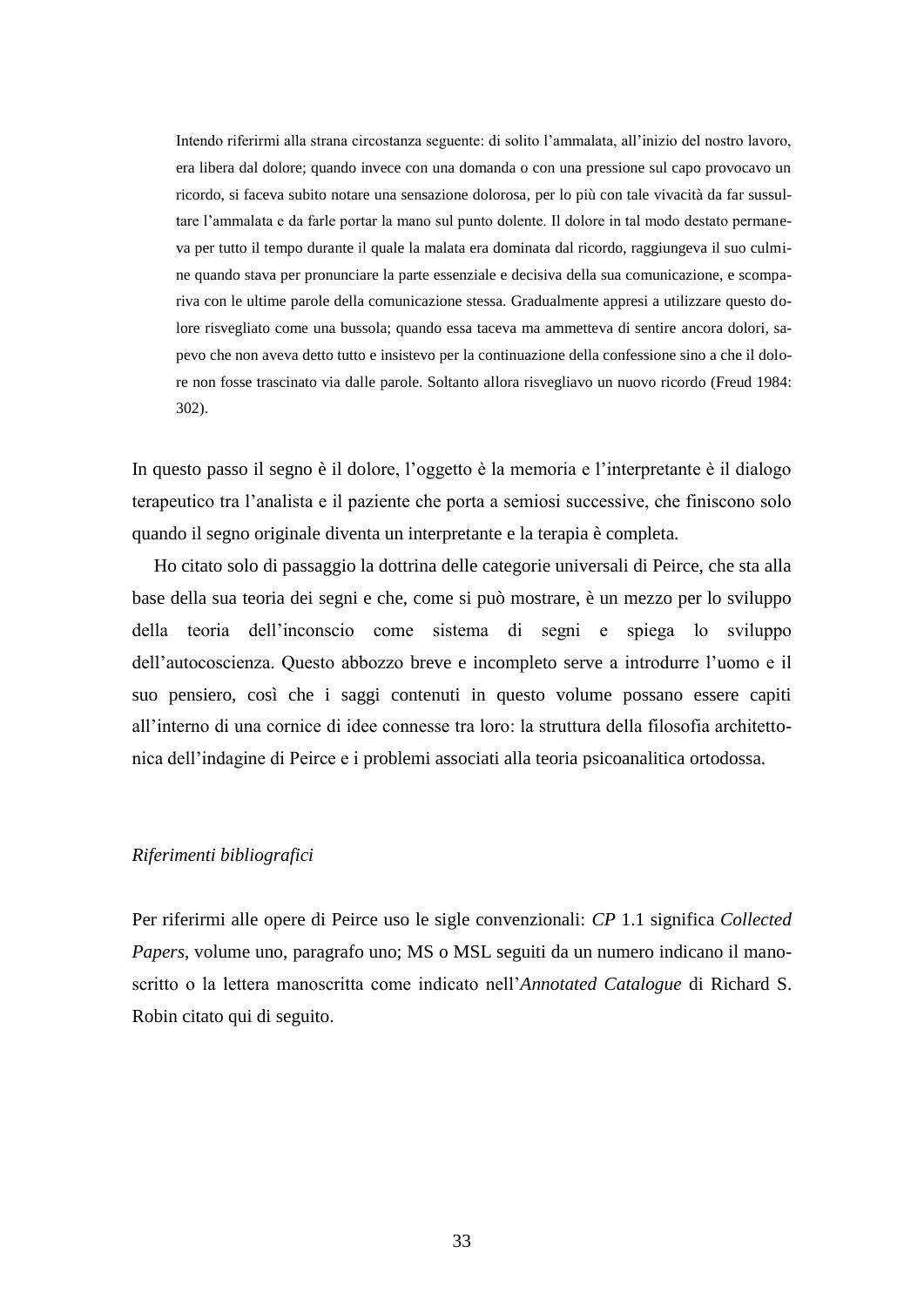- Brent, Joseph. *Charles Sanders Peirce: A life*. Bloomington: Indiana University Press, 1993.
- Descartes, René. *René Descartes: Discourse on Method, Optics, Geometry, Meteorology*. Translated by Paul J. Olscamp. Indianapolis: Bobbs-Merrill, 1965.
- Fairbairn, W.R.D. *An Object Relations Theory of the Personality*. New York: Basic Books, 1954.
- Freud, Sigmund. *The Standard Edition of the Complete Psychological Works of Sigmund Freud*. Edited and translated by James Strachey. 24 vols. London: Hogarth, 1953-74.
- Gallie, W.B. *Peirce and Pragmatism*. Harmonsdsworth: Penguin Books, 1952.
- Geshwind, N., and Galaburda, A. M. *Cerebral Lateralization: Biological Mechanisms, Associations and Pathology*. Cambridge: MIT Press, 1987.
- Goodwin, F. K., and Jamison, K. R. *Manic-Depressive Illness*. New York: Oxford University Press, 1990.
- Grattan-Guinness, Ivor. "Beyond Categories: The Lives and Works of Charles Sanders Peirce". *Annals of Science* 51 (1994): 531-38.
- Jamison, Kay Redfield. *Touched with Fire: Manic-Depressive Illness and the Artistic Temperament*. New York: Free Press, 1993.
- Kant, Immanuel. *The Critique of Judgment*. Translated by J.C. Meredith. Oxford: Oxford University Press, 1952.
- Lacan Jacques. *The Four Fundamental Concepts of Psycho-analysis*. New York: Norton, 1978.
- Murphey, Murray. Review of *Charles Sanders Peirce: A Life*, by Joseph Brent. *Transactions of the Charles S. Peirce Society* 29 (1993): 723-28.
- Peirce, Charles Sanders. *Collected Papers of Charles Sanders Peirce*. Edited by Charles Hartshorne, Paul Weiss, and Arthur W. Burks. 8 vols. Cambridge: Harvard University Press, 1931-58.
- . Draft letter to Calderoni, late 1905. in "Peirce and the Florentine Pragmatists: His letter to Calderoni and a new edition of his writings", by M. Fisch, and C.J. Kloesel. *Topoi* 1 (1982): 68-73.

 . Letter to Alice James, February 12, 1902. William James Collection. Houghton Library, Harvard University, Cambridge.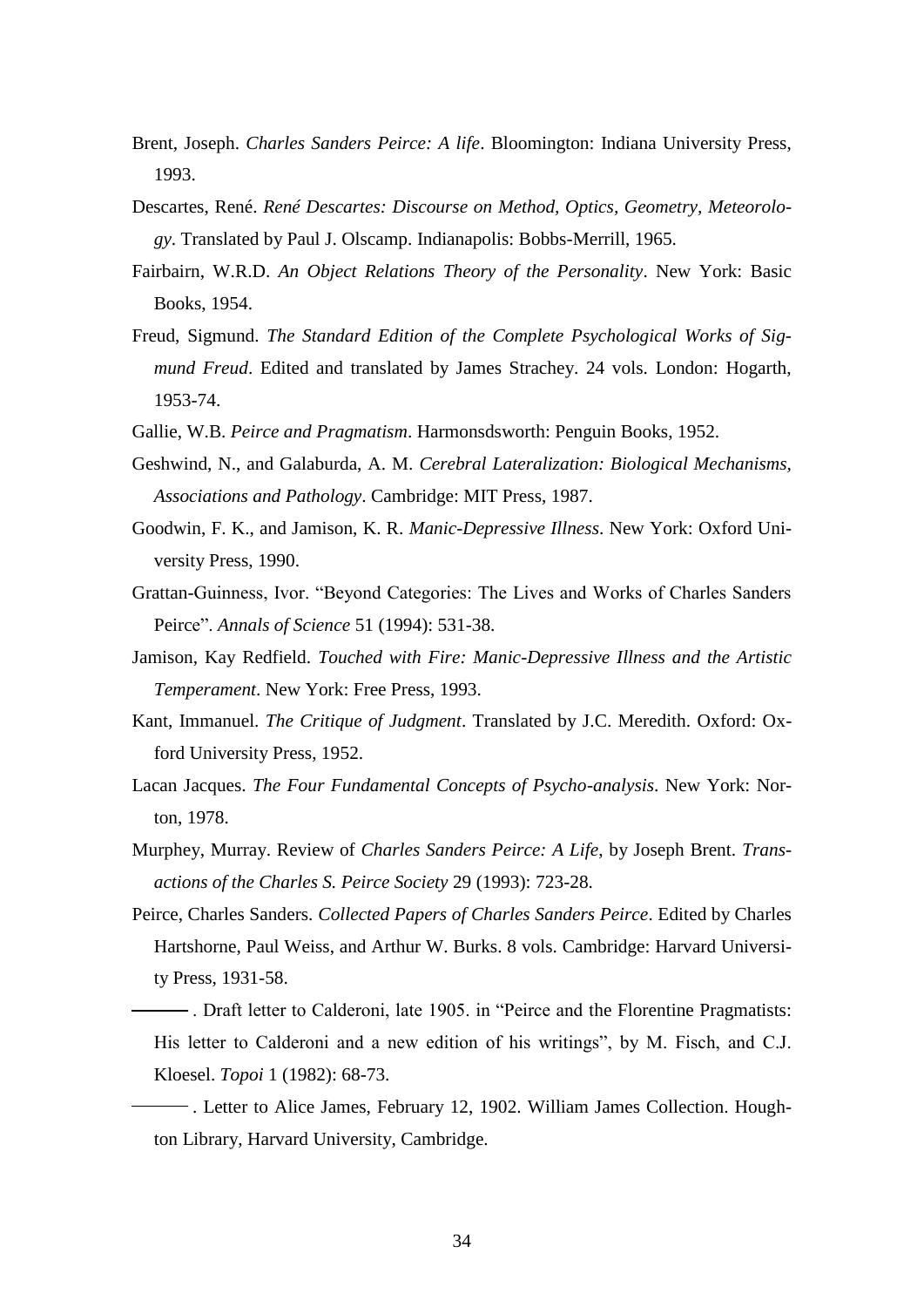- Bonfantini, Massimo A. e Prani, Giampaolo, *Opere di Charles Sanders Peirce*, Milano, Bompiani, 2003
- Brent, Joseph. *Charles Sanders Peirce: A life*. Bloomington: Indiana University Press, 1993.
- Descartes, René. *Discorso sul metodo*. Traduzione di Maria Garin, introduzione di Tullio Gregory, Bari-Roma, Laterza, 2005.
- Fairbairn, W.R.D. *An Object Relations Theory of the Personality*. New York: Basic Books, 1954. *Studi psicoanalitici sulla personalità*, traduzione di Alda Bencini Bariatti, Torino, Bollati Boringhieri, 1992.
- Freud, Sigmund. *The Standard Edition of the Complete Psychological Works of Sigmund Freud*. A cura di James Strachey. 24 volumi. London: Hogarth, 1953-74.
- Freud, Sigmund. *Opere*, a cura di Cesare Musatti, Torino, Boringhieri, 1984.
- Gallie, W.B. *Peirce and Pragmatism*. Harmonsdsworth: Penguin Books, 1952. *Introduzione a Peirce e il pragmatismo,* traduzione di Roberto Tettucci, Firenze, Universitaria G. Barbera, 1965.
- Geshwind, N., Galaburda, A. M. *Cerebral Lateralization: Biological Mechanisms, Associations and Pathology*. Cambridge (Massachusetts): MIT Press, 1987.
- Goodwin, F. K., Jamison, K. R. *Manic-Depressive Illness*. New York: Oxford University Press, 1990. *Malattia maniaco-depressiva*, edizione italiana a cura di A. Carlo Altamura, Milano, McGraw-Hill Italia, 1994.
- Grattan-Guinness, Ivor. "Beyond Categories: The Lives and Works of Charles Sanders Peirce". *Annals of Science* 51 (1994): 531-38.
- Jamison, Kay Redfield. *Touched with Fire: Manic-Depressive Illness and the Artistic Temperament*. New York: Free Press, 1993. *Toccato dal fuoco: Temperamento artistico e depressione*, prefazione di Giovanni B. Cassano, traduzione Antonio Serra, Milano, Longanesi, 1994.
- Kant, Immanuel. *Critica del giudizio*, Roma-Bari, Laterza, 1997.
- Lacan Jacques. *Il seminario: I quattro concetti fondamentali della psicoanalisi*, testo stabilito da Jacques Alain Miller, Torino, Einaudi, 1974.
- Murphey, Murray. Review of *Charles Sanders Peirce: A Life*, by Joseph Brent. *Transactions of the Charles S. Peirce Society* 29 (1993): 723-28.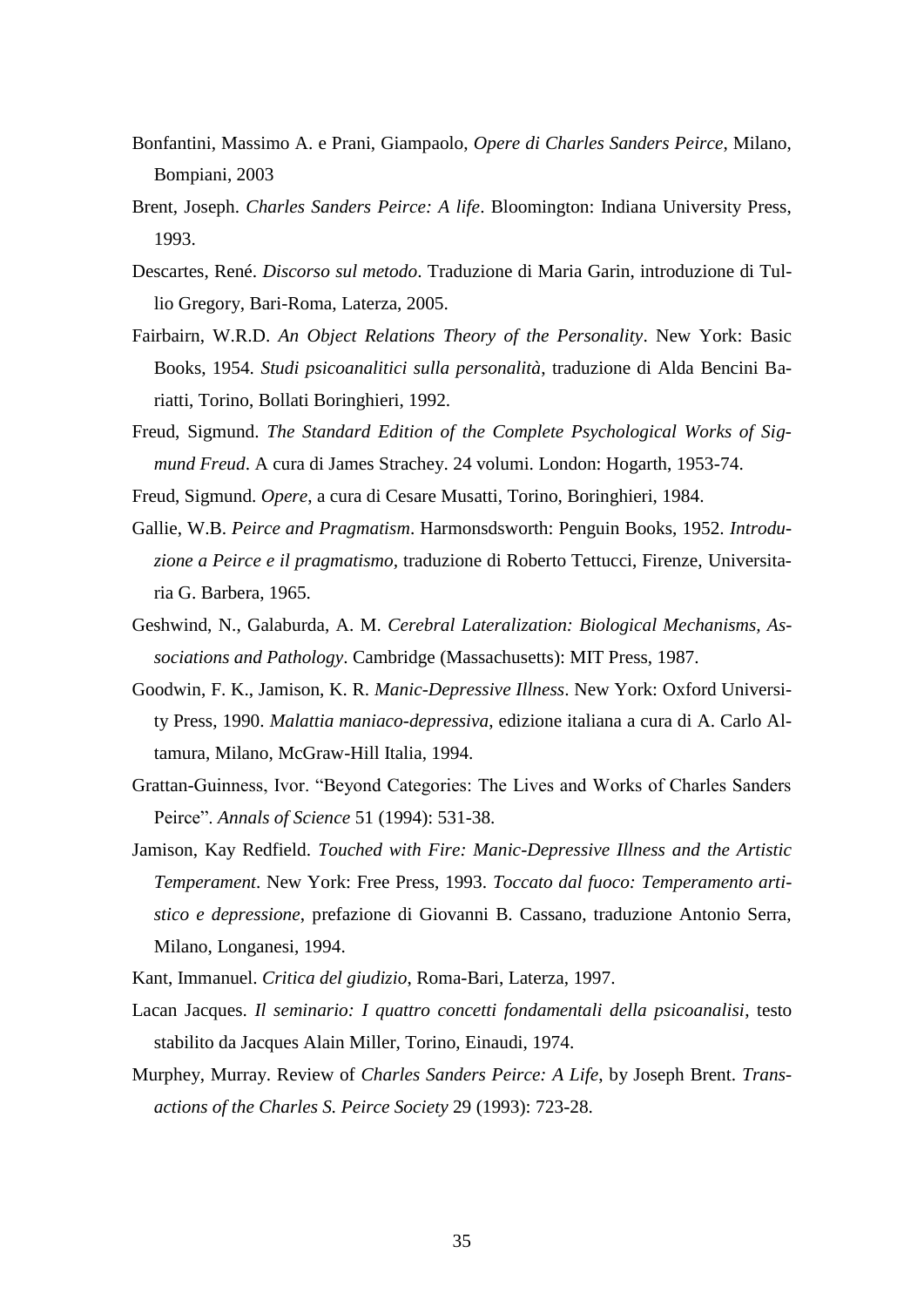- Robin, Richard S. *Annotated Catalogue of the Papers of Charles S. Peirce*. Amherst: University of Massachusetts Press, 1967.
- Saussure, Ferdinand de. *Course in General Linguistics*. Translated by Roy Harris. La Salle, Ill.: Open Court Press, 1986.
- Segal, H. *Introduction to the Works of Melanie Klein*. 2d ed. London: Hogarth Press and Institute of Psychoanalysis, 1973.
- Sergeant, Mrs. John T., ed., *Sketches and Reminiscences of the Radical Club*. Boston: James Osgood, 1880.
- Sullivan, H.S. *Clinical Studies in Psychiatry*. New York: W.W. Norton, 1973.
- Vacherot, Etienne. *La Metaphysique et La science*. Paris, 1858.
- Whately, Richard. *Elements of Logic: Comprising the Substance of the Articles in the Encyclopedia Metropolitana*. London: J. Mawman, 1926.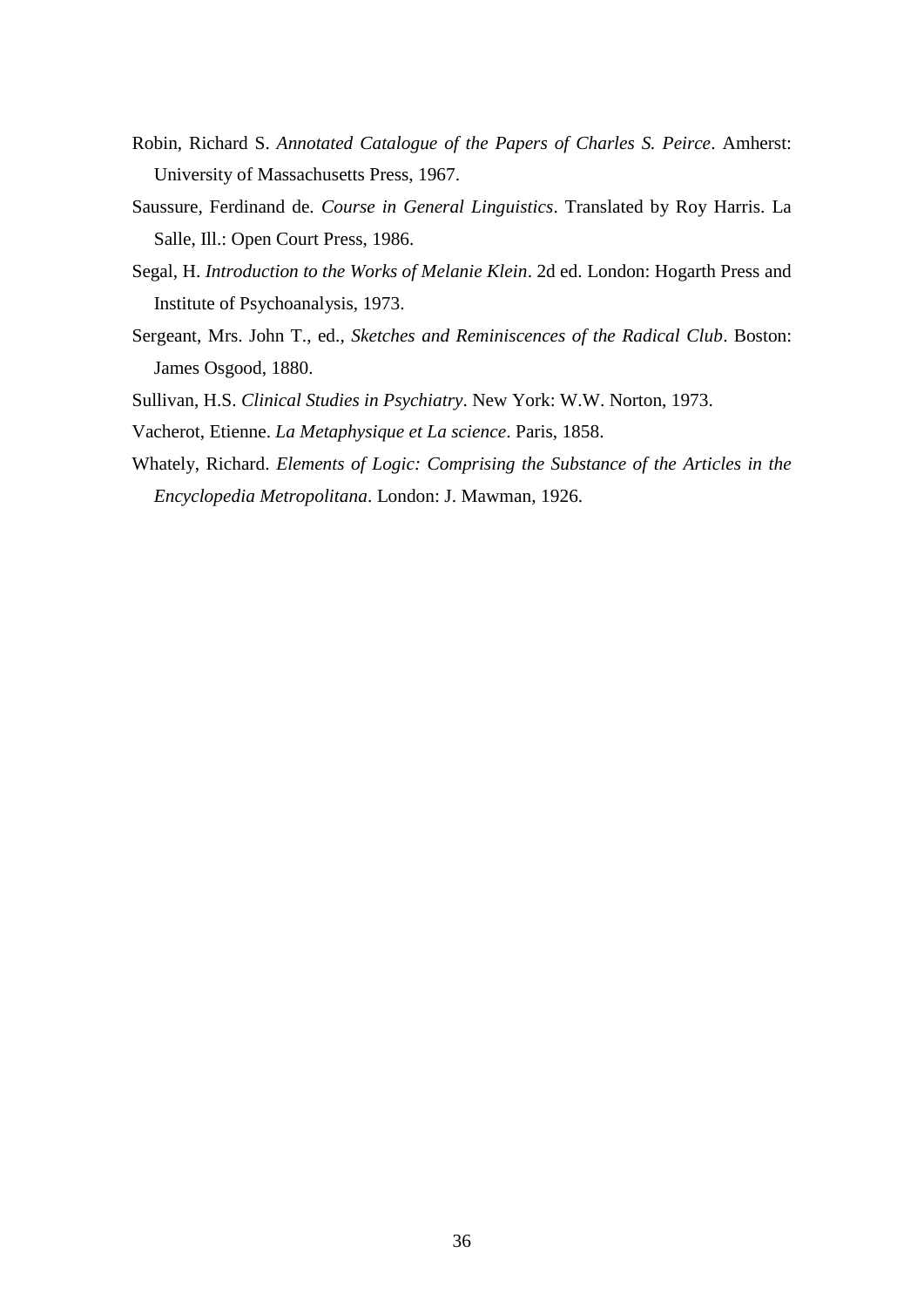Peirce, Charles Sanders. *Collected Papers of Charles Sanders Peirce*, a cura di Charles Hartshorne, Paul Weiss, e Arthur W. Burks. 8 volumi. Cambridge (Massachusetts): Harvard University Press, 1931-58.

 . Bozza di lettera a Calderoni, fine 1905, contenuta ne"Peirce and the Florentine Pragmatists: His letter to Calderoni and a new edition of his writings", di M. Fisch, e C.J. Kloesel. *Topoi* 1 (1982): 68-73.

- . Lettera ad Alice James, 12 febbraio 1902. William James Collection. Houghton Library, Harvard University, Cambridge (Massachusetts).
- Robin, Richard S. *Annotated Catalogue of the Papers of Charles S. Peirce*. Amherst: University of Massachusetts Press, 1967.
- Saussure, Ferdinand de. *Corso di linguistica generale*, introduzione, traduzione e commento di Tullio De Mauro, Roma-Bari, Laterza, 1985.
- Segal, H. *Introduction to the Works of Melanie Klein*. seconda edizione. London: Hogarth Press e Institute of Psychoanalysis, 1973. *Introduzione all'opera di Melanie Klein*, traduzione e presentazione di Eugenio Gaddini, Firenze, Martinelli, 1990.
- Sergeant, Mrs. John T., a cura di, *Sketches and Reminiscences of the Radical Club*. Boston: James Osgood, 1880.
- Sullivan, H.S. *Clinical Studies in Psychiatry*. New York: W.W. Norton, 1973. *Studi clinici*, Milano, Feltrinelli, 1976.
- Vacherot, Etienne. *La Metaphysique et La science*. Paris, 1858.
- Whately, Richard. *Elements of Logic: Comprising the Substance of the Articles in the Encyclopedia Metropolitana*. London, Mawman, 1926.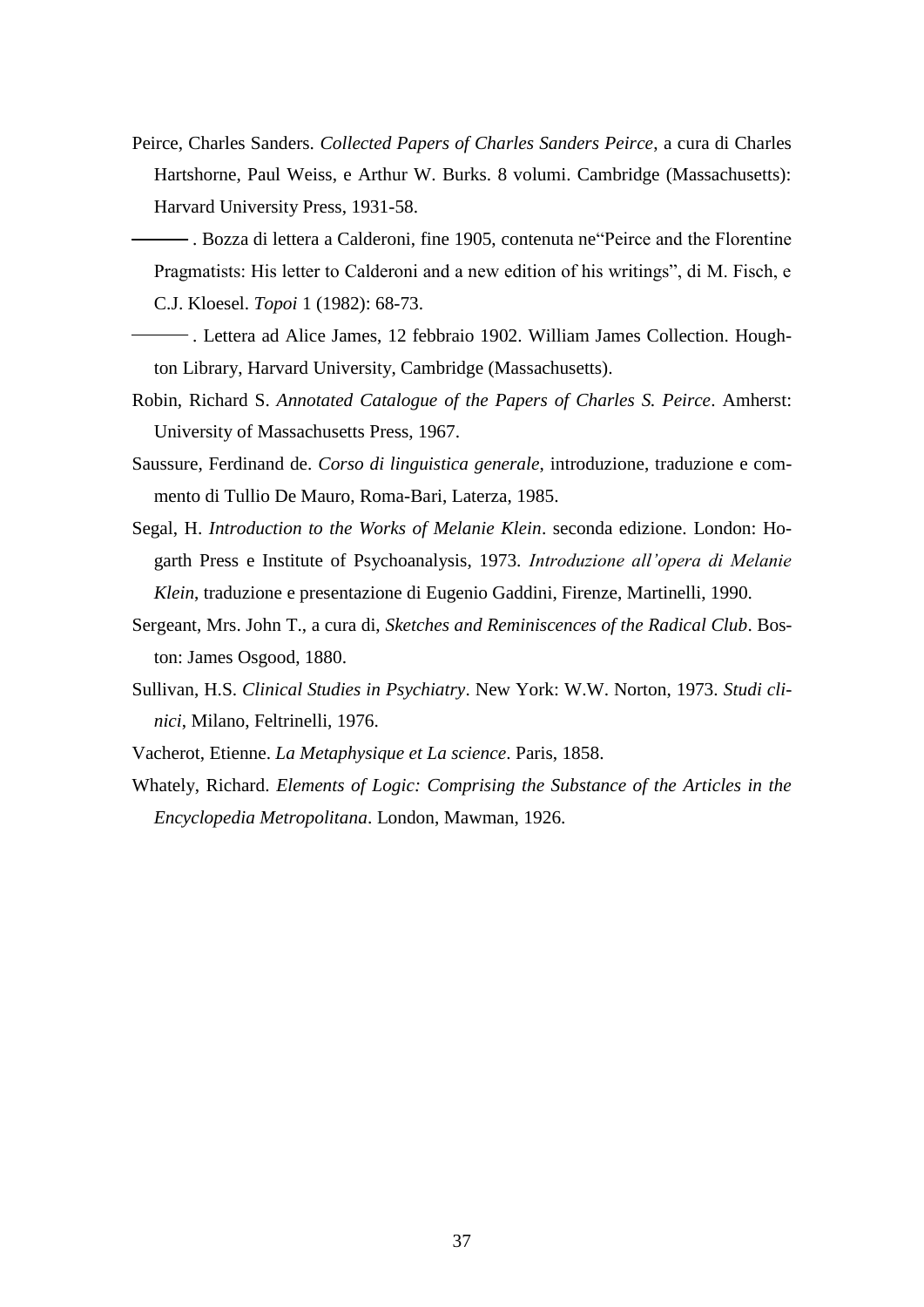<span id="page-42-0"></span>**Postfazione**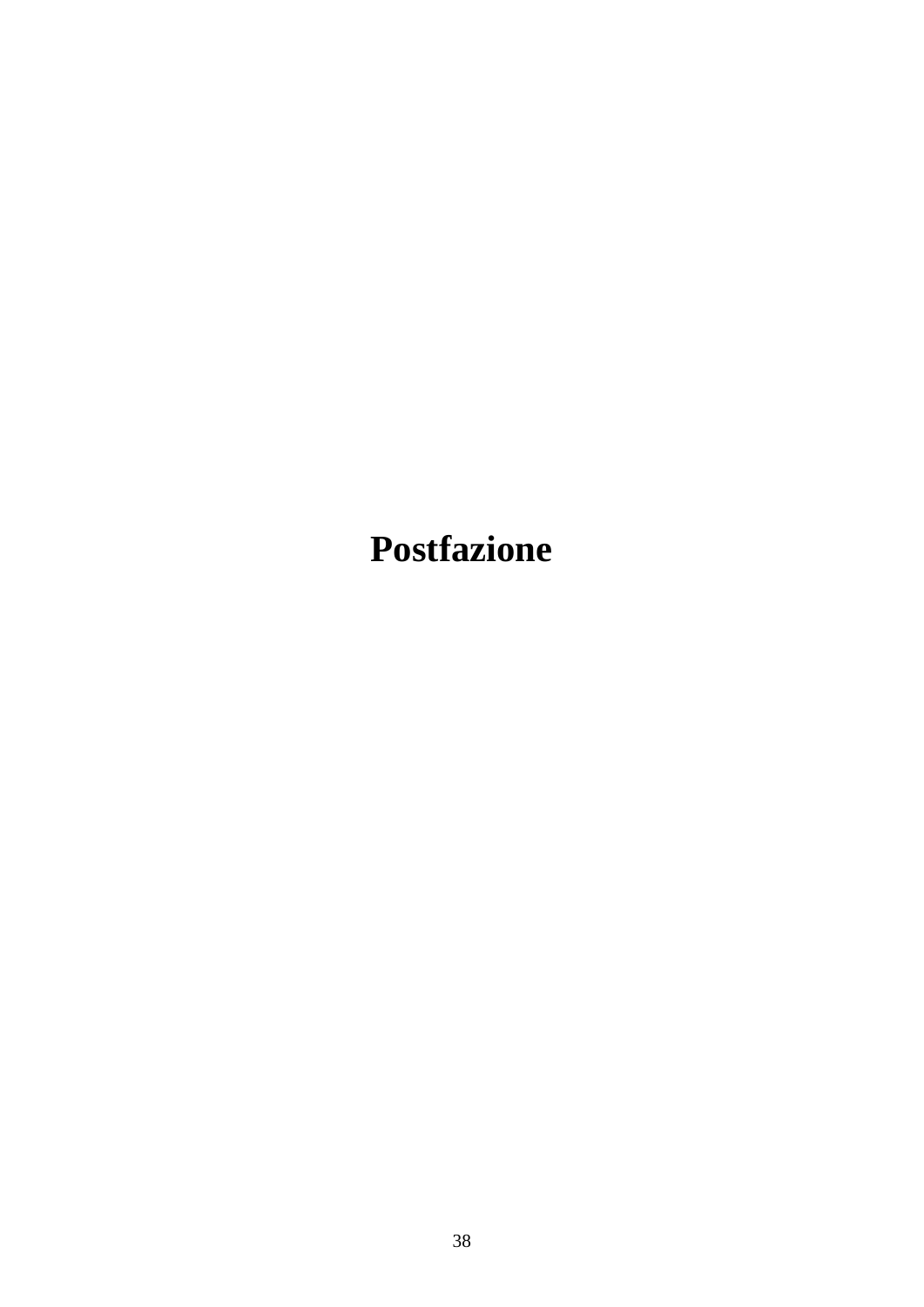## **Analisi testuale del prototesto**

<span id="page-43-0"></span>Il testo scelto come tesi del biennio di specializzazione in traduzione letteraria è un saggio tratto dalla raccolta intitolata *Peirce, Semiotics, and Psychoanalysis* edita da *The Johns Hopkins University Press* nel 2000 a cura di John Muller e Joseph Brent. La raccolta contiene in totale dieci saggi: *A Brief Introduction to the Life and Thought of Charles Sanders Peirce* di Joseph Brent; *Peircean Reflections on Psychotic Discourse* di James Phillips; *Protolinguistic Phenomena in Psychoanalysis* di John E. Gedo; *Hierarchical Models in Semiotics and Psychoanalysis* di John Muller; *Feeling and Firstness in Freud and Peirce* di Joseph H. Smith; *Peirce and Freud: The Role of Telling the Truth in Therapeutic Speech* di Wilfried Ver Eecke; *Peirce and Psychopragmatics: Semiosis and Performativity* di Angela Moorjani; *Peirce and Derrida: From Sign to Sign* di David Pettigrew; *Further Consequences of a Singular Capacity* di Vincent Colapietro; *Gender, Body, and Habit Change* di Teresa de Lauretis. Il testo scelto per la traduzione è il primo saggio introduttivo dal titolo *A Brief Introduction to the Life and Thought of Charles Sanders Peirce* scritto da Joseph Brent.

## <span id="page-43-1"></span>**Presentazione dell'autore**

L'autore del saggio è lo studioso Joseph Brent, docente al Dipartimento di Storia della University of California, Los Angeles. Il suo interesse per Charles Sanders Peirce iniziò alla fine di giugno del 1958 quando si recò a Cambridge per consultare la raccolta dei libri di Peirce, che ammontano a circa 12.000 volumi, contenuta nella Widener Library. Contemporaneamente cominciò a raccogliere informazioni su questo grande erudito a diverse persone legate alla Harvard University, l'università in cui Peirce aveva ottenuto la laurea. Brent scrive a proposito di questi incontri: «What I discovered astonished me. Most of those I questioned thought of Peirce as an eccentric and debauched genius who was a rich source of unrelated and unformed ideas, significant, if at all, only for having thought of the bright glimmer of ideas like pragmatism …». Molte tra queste persone menzionarono alcuni comportamenti ritenuti deprecabili di Peirce, nonostante la sua riconosciuta mente geniale. Brent riassume le varie dicerie sul suo conto: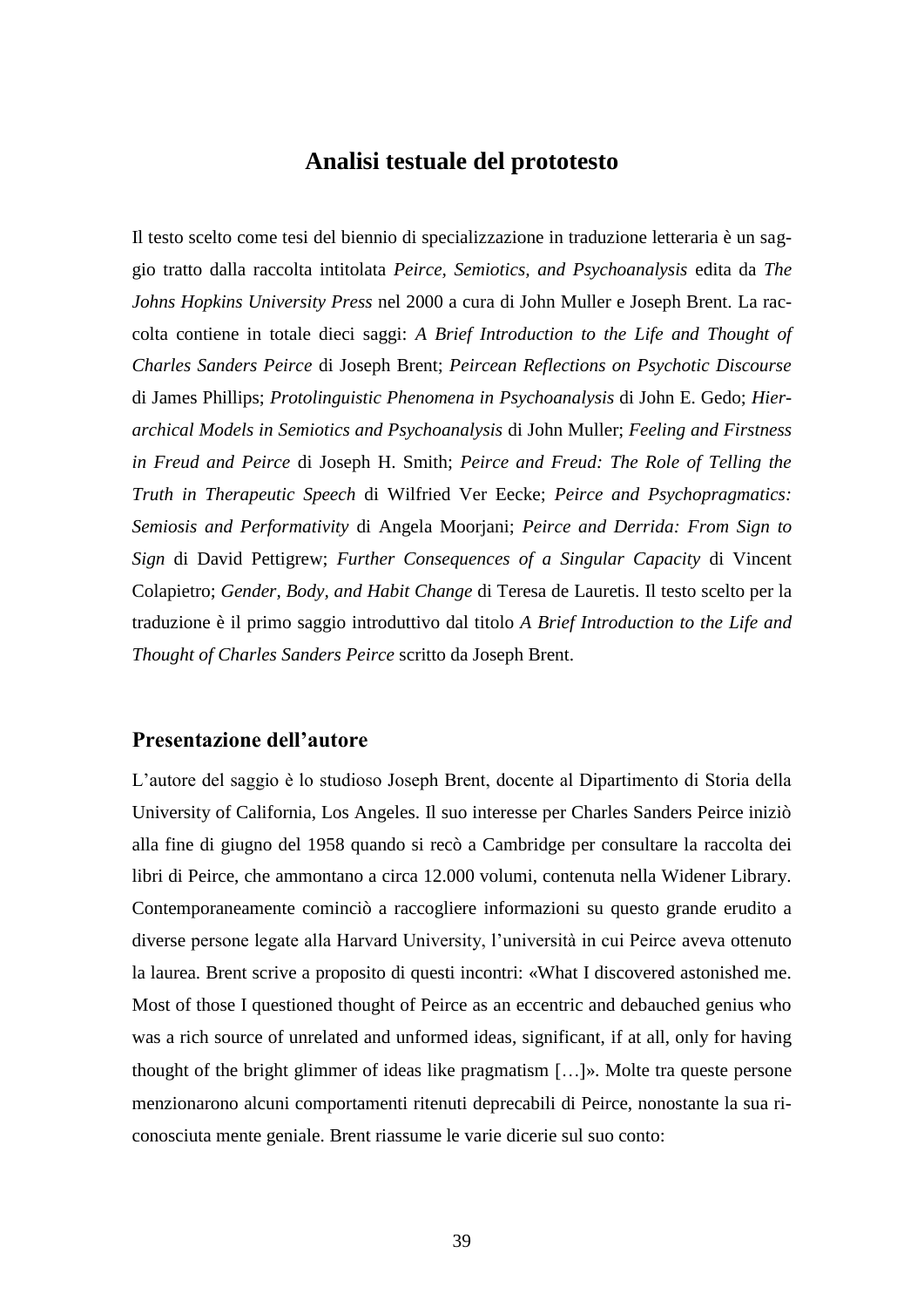Did I know that he was a drunkard, a drug addict, a homosexual, a libertine who had died of syphilis; that he was an atheist who had married the granddaughter of an esteemed Episcopal bishop, who fled him when he tried to seduce her into sexual perversion; that he then had a long adulterous affair with a French whore, whom he married for her money; that he had several bastard children by several women, one a Negress? (Brent 1996: par. 8)

Pochi tra loro manifestarono interesse per il progetto di Joseph Brent di scrivere una biografia di Peirce. I più erano preoccupati per un possibile attacco alla reputazione della Harvard University. Del resto il cognome Peirce è fortemente legato a tale università: Charles Peirce si laureò lì nel 1859, il padre Benjamin fu un eminente docente di matematica e astronomia alla Harvard University e il nonno di Charles Peirce fu il primo bibliotecario dell'università e il primo a scrivere la storia della Harvard University.

Brent rimase comunque convinto della genialità di Peirce e continuò le ricerche. Entrò a far parte della *Charles S. Peirce Society*, fondata nel 1946 da Frederic H. Young. Entrò inoltre in contatto con vari studiosi di Peirce per raccogliere le informazioni più ampie. Attraverso queste fonti, Brent venne a conoscenza del fatto che la Harvard University aveva ristretto l'accesso ai manoscritti biografici di Peirce in suo possesso. L'unico libro che raccogliesse la vita e le idee di Peirce era fino a quel momento *The Development of Peirce's Philosophy* dello studioso Murray Murphey pubblicato nel 1961. La censura della Harvard University finì solo nel 1991, e solo dopo quella data Brent ebbe accesso ai manoscritti di Peirce, trentuno anni dopo che Brent ebbe completato la sua dissertazione su Peirce:

Then, in 1990, entirely unexpectedly, long after I had moved into other fields of interest and had given up on the biography, Thomas A. Sebeok, a distinguished semiotician, linguist and Peirce scholar (who is not an academic philosopher), found my dissertation and asked me to revise it for publication, including in my text, where I thought it appropriate, the results of Peirce scholarship since 1960. In December, 1991, at the request of Indiana University Press, the Harvard philosophers, who could no longer find sufficient reason to deny it, gave me permission to publish selections from their Peirce Collection. In January, 1993, the Press published my biography and Houser, the new director of the Project, allowed me to study the restricted papers, which I had vainly asked to see thirty-five years before [...] (Brent 1996: par. 32).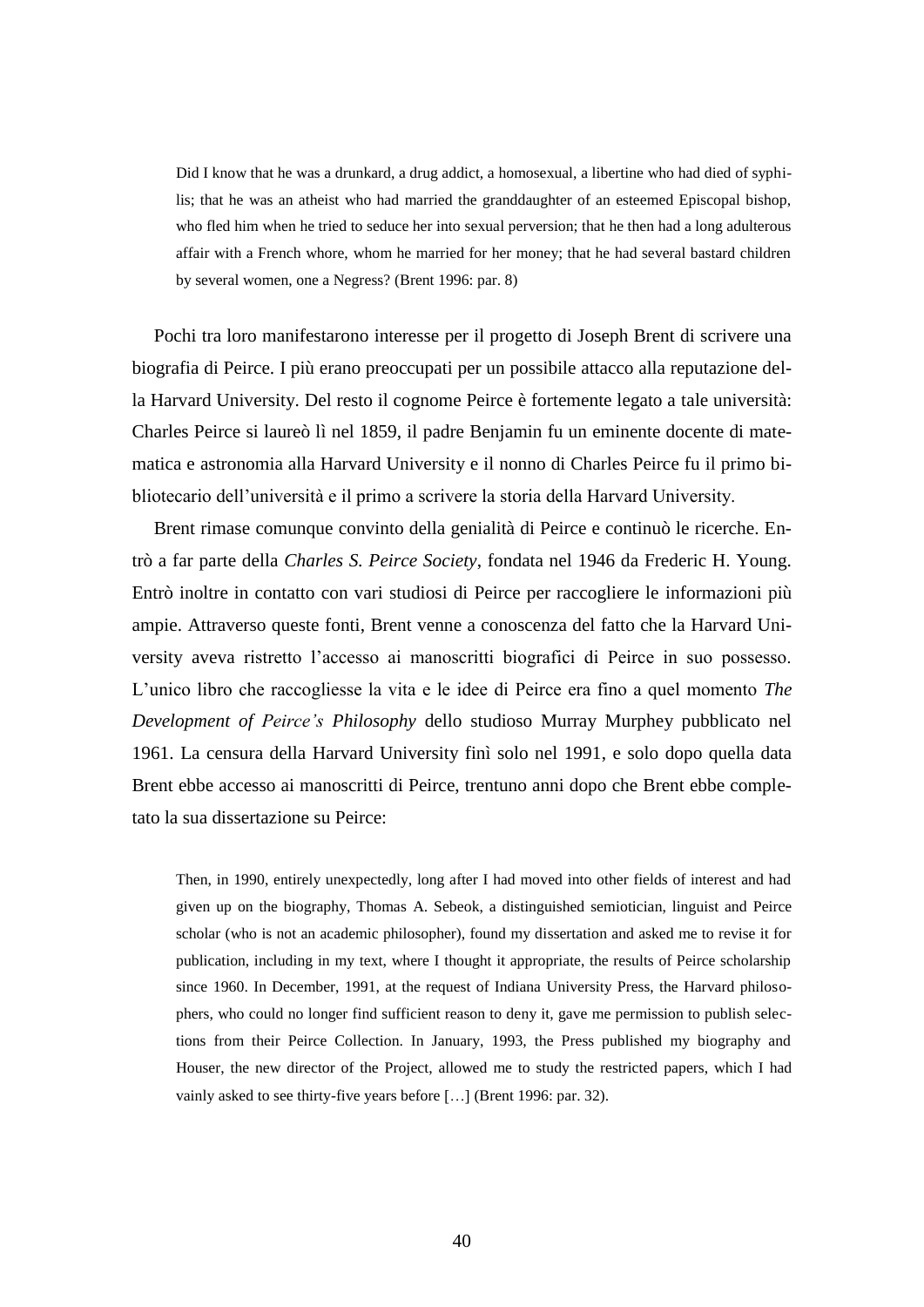Brent pubblicò la sua biografia di Peirce nel 1993 col titolo *Charles Sanders Peirce: A Life.*

I manoscritti biografici di Peirce sono ora aperti allo studio e alle analisi degli studiosi.

### <span id="page-45-0"></span>**Biografia di Charles Sanders Peirce**

Il saggio *A Brief Introduction to the Life and Thought of Charles Sanders Peirce* tratta la vita e il pensiero dello studioso americano Charles Sanders Peirce, il quale nacque il 10 settembre 1857 a Cambridge nel Massachusetts e morì il 19 aprile 1914 a Milford in Pennsylvania. Suo padre, Benjamin Peirce, fu docente di matematica alla Harvard University e fu uno dei fondatori dello United States Coast Survey. Il padre fu per Peirce una figura essenziale; Benjamin Peirce si occupò infatti personalmente dell'educazione e della formazione del figlio. Peirce si laureò alla Harvard University nel 1859 e in quello stesso anno iniziò a lavorare allo United States Coast Survey. Vi lavorò fino al 1891. Dal 1879 al 1884 Peirce insegnò logica al Dipartimento di matematica della Johns Hopkins University. Rimase comunque una collaborazione temporanea perché non riuscì mai a ottenere la cattedra universitaria di logica. Ottenne incarichi temporanei oltre alla Johns Hopkins University di Baltimora anche al Lowell Institute di Boston e alla stessa Harvard University. La collaborazione con le università si concluse presto a causa dei comportamenti giudicati immorali di Peirce. Non gli rimase che il lavoro allo United States Coast Survey che però terminò nel 1891. Per il resto della sua vita Peirce si dedicò a lavori di consulenza (principalmente in ingegneria chimica) e si ritrovò spesse volte in grave crisi finanziaria. Essenziale fu l'aiuto anche economico dei parenti e degli amici che lo sostennero fino alla morte.

Durante la sua vita non riuscì mai a pubblicare un libro; l'unica opera che riuscì a portare a termine fu *La grande logica* che rimase comunque inedita. Fu molto prolifico e i suoi articoli pubblicati ammontano a circa 12.000 pagine. Lasciò inoltre un'immensa mole di manoscritti, circa 80.000 pagine che, dopo la sua morte, la vedova Juliette, sua seconda moglie, vendette al Dipartimento di filosofia della Harvard University.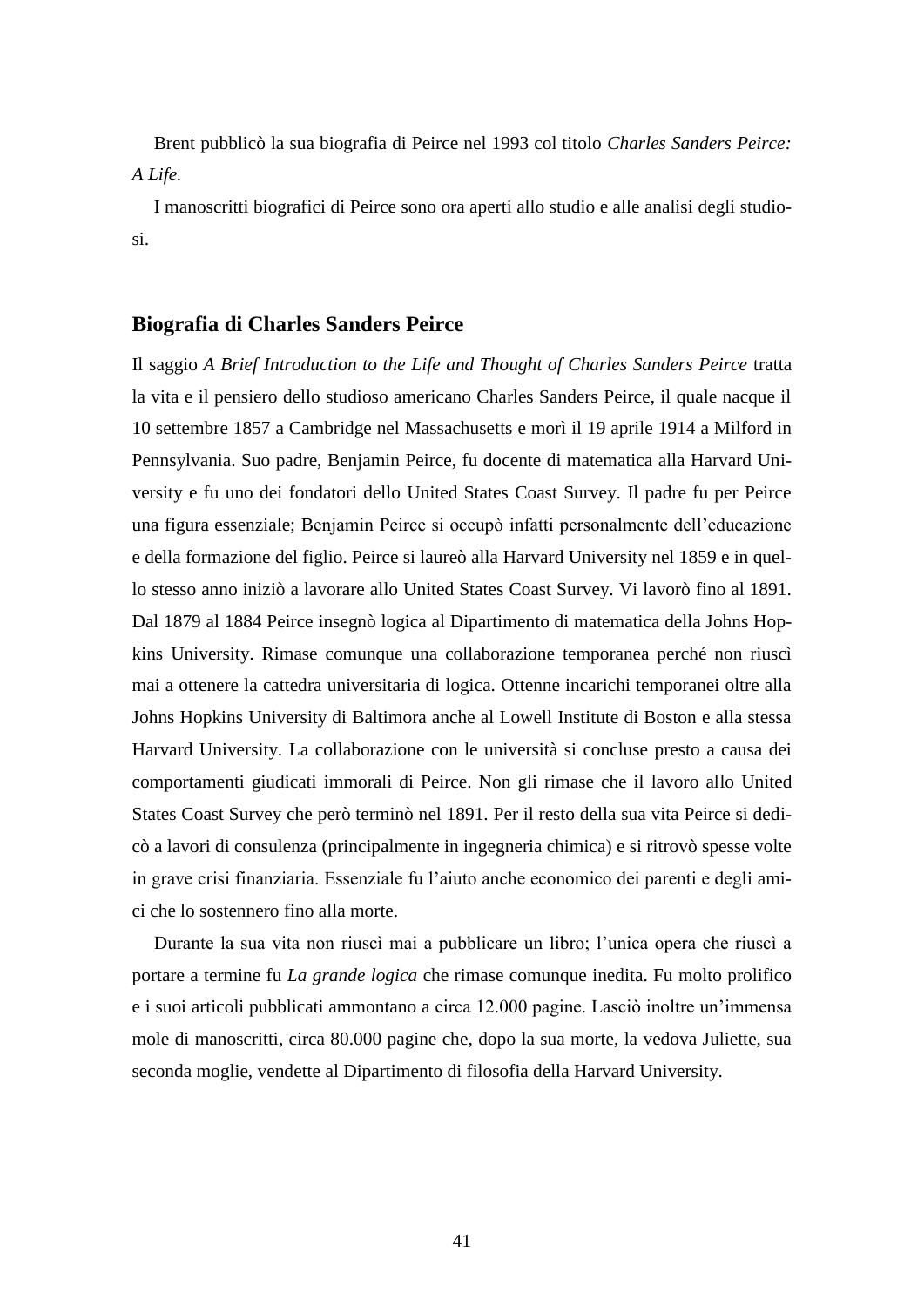## <span id="page-46-0"></span>**Tesi del saggio**

Nel suo saggio Joseph Brent si pone l'obiettivo di diffondere il pensiero di Charles Sanders Peirce illustrandone la vita e i punti cardine della filosogia. Brent analizza la figura di Peirce dal punto di vista sia biografico che scientifico. Nel raccontare gli episodi spesso deplorevoli della sua vita, Brent vuole ricordare al lettore come mai una figura così importante del pensiero americano sia stata ignorata per quasi un secolo. Per quanto riguarda l'analisi delle sue teorie innovative, l'autore pone l'accento sull'importanza che le idee di Peirce hanno non solo a livello generale per la scienza, ma anche la loro applicazione nel campo della psicoanalisi.

Il saggio di Brent aiuta il lettore a comprendere a fondo il personaggio storico di Peirce e le sue idee. Dà al lettore una chiave di lettura degli altri saggi della raccolta.

#### <span id="page-46-1"></span>**Struttura del saggio**

Joseph Brent divide il saggio essenzialmente in due parti. Nella prima parte presenta la vita di Charles Sanders Peirce rivelando elementi poco conosciuti della sua esistenza. Parte da una citazione di Grattan-Guinness che non è altro che un elenco di attività o di caratteristiche della personalità di Peirce. Caratteristiche che sono sia positive, le quali accentuano la genialità della persona, sia negative, come ad esempio «subject of police inquiries» o «unfaithful husband». Questa parte dedicata alla biografia di Peirce non si sofferma sulle tappe della sua esistenza, ma ha lo scopo di spiegare l'assenza di tale studioso dalla storia del pensiero americano. L'autore infatti è fortemente critico nei confronti della Harvard University, la quale, sostiene Brent, abbia censurato gli scritti di Peirce dei quali è detentrice. Più precisamente il proprietario degli scritti di Peirce è il Dipartimento di Filosofia della Harvard University, la quale ha permesso l'accesso agli scritti di Peirce solo nel 1991 permettendo così a Brent di scrivere la biografia di Peirce pubblicata nel 1993 col titolo *Charles Sanders Peirce: A Life*. Questa avversione dell'ambiente universitario americano nei confronti di Peirce si spiega con i comportamenti considerati all'epoca deplorevoli che caratterizzarono la sua vita.

Brent ipotizza nel saggio che lo studioso americano fosse affetto da tre patologie neurologiche. La prima malattia che l'autore analizza è la nevralgia del trigemino i cui primi sintomi si manifestarono in Peirce durante gli anni dell'adolescenza. Per «nevral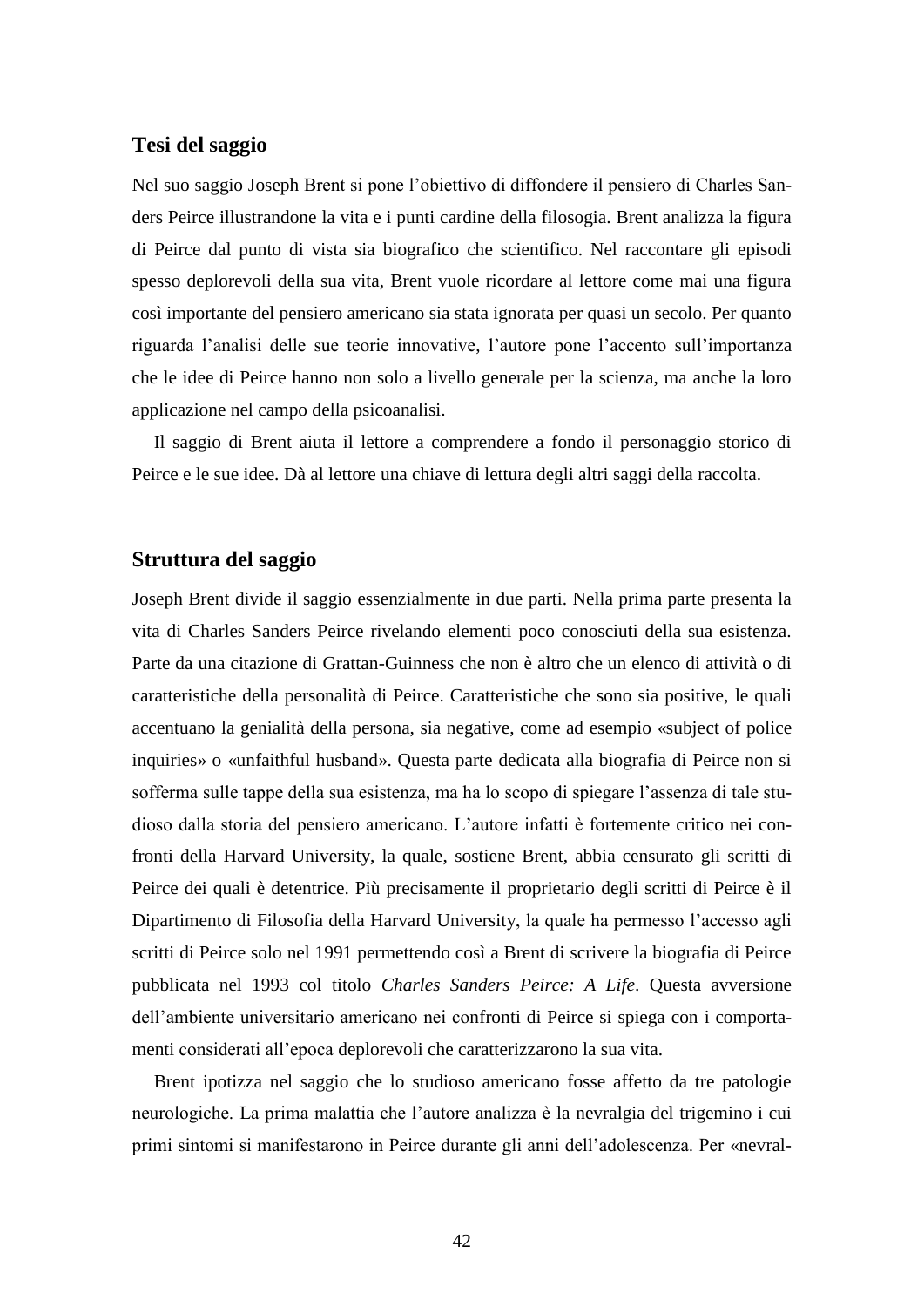gia del trigemino» s'intende quella malattia che si manifesta attraverso dolori repentini e intensi al viso. L'insorgenza dei dolori è improvvisa e impedisce qualsiasi utile reazione. Il malato non ha mezzi di contrasto e rimane impotente di fronte al dolore. Gli attacchi possono avere una durata variabile e, come nel caso di Peirce, possono durare giorni o perfino settimane. Numerose sono le conseguenze di tale malattia, a causa della quale il paziente si isola sempre più dai contatti sociali e dal lavoro; può perder peso per rifiuto di masticare e ridursi in uno stato di grave denutrizione e depressione.

La seconda malattia che Peirce manifestò in vita e i cui primi sintomi iniziarono quando aveva circa vent'anni è il disturbo bipolare. Con «disturbo bipolare», altrimenti detto psicosi maniaco-depressiva, ci si riferisce a quella patologia nella quale i normali stati dell'umore, tristezza e felicità, si presentano ciclicamente amplificati e alternati a periodi di normalità. La malattia è composta da due fasi alterne: la fase depressiva e quella maniacale. Nella fase depressiva la normale tristezza si trasforma in depressione acuta e la fatica in grande stanchezza; si soffre di insonnia o ipersonnia (aumento del sonno) e la concentrazione diventa difficile e i pensieri e le parole si fanno più lenti. Come nel caso di Peirce, si possono manifestare anche istinti suicidi. Nella fase maniacale la normale felicità diventa euforia, con ottimismo eccessivo, espansività delle idee e delle azioni ed estrema irritabilità. Nella fase maniacale l'impulsività è molto accentuata e il malato può prendere decisioni spesso avventate, può essere portato per esempio a spendere in modo incontrollato o ad avere comportamenti sessuali insoliti, come spiega Brent nel suo saggio.

La terza patologia di cui Peirce soffrì e che egli stesso analizzò nei suoi scritti è legata al suo modo di pensare e al funzionamento del cervello. Peirce infatti ipotizzò che la struttura del suo cervello differisse dalla normalità. Peirce ritenne che questa differenza a livello cerebrale fosse la causa del suo mancinismo e del suo modo di pensare non linguistico ma diagrammatico. Questo disturbo rese difficile per Peirce qualsiasi espressione linguistica e del ragionamento.

Dopo l'analisi delle patologie che caratterizzarono la vita di Peirce, Brent presenta altri tre elementi che influenzarono lo studioso nel corso della sua esistenza. Il primo elemento è il padre: Benjamin Peirce. Benjamin Peirce nacque il 4 aprile 1809 e morì il 6 ottobre 1880 e fu un importante matematico americano. Insegnò alla Harvard University per quarant'anni. Come spiega Brent nel saggio, Benjamin Peirce fu un padre molto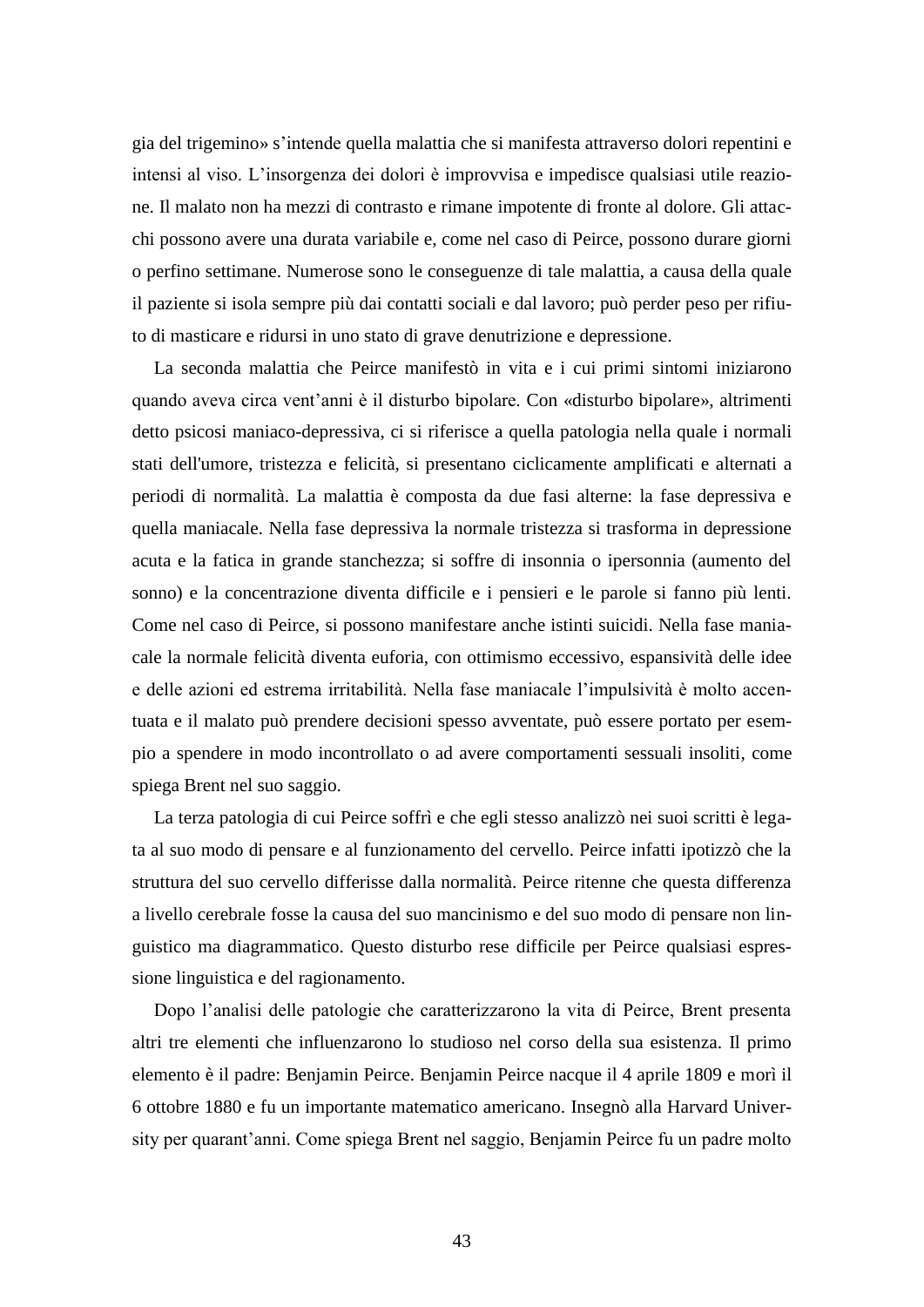presente nella vita del figlio. Consapevole delle potenzialità di Charles, cercò di fornirgli gli stimoli giusti per allenare la sua mente geniale. Si preoccupò della sua formazione scolastica preferendo ai programmi convenzionali gli scritti di grandi filosofi e affidando al figlio il compito di risalire da solo alle dimostrazioni dei teoremi matematici.

Benjamin Peirce ebbe una grande influenza non solo sull'educazione del figlio ma anche sulla sua salute. Il padre era anch'egli affetto da una grave malattia: il morbo di Bright. Con il termine «morbo di Bright» si indica quella patologia, anche chiamata «glomerulonefrite acuta», che colpisce i reni. Si tratta di un'infiammazione dei reni che provoca una riduzione della quantità di urina, la formazione di edemi, cioè un aumento dell'acqua contenuta nei tessuti, e l'aumento della pressione sanguigna. Se non viene curata può portare all'anemia e alla morte. Benjamin Peirce soffriva di tale malattia in forma cronica e per contrastare il forte dolore faceva uso di oppio e altre droghe. Ben consapevole dei dolori di cui soffriva anche il figlio, Benjamin indusse fin da subito Charles a fare grande uso di droghe come palliativi per il forte dolore.

Un altro elemento che Brent ci presenta e che caratterizzò la vita di Charles Peirce è la sua ossessione per la logica. Questa passione, ci spiega Brent, nacque in Peirce quando lesse il libro *Elements of Logic* dell'arcivescovo Richard Whately. La logica rimase come elemento costante della sua vita e del suo pensiero. Infatti Peirce basò la sua teoria dell'indagine sulla logica.

Il terzo elemento che Brent analizza è la religione e la sua influenza sulla vita di Peirce. Charles Peirce non manifestò fin da subito un interesse per la religione, anzi da giovane dichiarò apertamente il suo ateismo. Da adulto però si riavvicinò alla religione ed entrò a far parte della chiesa episcopale con il suo primo matrimonio. Evento più importante della sua vita fu però l'esperienza mistica che racconta nei suoi scritti, avvenuta nel 1892 all'età di cinquantatré anni e che nel saggio Brent lascia raccontare proprio a Peirce inserendo ciò che scrisse nei suoi manoscritti.

Con il resoconto dell'esperienza religiosa di Peirce, termina la prima parte del saggio dedicata alla vita di questo studioso americano. Inizia quindi la seconda parte che Brent dedica alle importanti "scoperte" di Peirce che lo rendono, secondo lo stesso autore, uno dei più importanti pensatori americani. È in questa parte che l'autore sviluppa la sua tesi secondo la quale il pensiero di Peirce può essere di grande rilevanza per lo sviluppo della teoria psicoanalitica. L'autore parte introducendo la teoria dell'indagine di Peirce, se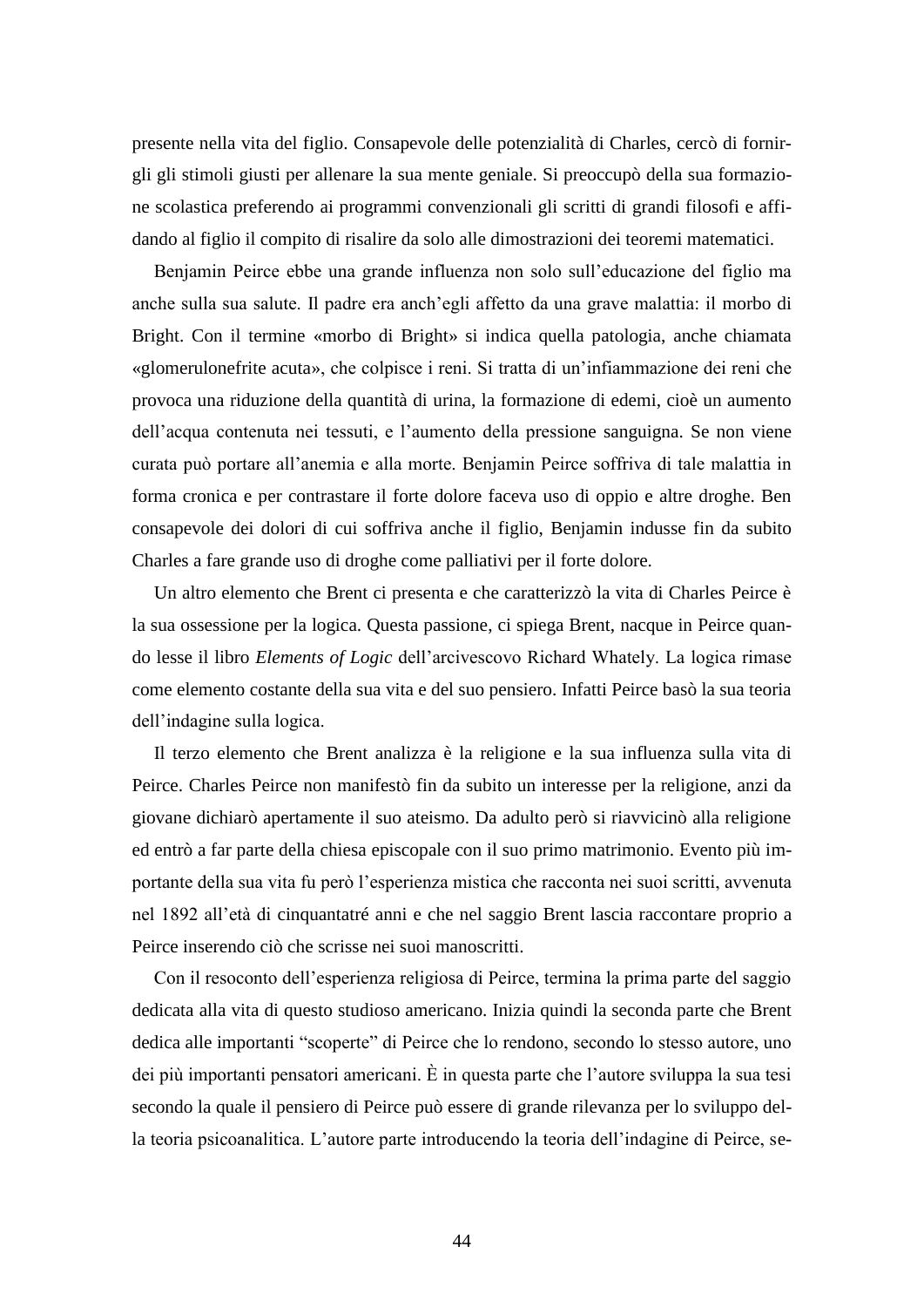condo la quale ogni ragionamento e percezione del mondo avviene per mezzo di tre tipi di inferenza: deduzione, induzione e ipotesi o abduzione. Le prime due vengono spiegate brevemente perché non fanno parte della grande innovazione di Peirce; Brent si sofferma invece sulla terza: l'ipotesi o, come Peirce la chiamava, «abduction» [abduzione]. L'ipotesi o abduzione è l'unica tra le tre forme di inferenza che aggiunge elementi nuovi alla conoscenza e che la fa progredire. Il procedimento abduttivo è del tutto sperimentale, non segue un ragionamento analitico o sintetico, come per la deduzione e l'induzione. L'abduzione si limita a dire che qualcosa può essere.

Peirce applica l'abduzione a qualsiasi tipo di ragionamento e sottolinea che qualsiasi tipo di processo mentale segue sempre lo stesso schema e cioè l'interazione dei tre tipi d'inferenza. Questa interazione segue le abitudini dell'inferenza che Peirce sostiene si dividano in tre forme. La prima è il ragionamento vero e proprio, dove le inferenze sono del tutto consapevoli e seguono una logica prestabilita. È il ragionamento di uno scienziato. La seconda è il ragionamento «acritical», come lo definiva Peirce, dove non vengono specificate le premesse o una vera e propria tesi. È il ragionamento che qualsiasi individuo attua nella vita di tutti i giorni. Infine la terza è il ragionamento inconscio e non soggetto a una logica critica. S'identifica principalmente con le percezioni, per esempio del colore o della forma o quelle spazio-temporali.

Dopo aver spiegato la teoria dell'indagine di Peirce, Brent procede nel saggio con il confronto, più volte ostentato da Peirce nei suoi scritti, con il cartesianismo. Introduce così un'altra grande innovazione apportata da Peirce al pensiero scientifico: la semiosi o azione segnica. Cartesio affermava che la conoscenza era essenzialmente diretta e diadica, esisteva cioè un rapporto bilaterale tra la mente e il fatto conosciuto. Peirce afferma invece che la conoscenza si basi su una struttura triadica e richiede quindi la presenza di tre elementi: il segno, l'interpretante e l'oggetto. Il primo termine, il segno, indica qualsiasi percezione che suscita un'interpretazione. Qualsiasi segno produce un pensiero che interpreta il segno; si ha dunque il secondo termine, l'interpretante. Parlando di interpretante non bisogna però pensare a un individuo. Si indica con tale termine qualsiasi sviluppo del segno dato. Il terzo termine, l'oggetto, è ciò a cui l'interpretante rimanda in relazione al segno originale. Secondo la relazione segno-oggetto, esistono tre tipi di segni: le icone, il cui atto di significazione avviene attraverso la somiglianza, gli indici,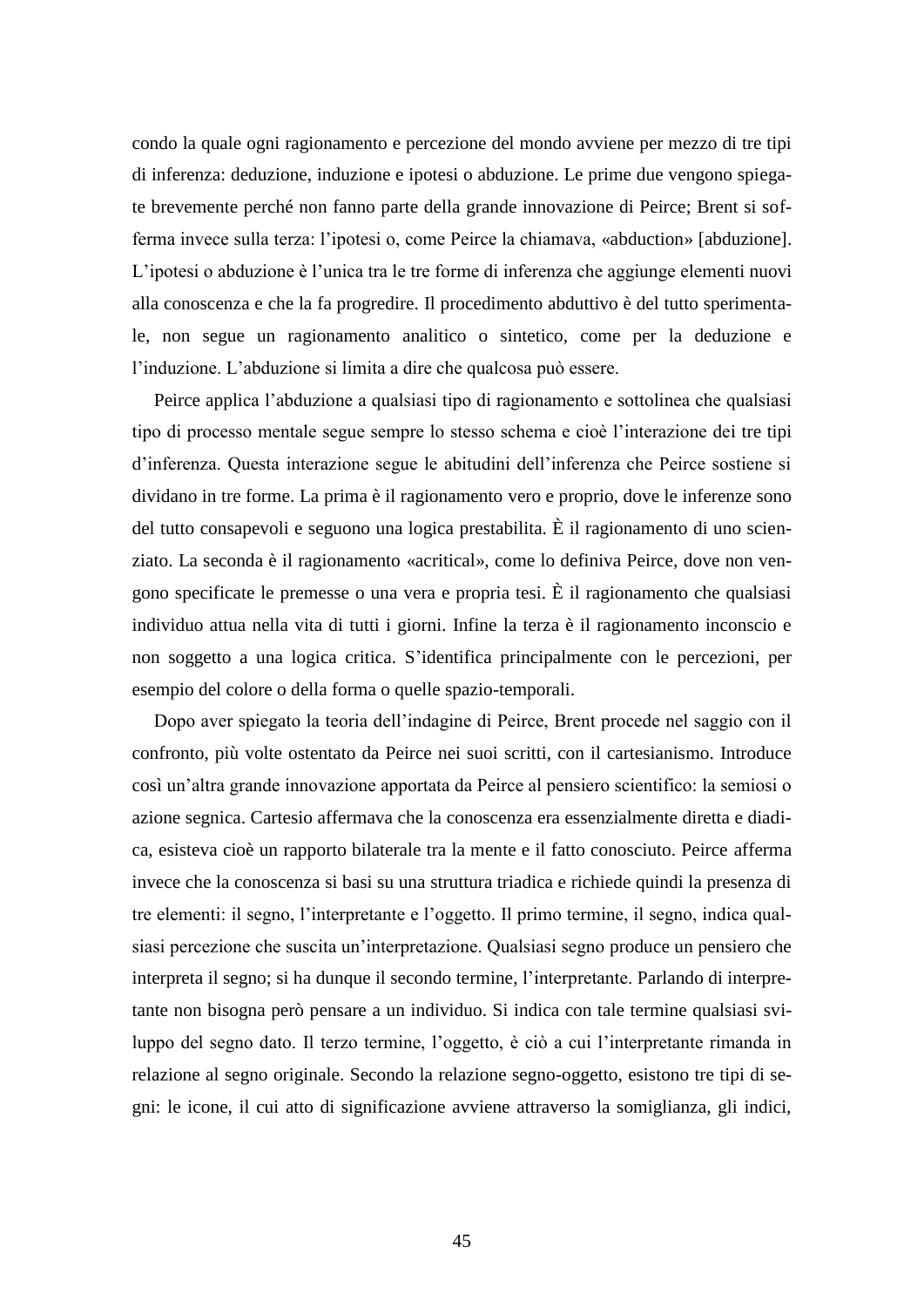che acquistano significato per mezzo di una relazione dinamica con l'oggetto, e infine i simboli, che sono i segni convenzionali.

Un chiarimento è però d'obbligo. Nel saggio, Brent sembra rivendicare una certa opposizione di Peirce verso Ferdinand de Saussure, il quale riteneva che la relazione tra segno e oggetto fosse diadica e non triadica come afferma invece Peirce. Tale opposizione alle idee di Saussure è però impensabile da parte di Peirce poiché i due non entrarono mai in contatto e non lessero mai i rispettivi scritti. Peirce pertanto non poteva conoscere il pensiero di Saussure. La sua rivendicazione di una relazione triadica in contrapposizione con quella diadica si rivolge invece a Cartesio, come lo stesso Brent aveva spiegato in precedenza nel saggio. Cartesio infatti aveva già parlato di una relazione diadica tra segno e oggetto.

Nel corso dell'analisi e come conclusione del saggio, Brent applica l'azione segnica o semiosi alla psicoanalisi, spiegando come già Freud procedesse nel suo lavoro attraverso un processo semiotico. Brent individua negli scritti di Freud relativi a un caso di isteria da lui curato, quello di Elizabeth Von R., i tre termini della semiosi e cioè il segno, l'oggetto e l'interpretante. Brent individua nel dolore della donna il segno, il punto in cui prova dolore è l'oggetto e l'interpretante è il motivo per cui il dolore si produce sempre in quel determinato punto. Nel caso di Elizabeth Von R., l'interpretante è il ricordo di quando suo padre ogni mattina appoggiava la gamba sulla sua coscia mentre lei gli cambiava la benda della ferita. Secondo Brent, Freud è consapevole del carattere semiotico della sua analisi. Inoltre Brent sostiene che dal primo segno nasca una seconda semiosi che egli chiama «semiosi terapeutica» dove il segno è il dolore, l'oggetto la memoria e l'interpretante il dialogo tra l'analista e il paziente. Da questa semiosi ne nasce un'altra e un'altra ancora finché il segno originale non diventa interpretante e quindi la terapia arriva alla conclusione.

Dopo aver presentato alcuni dettagli biografici di Peirce e alcune delle teorie fondamentali da lui proposte, Brent termina il saggio rivolgendosi direttamente al lettore, come ha ripetuto più volte durante il saggio, sottolineando il carattere introduttivo del suo scritto. Il suo saggio ha lo scopo di presentare una panoramica delle idee di Peirce e la loro applicazione alla teoria psicoanalitica, tema che verrà poi affrontata dai singoli saggi presenti nella raccolta.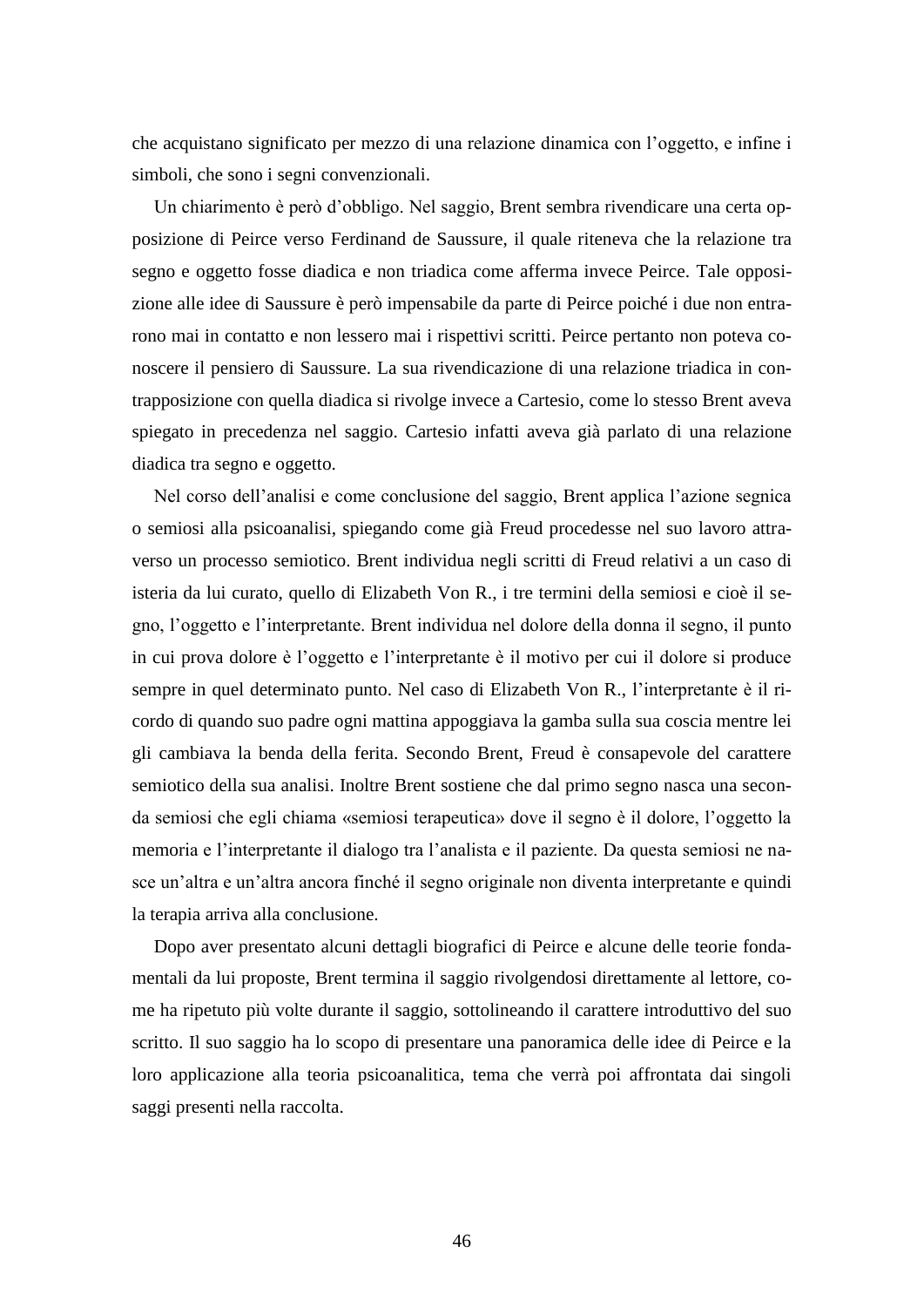Al termine del saggio e prima dei riferimenti bibliografici, l'autore dà al lettore una breve spiegazione delle sigle da lui usate all'interno del saggio. Sono sigle che indicano convenzionalmente gli scritti di Peirce così come sono catalogati. Secondo questa convenzione per *CP* si intendono i *Collected Papers* e con la sigla MS o MSL i manoscritti o le lettere manoscritte di Peirce.

Le due parti in cui si divide il saggio, quella che narra la vita di Peirce e quella che ne racconta le idee, seguono regole narratologiche differenti proprio per la diversità nello scopo che l'autore si è prefisso nelle due fasi del saggio. Nella prima parte il racconto segue una struttura più romanzata in cui l'autore presenta attraverso una serie di analessi o flashback gli avvenimenti salienti che hanno caratterizzato la vita di Peirce. Ritorna quindi al rapporto con il padre Benjamin e racconta aneddoti sul suo modello educativo spesso opprimente: «Benjamin concentrated his demanding regimen in [mathematics], sometimes forcing Charles to play continuous games of double dummy whilst through the night, while he criticized every error and its nature. Benjamin rarely provided young Charles with a theorem in mathematics, instead giving him examples or outcomes and requiring him to work out the mathematical principles for himself by the use of diagrams alone».

Oltre al rapporto col padre che ha un ruolo saliente nel racconto biografico, Brent si sofferma anche sul rapporto tra Peirce e la religione. Anche qui torna indietro nel tempo con un'analessi ma in questo caso lascia spazio alle parole di Peirce contenute nei manoscritti, nei quali racconta la sua esperienza mistica avvenuta nel 1892 all'età di cinquant'anni nella chiesa episcopale St. Thomas a New York.

La seconda parte del saggio, dedicata all'esposizione delle principali idee di Peirce, segue un altro schema narrativo. Se prima il tempo verbale più usato era il passato, ora Brent attualizza l'analisi del pensiero di Peirce ricorrendo, nella maggior parte dei casi, al presente. L'uso di questo tempo verbale rende ancora più attuali le idee innovative di Peirce nonostante risalgano a circa un secolo fa. Nella seconda parte Brent usa il passato solo nel presentare il pensiero di Cartesio in contrapposizione a quello di Peirce.

Nel saggio è molto importante il rapporto con il lettore. L'autore del saggio predilige un contatto diretto con il lettore piuttosto che una narrazione impersonale. Lo dimostra l'uso del pronome «I» nel testo originale: «Germane to the subject of this volume, I add experimental psychology and psychology of the conscious and unconscious mind and of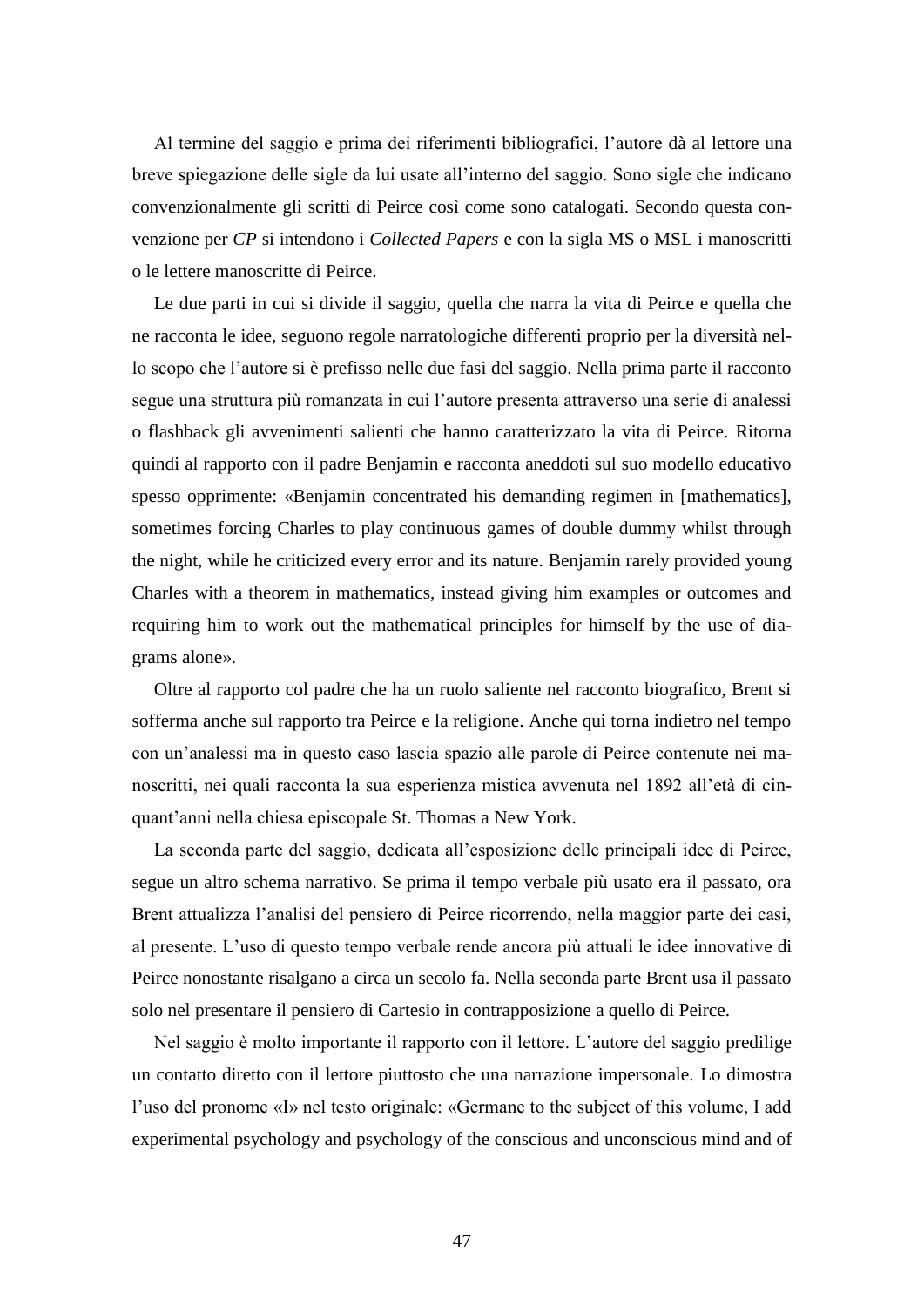the self and self-consciousness» o nell'introduzione alla seconda parte del saggio «[…] I will now provide an introduction to what is a thoroughly American foundation for a very different way of looking at human psychology, beginning with pragmatism, his theory of inquiry». Un altro elemento che dimostra questa presenza dell'autore è l'aggettivo «my»: «Before December 1991, when the department ended censorship of its biographical Peirce material by permitting publication of my biography […]». Qui Brent si riferisce alla pubblicazione della sua biografia su Peirce apparsa nel 1993 dal titolo *Charles Sanders Peirce: A Life*.

### <span id="page-52-0"></span>**Il linguaggio**

Il linguaggio utilizzato da un autore dipende fortemente dal tipo di lettore che l'autore si è prefissato durante lo svolgimento del suo lavoro. Il saggio scritto da Joseph Brent dal titolo *A Brief Introduction to the Life and Thought of Charles Sanders Peirce* è il testo introduttivo alla raccolta di saggi dal titolo *Peirce, Semiotics, and Psychoanalysis* edita dalla *The Johns Hopkins University Press* e i diritti della raccolta sono in possesso del *Forum on Psychiatry and the Humanities*. Si tratta quindi di una pubblicazione specialistica riservata a un pubblico ristretto, molto competente in materie quali psicologia, psicoanalisi e semiotica.

Joseph Brent usa un linguaggio specialistico dando per scontati molti concetti, consapevole della competenza del lettore del suo saggio. I termini settoriali sono molti, principalmente legati alla psicoanalisi e alla medicina. Brent parla di nevralgia del trigemino, di disturbo bipolare e di morbo di Bright. Li introduce nel testo senza fornire una spiegazione del loro significato. In questo caso la spiegazione sarebbe stata superflua visto che il pubblico di destinazione del saggio ha uno spettro di conoscenze che ingloba la medicina ed è sicuramente a conoscenza del significato di tali parole.

I termini medici non sono gli unici a comparire nel testo senza un inciso esplicativo. Brent introduce concetti di psicoanalisi e di semiotica. Parla per esempio di «modo di pensare diagrammatico e non linguistico», di deduzione induzione e abduzione.

La lingua usata da Brent non è di immediata comprensione, non solo per i termini specialistici, ma anche per una sintassi ricca di subordinate. A una complessità dei concetti corrisponde quindi una complessità del linguaggio. Brent fa ampio uso di "connet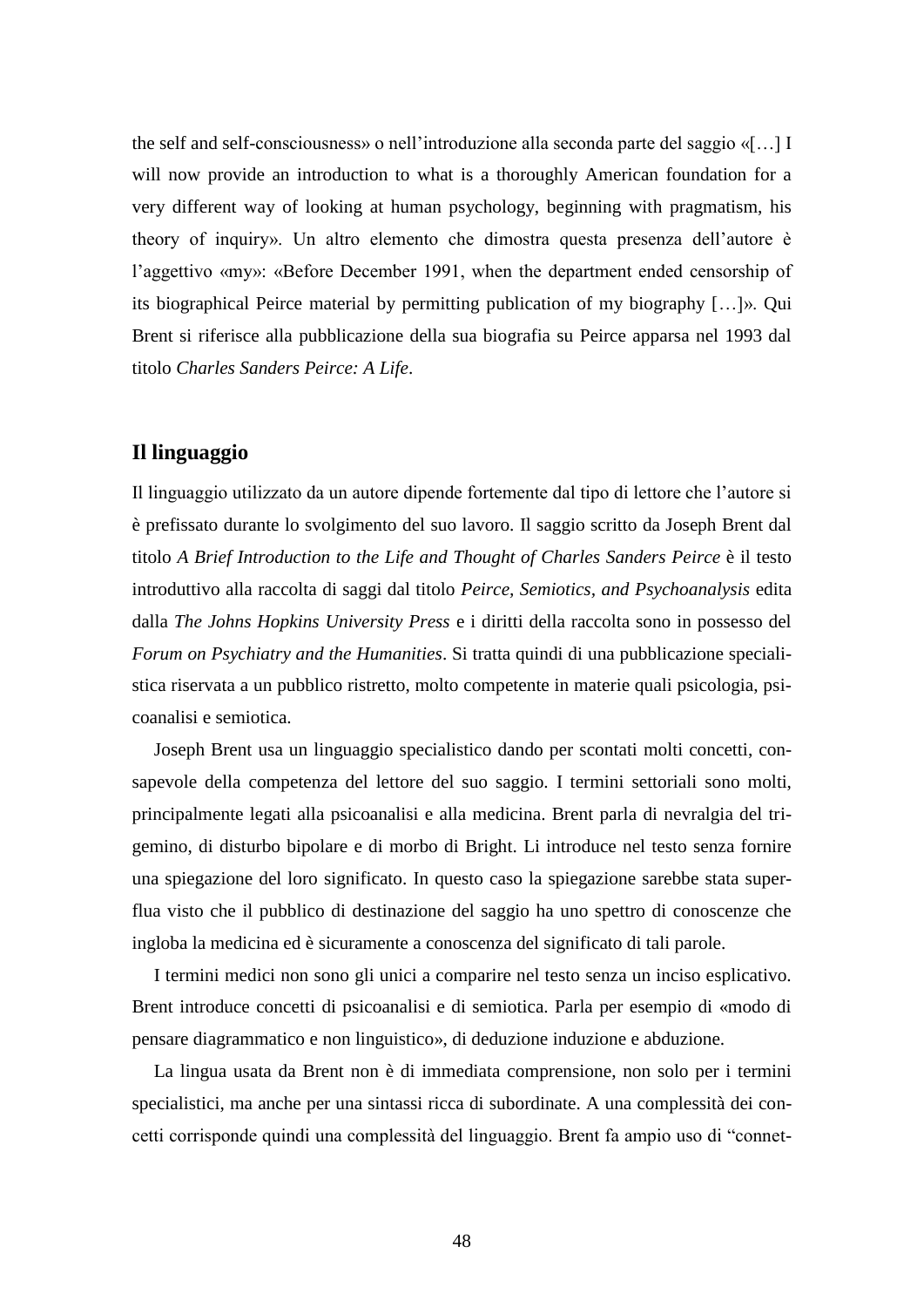tori" come *while*, *despite* e *nor*. Riccorre molto spesso alla forma *-ing* preceduta da *by*. Es.: «by permitting publication of my biography», «by using  $[\dots]$  the three types of inference», «by denying that we have direct intuitive knowledge», «by showing how bodily functions generate the energy».

Nel saggio Brent ricorre spesso alle citazioni. Le concentra principalmente sui *Collected Papers* di Peirce e sui suoi manoscritti, per dare spazio alle parole del pragmatico stesso, tema del suo saggio. Poiché le citazioni sono tante, il loro stile e linguaggio meritano una certa considerazione e analisi. Peirce è vissuto a cavallo tra il XIX e il XX secolo; il suo inglese rispecchia quindi la lingua del tempo. Anche il suo linguaggio non è di facile comprensione. La sintassi è ipotattica, ricca di subordinate; le frasi sono lunghe.

I may mention as a reason why I do not offer to put my gratitude for the bounty granted to me into some form of church work, that which seemed to call me today seemed to promise me that I should bear a cross like death for the Master's sake, and he would give me strength to bear it (Brent 2000: 6).

La frase qui sopra è un esempio del linguaggio di Peirce. La frase è molto lunga, si estende su tre righe e la sola forma di punteggiatura è la virgola.

Nell'ultima parte del saggio Brent, affrontando il tema dell'applicazione della teoria semiotica di Peirce in psicoanalisi, inserisce due citazioni di Freud. Anche qui la sintassi è ipotattica, le frasi lunghe e spezzate solo da virgole o punti e virgola.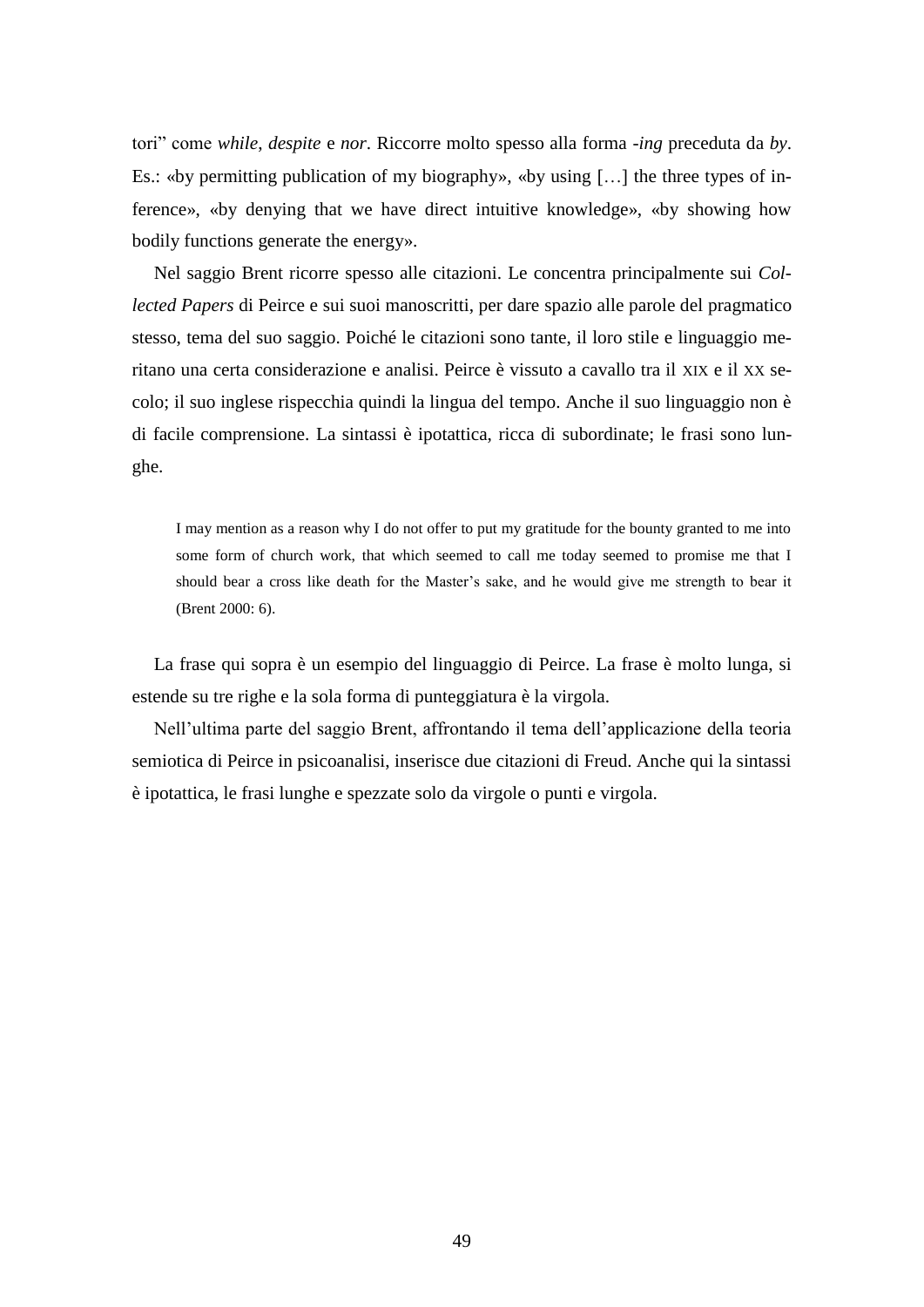## **Analisi traduttologica dell'originale**

#### <span id="page-54-1"></span><span id="page-54-0"></span>**Il lettore modello**

L'autore, Joseph Brent, nello scrivere il saggio si è immaginato il possibile lettore del suo testo. Si instaura tra autore e lettore una cooperazione testuale. Perché la cooperazione testuale avvenga in modo corretto, il lettore reale o empirico deve rispecchiare il lettore immaginato dall'autore reale, o autore empirico. Tale lettore immaginato o lettore modello influenza le scelte dell'autore il quale, a seconda delle caratteristiche del lettore modello, sceglierà quali elementi lasciare impliciti e quali invece spiegare nel testo.

Il saggio di Joseph Brent si rivolge a un lettore modello colto, studente o studioso di psicoanalisi e semiotica. Infatti Brent introduce concetti legati alla medicina psicoanalitica. Parla di nevralgia del trigemino e di disturbo bipolare. Non dà una spiegazione di tali espressioni perché Brent sa che il suo lettore modello conosce tali malattie. Se il lettore modello è a conoscenza di tali malattie la cooperazione testuale tra autore empirico e lettore empirico è andata a buon fine.

Il lettore modello immaginato dall'autore non deve avere solo conoscenze mediche ma anche di psicoanalisi. Introduce concetti come «modo di pensare diagrammatico» o idee appartenute a Freud come «psicologia del Sè», «teoria delle pulsioni» o «relazioni oggettuali». Il lettore modello è quindi un esperto di psicoanalisi. Infatti nonostante il saggio di Brent non sia prettamente incentrato sulla psicoanalisi ma sulla figura di Peirce, gli altri nove saggi della raccolta si concentrano sull'applicazione delle teorie di Peirce, e principalmente della sua teoria segnica o semiotica, alla psicoanalisi.

Brent immagina un lettore modello esperto di psicoanalisi, ma prevede che il lettore implicito sia probabilmente carente in nozioni di semiotica o comunque non conosce alla perfezione le idee e la vita di Peirce. Infatti, come l'autore spiega alla fine del saggio:

This brief and incomplete outline will serve to introduce the man and his thought, so that the essays in this volume may be understood within a framework of connected ideas – the structure of Peirce's architectonic philosophy of inquiry and the problems associated with orthodox psychoanalytic theory (Brent 2000: 14).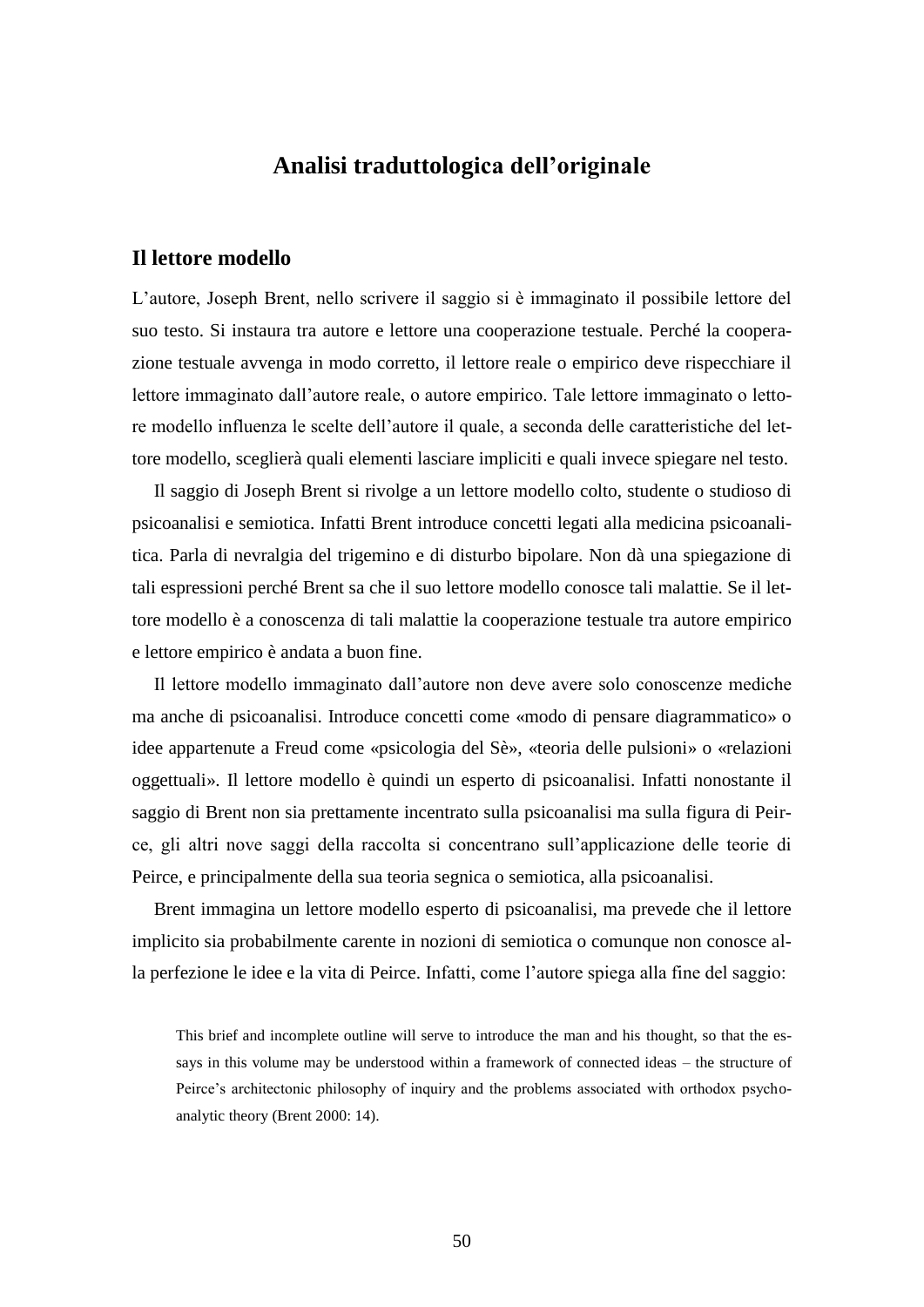Il lettore modello quindi ha una conoscenza più ampia di nozioni di psicoanalisi che di semiotica.

Il lettore modello immaginato dal lettore è generalmente colto. Ha quindi una cultura generale molto ampia. Lo dimostrano due elementi del testo. Il primo è il riferimento alla pièce teatrale di Shakespeare *A Midsummer Night's Dream* (Sogno di una notte di mezza estate). Brent scrive «The word is heard with the ear, but the meaning that it signifies has non more physical properties than a character in *A Midsummer Night's Dream*». Consapevole dell'ampia cultura del suo lettore modello, Brent non specifica di chi sia l'opera. Certamente si tratta di un'opera famosissima che ha fatto la storia della letteratura inglese, ma è comunque da considerarsi come un non-detto da parte dell'autore che instaura una cooperazione testuale con il lettore modello. Il secondo elemento è la citazione dalla poesia di Gertrude Stein: «And as for the symbol "A rose is a rose is a rose", we may add "sometimes a cigar is just a cigar"». La prima citazione è tratta da una poesia di Gertrude Stein, famosa esponente della letteratura americana dell'Ottocento. Anche questo elemento indica la presenza di un non-detto. La cooperazione testuale non viene meno se il lettore empirico, cioè il lettore reale, riconosce la citazione. La seconda citazione è invece una frase di Freud, il che indica, come già detto in precedenza, che tra le conoscenze del lettore modello ci devono essere nozioni di psicoanalisi.

### <span id="page-55-0"></span>**Dominante e sottodominanti**

Essenziale per la traduzione interlinguistica di un testo è l'individuazione della dominante e delle sottodominanti, le quali influenzano le scelte del traduttore che deve mantenere la stessa dominante nel testo tradotto.

Nel saggio scritto da Joseph Brent la dominante è influenzata dalla natura del testo. Trattandosi di un testo saggistico, l'elemento che ha la maggiore importanza è la trasmissione della tesi e della logica delle argomentazioni a sostegno di tale tesi. La dominante è quindi la facile trasmissione delle informazioni al pubblico che legge. Tale dominante indica che la funzione più rilevante di questo testo è la funzione informativa.. Lo scopo dell'autore è comunicare al lettore la sua tesi e sostenerla con varie argomentazione per convincere il pubblico della sua validità. Inoltre, nel caso di questo saggio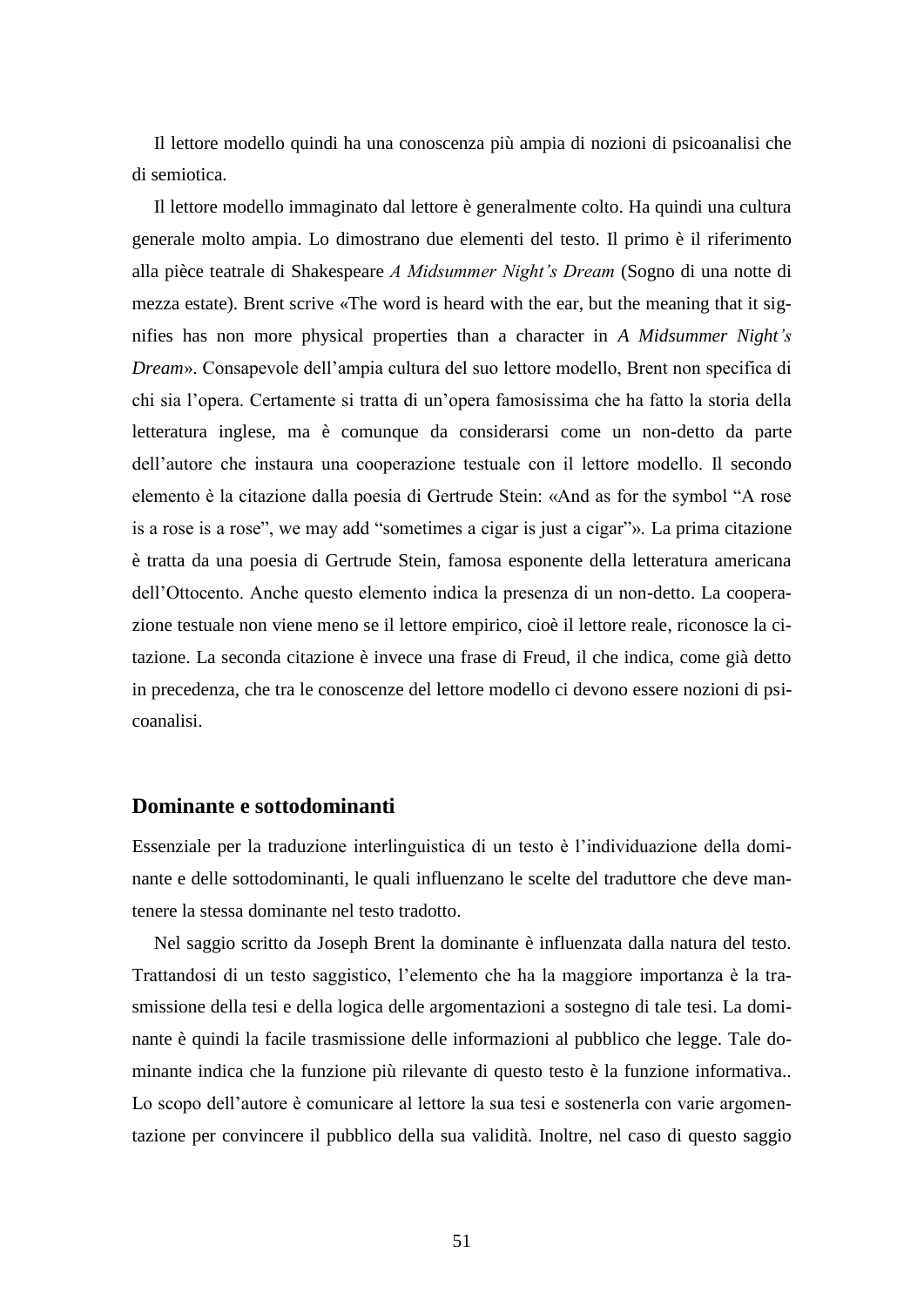che ha un carattere introduttivo a una raccolta di saggi, la funzione informativa è ancora più evidente ed è spiegata anche dallo stesso autore all'interno del testo. Il saggio, infatti, spiega Brent alla fine del testo, si prefigge l'obiettivo di introdurre l'uomo e le sue idee di modo che i successivi saggi raccolti nel volume possano essere interpretati all'interno di una cornice che non è altro che la struttura della filosofia dell'indagine di Peirce e il suo legame con la teoria psicoanalitica ortodossa.

La funzione informativa è la funzione principale del saggio; la funzione estetica rimane invece in secondo piano. Per quanto riguarda le caratteristiche legate al suono come il ritmo, le alliterazioni, le assonanze non seguono una scelta stilistica particolare.

Se la dominante è la funzione informativa del testo, esistono comunque sottodominanti di cui bisogna tenere conto. Nonostante la funzione estetica sia in secondo piano, alcune categorie di tale funzione sono comunque importanti nella trasmissione delle informazioni al lettore del saggio. La funzione estetica infatti non include soltanto il suono ma anche la sintassi, la grammatica e il registro. Quest'ultima è una delle sottodominanti. Poiché il lettore modello è un lettore colto, con una formazione sicuramente universitaria, esperto di psicoanalisi e con un'ampia cultura generale, il registro tenuto da Brent è alto. Tale registro deve rimanere invariato nella traduzione. Il registro alto è dato da marche sia sintattiche che linguistiche. La costruzione sintattica è ricca di subordinate, di frasi lunghe. Ne è un esempio la seguente frase:

By his mid-twenties, his father's deeply held belief in the underlying harmony of religion and science and his marriage to a clergyman's devout and feminist daughter had convinced Charles of the seriousness, if not the truth, of religion to the point that he joined his first wife in the Episcopal church as her condition for the marriage (Brent 2000: 5-6).

Un'altra sottodominante è legata sempre alla funzione estetica. Non riguarda più il registro o la sintassi ma le marche grammaticali del testo. Questa sottodominante è strettamente collegata alla dominante principale, cioè la funzione informativa del testo. La presenza di marche grammaticali, come neologismi o termini settoriali, influiscono sulla trasmissione delle informazioni. Infatti aiutano la comprensione del messaggio del testo perché essendo termini settoriali aiutano a inquadrare il tema del saggio. Sono un esempio di queste marche grammaticali termini come «hypersexuality», «abduction», «interpretant» e «Cartesianism». I termini «abduction» (abduzione) e «interpretant» (in-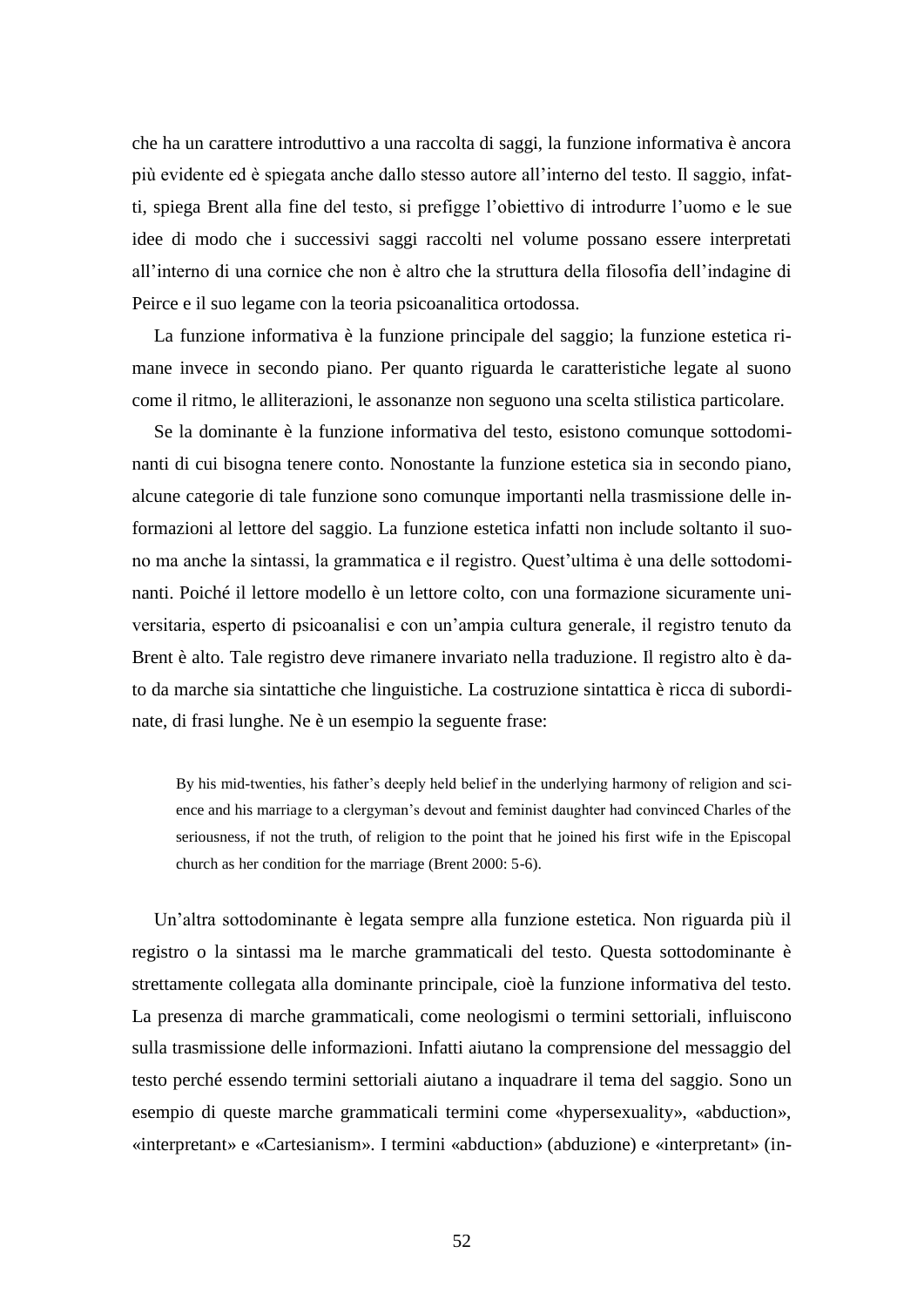terpretante) rivestono un ruolo importante nel saggio. Trattandosi di concetti introdotti proprio da Peirce la loro traduzione è di vitale importanza per la comprensione del saggio.

La ricerca terminologica ha un'importanza particolare nel testo e occupa un'altra sottodominante. Concetti come «theory of inquiry», «habits of inference», «*acritical* reasoning» e «therapeutic semiosis» sono entrati nella terminologia settoriale scientifica grazie a Peirce e poichè sono nozioni ormai universali la traduzione deve essere riconosciuta dal pubblico.

#### <span id="page-57-0"></span>**Strategia traduttiva**

Per un'analisi traduttologica adeguata e approfondita è necessaria un'attenta lettura del prototesto. La lettura deve essere finalizzata alla comprensione della tesi che l'autore propone nel testo; all'individuazione del lettore modello, della dominante e delle sottodominanti, già analizzate nei paragrafi precedenti; alla formulazione di una strategia traduttiva adeguata al testo.

Dopo un'attenta lettura del prototesto, ripetuta più volte, e dopo l'individuazione della tesi, della dominante, delle eventuali sottodominanti, la strategia traduttiva impostata è cominciata con il reperimento dei testi citati nel saggio. La traduzione dei riferimenti bibliografici è quindi stata la prima tappa del processo traduttivo. La maggior parte dei testi inclusi nei riferimenti bibliografici, inseriti alla fine del saggio, appaiono in una traduzione italiana. Alcuni di loro sono studiosi molto noti, come Kant, Lacan, Freud, Cartesio e Saussure.

Nel saggio non compaiono comunque citazioni da tutti i testi inclusi nei riferimenti bibliografici. La citazione che compare nella prima pagina del saggio è tratta dal testo "Beyond Categories: The Lives and Works of Charles Sanders Peirce" di Grattan-Guinness, testo del quale non esiste una traduzione italiana ufficiale. Tale citazione è una delle più difficili del testo poiché si tratta di un elenco di attività di Peirce o di caratteristiche legate alla sua vita. Risulta difficile da tradurre per via della mancanza di un contesto in cui inserire i termini. Per cui ho privilegiato nella traduzione di tali termini l'immediata comprensione dell'espressione. Per esempio l'espressione, con cui inizia la citazione, «a first ranker in western civilization» è stata tradotta «avanguardia della ci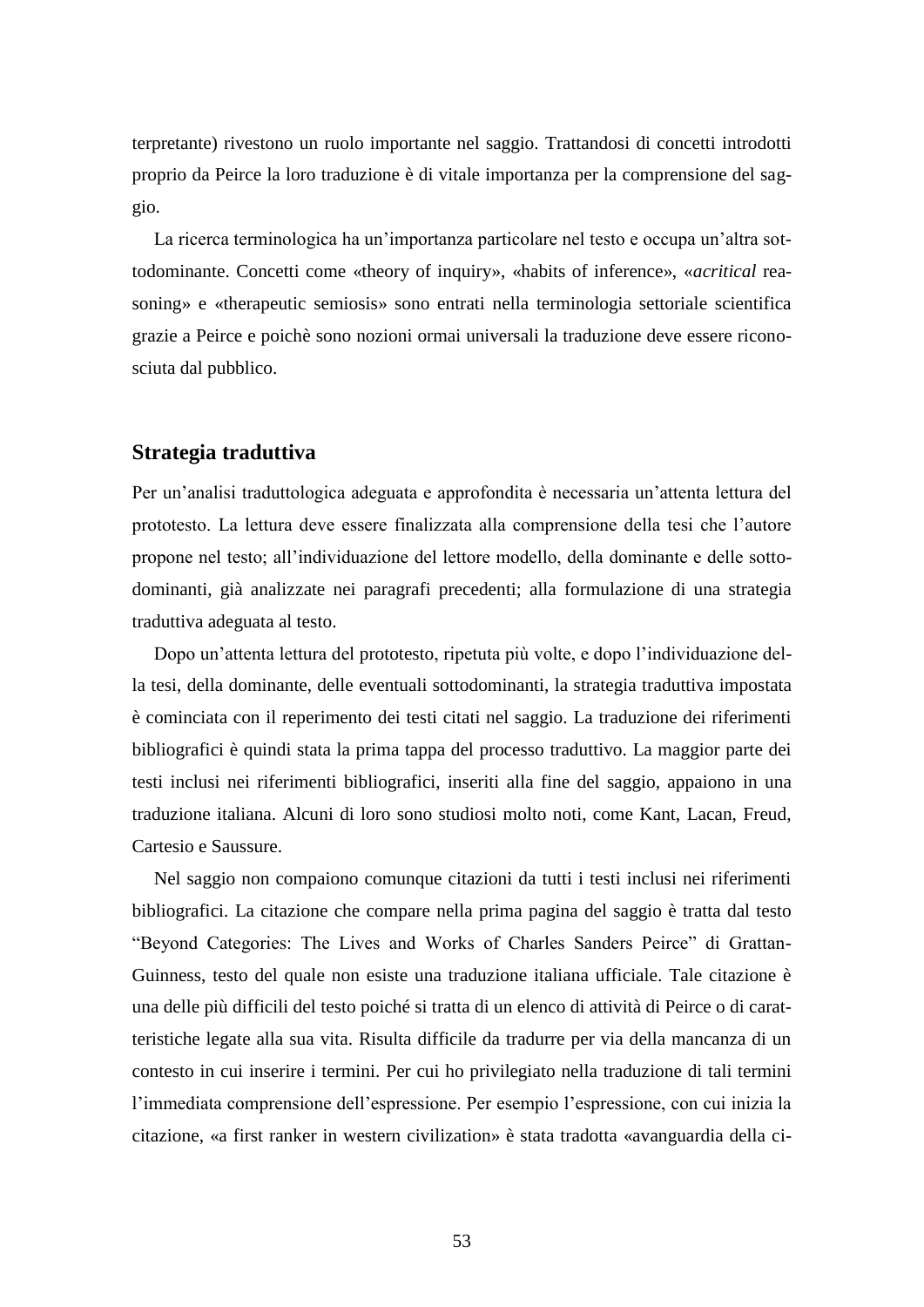viltà occidentale». Anche le altre citazioni del cui testo originale non esiste una traduzione italiana ufficiale sono state tradotte.

Le citazioni di Peirce meritano un capitolo a parte. I testi da cui Brent ha preso le citazioni sono due: i *Collected Papers* e i manoscritti o le lettere manoscritte. I primi sono da lui indicati con la sigla *CP*, i secondi con la sigla MS o MSL. Dei manoscritti non esiste una traduzione italiana ufficiale per cui le citazioni nel testo sono state trattate come tutte le altre citazioni di cui non esiste una traduzione ufficiale italiana. Dei *Collected Papers* esiste invece una traduzione italiana che però racchiude solo una parte di essi. Ho pertanto ripreso tale traduzione quando possibile. Prima di inserire la traduzione italiana delle citazioni ho però verificato che le citazioni di Brent riprendessero il numero corretto di volume e paragrafo dei *Collected Papers* e ho corretto gli eventuali errori. La citazione "If … a man has had no religious experience, then any religion not an affectation is as yet impossible for him; and the only worthy course is to wait quietly till such experience comes. No amount of speculation can take the place of experience" non è tratta da *CP* 1.654 bensì da *CP* 1.655. Come le citazioni "we have non power of thinking without signs" e "all thought whatsoever is a sign, and is mostly of the nature of language" non sono tratte rispettivamente da *CP* 5.285 e 420 ma da *CP* 5.265 e 421.

Un altro errore era presente invece nei riferimenti bibliografici. Il nome del curatore del libro *Sketches and Reminiscences of the Radical Club* non è, come ha erroneamente scritto Brent, Sergeant ma Sargent.

Infine le citazioni presenti nell'ultima pagina sono tratte dalla raccolta in lingua inglese che racchiude tutte le opere di Freud intitolata *The Standard Edition of the Complete Psychological Works of Sigmund Freud*. Per la traduzione italiana ho seguito invece la raccolta di tutte le opere di Freud raccolte in 12 volumi pubblicati da Boringhieri.

Prima di iniziare la traduzione vera e propia del testo, oltre alla ricerca dei libri di cui appaiono le citazioni e di quelli inclusi nei riferimenti bibliografici, ho fatto una ricerca terminologica. Ricerca che è stata mirata a quelle espressioni o termini specialistici. Si tratta di termini medici, semiotici o legati alla teoria psicoanalitica. La traduzione di tali termini o espressioni deve essere coerente con i termini e le espressioni che vengono usate in questi ambiti, medicina semiotica e psicoanalisi, dagli esperti. Alcuni esempi di tali parole sono «trigeminal neuralgia» tradotta con «nevralgia del trigemino»; «Bright's disease» che poteve essere tradotta con «malattia di Bright» mentre la forma più diffusa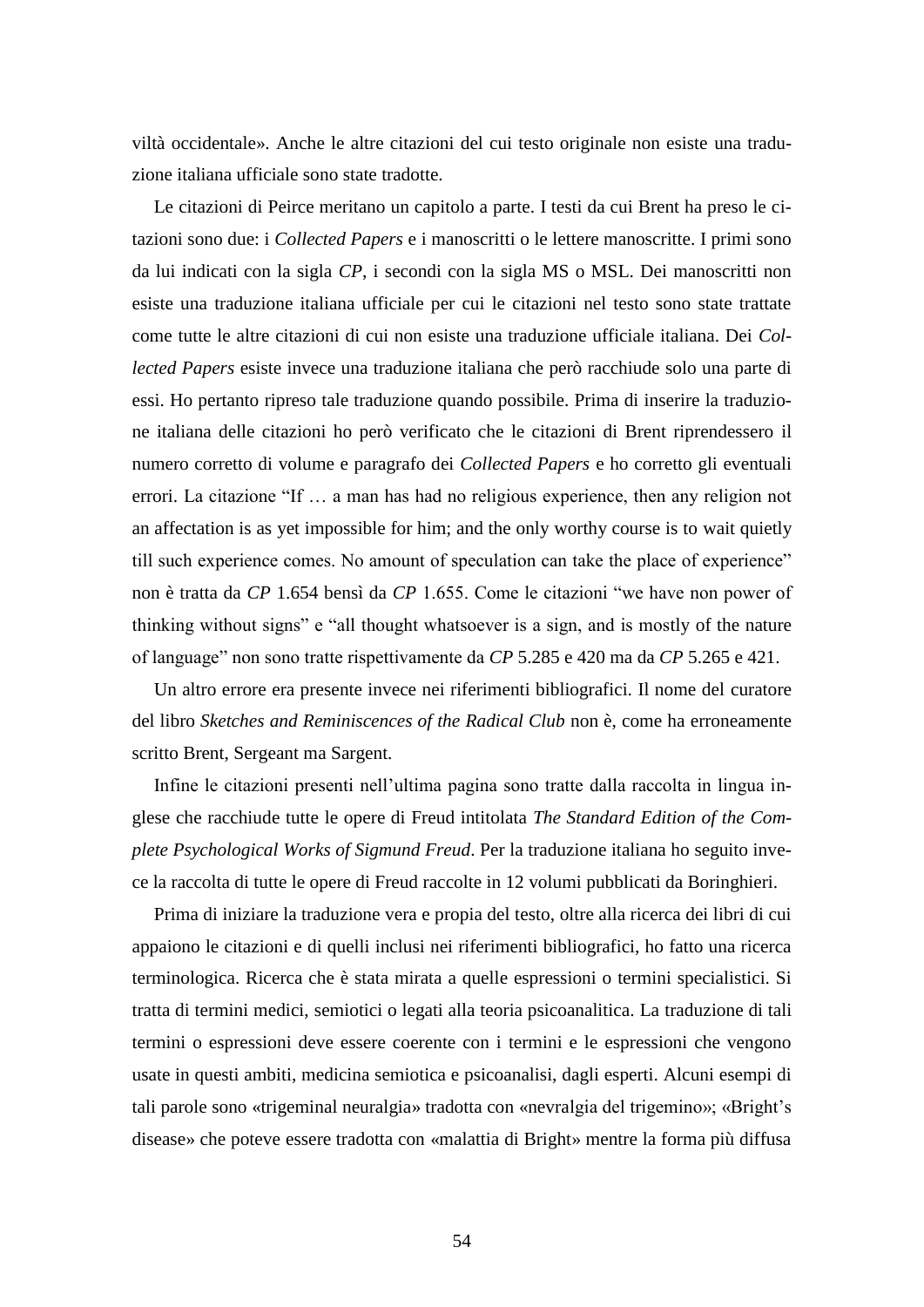è «morbo di Bright»; «bipolar disorder» resa con «disturbo bipolare»; «pedestrianism» della quale ho mantenuto la versione inglese; «theory of inquiry» tradotta con «teoria dell'indagine» in quanto è una delle espressioni introdotte da Peirce e la traduzione riconosciuta è proprio questa; «inference» «deduction» «induction» e «abduction» sono state tradotte rispettivamente con «inferenza» «deduzione» «induzione» e «abduzione»; «habits of inference» con «abitudini inferenziali»; «*acritical* reasoning» con «ragionamento acritical» con il corsivo inglese reso con le virgolette caporali a racchiudere la parola «acritical»; «Cartesianism» con il termine «cartesianismo» con la lettera minuscola; i termini «sign» «object» «interpretant» introdotti proprio da Peirce sono stati tradotti con «segno» «oggetto» e «interpretante»; le parole «icons» «indexes» e «symbols» con «icone» «indici» e «simboli»; l'espressione introdotta da Brent «therapeutic semiosis» con «semiosi terapeutica».

Per i termini semiotici alla base del suo pragmatismo ho usato come fonte di riferimento la traduzione italiana dei *Collected Papers* e il volume *Storia della traduzione di Bruno Osimo* edito da Hoepli.

Il termine «inquiry» ha sollevato un problema nella traduzione. Se per l'espressione «theory of inquiry» la traduzione più appropriata è «teoria dell'indagine», il problema si pone nella resa in italiano del termine «inquirers» che in inglese pone un chiaro legame con la parola «inquiry». Il termine italiano «indagatori», anche se mantiene il rimando alla «teoria dell'indagine», non racchiude il vero significato della parola inglese. Quando Brent afferma nel saggio che «Peirce replaces Cartesian intuition with the community of scientific inquirers», la parola italiana «indagatori» non può comprendere la comunità scientifica. Pertanto ho deciso di usare il termine «ricercatori» a discapito del rimando con la parola «indagine».

Riguardo all'approccio verso la terminologia presente nel testo, resta da fare un'altra considerazione a livello grafico. I termini tipici della filosofia di Peirce, che in inglese risultavano scritti in corsivo, sono stati scritti in tondo e racchiusi tra le virgolette caporali. Inoltre tali parole sono state lasciate in inglese poiché termini originari della filosofia di Peirce e che pertanto lo studioso usava in inglese. Per esempio il termine *interpretant* che appare in corsivo in inglese, nella traduzione italiana è stato reso nella forma grafica «interpretant».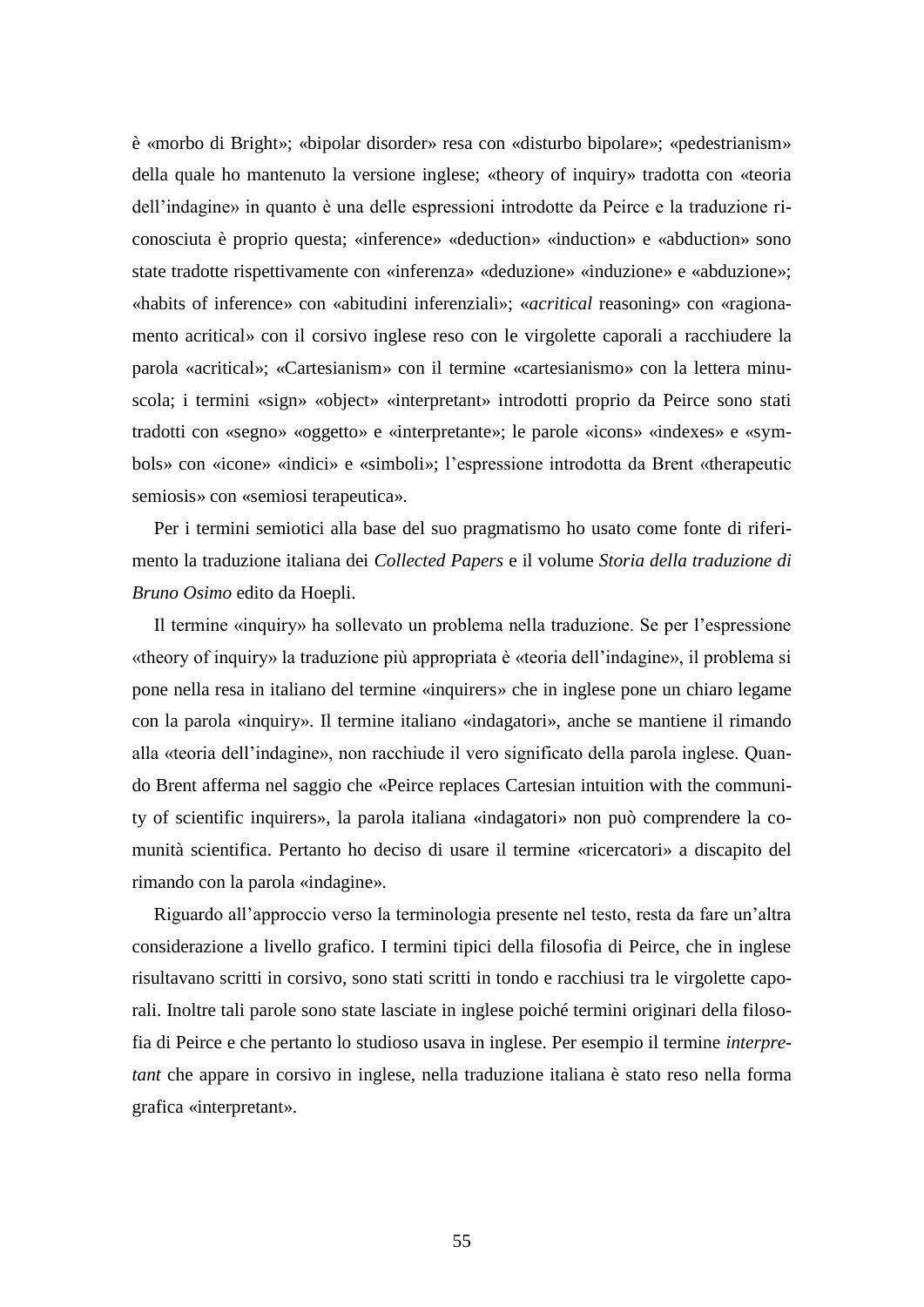Dopo aver affrontato la ricerca terminologica, ho potuto iniziare la traduzione vera e propria. Per la traduzione ho tenuto a mente i risultati delle due analisi: quella testuale e quella traduttologica. Ho considerato quindi il registro e la sintassi del prototesto dal punto di vista formale e il lettore modello che Brent si era prefissato e la dominante che avevo individuato in precedenza.

Brent si era immaginato, nella stesura del saggio, un lettore modello colto, esperto di psicoanalisi, con nozioni non approfondite di semiotica. Il lettore modello non aveva come qualità necessaria una conoscenza approfondita della figura di Peirce. Nel tradurre mi sono prefissata lo stesso lettore modello di Brent. Pertanto ho immaginato come possibili lettori modelli studiosi di psicoanalisi, praticanti di tale disciplina o studenti universitari.

L'identificazione del lettore modello ha portato a una scelta del registro del saggio e della sua struttura sintattica. Poiché il lettore modello ha un livello di cultura molto elevato ho deciso di mantenere un registro alto anche nella traduzione. Per innalzare il registro si sono preferiti, per esempio, deittici come «tale» al posto di «questo»; per tradurre il verbo «assumes» si è optato per la forma «si assume» rara nell'italiano quotidiano ma utilizzabile nei testi saggistici specialistici.

Il registro alto non è dato solo da scelte terminologiche, ma anche da costruzioni sintattiche. Anche in questo caso ho deciso di seguire l'originale mantenendo la lunghezza delle frasi e quindi rispettando la punteggiatura del prototesto. Le frasi che occupavano nel saggio inglese anche sei righe, nell'italiano mantengono la stessa lunghezza. Le subordinate del testo originario rimangono numerose anche nel testo italiano. Questa scelta non va però a discapito del senso. Oltre al registro, alla struttura sintattica e al lettore modello, ho tenuto bene a mente nella traduzione anche la dominante. Dominante che coincide con la funzione informativa del testo. Poiché la trasmissione delle informazioni, più precisamente della tesi del saggio, è l'obiettivo fondamentale del testo, la struttura sintattica non ostacola tale comunicazione del senso. Ho mantenuto la stessa struttura sintattica modificando quegli elementi che potessero rendere le frasi poco comprensibili o che potessero inficiare la trasmissione del significato. Per esempio la frase «Germane to the subject of this volume, I add experimental psychology and psychology of the conscious and unconscious mind and of the self and self-consciousness» poteva creare equivoci nella comprensione del senso. Brent fa un riferimento al titolo del libro e af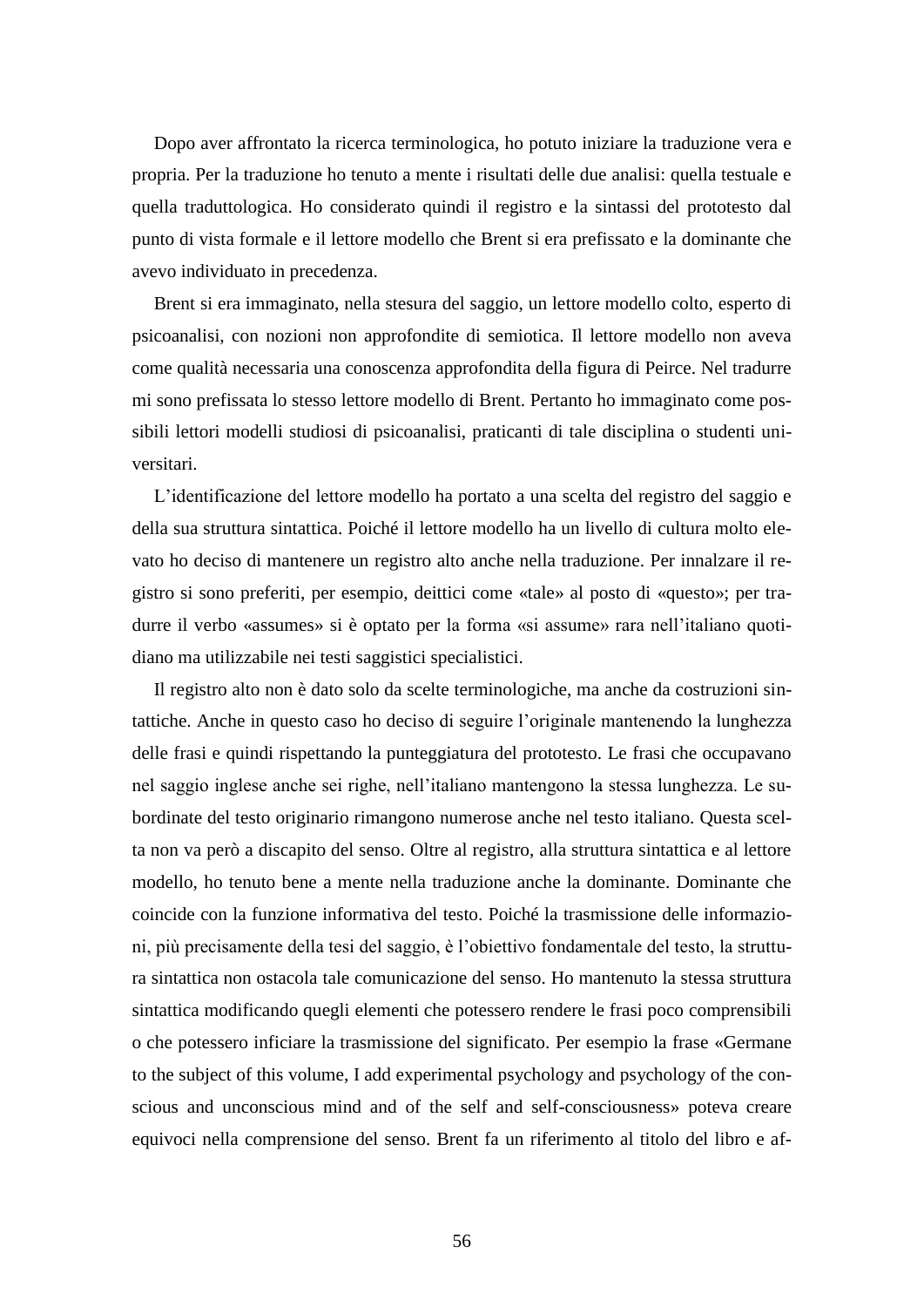ferma di aggiungere a tale argomento, che comprende «Semiotics and Psychoanalisis», anche «experimental psychology and psychology of the conscious and unconsciuos mind and of the self and self-consciousness». Tale frase però appare dopo l'elenco di aggettivi e qualità positive e negative attribuite a Peirce da Grattan-Guinness. Poteva quindi crearsi un'ambiuguità della frase. Per questo motivo ho deciso di trasformare i sostantivi indicanti le scienze con sostantivi che si riferissero ancora una volta alla persona di Peirce seguendo l'elenco precedente. Ho pertanto tradotto la frase «In attinenza con l'argomento di questo libro aggiungo psicologo sperimentale e psicologo della mente conscia e inconscia e del Sè e dell'autocoscienza».

Per quanto riguarda l'aspetto grafico non ci sono stati cambiamenti particolari, ma solo un adattamento alle norme redazionali più comuni in italiano. Seguendo tali norme i tre puntini «…» che in inglese indicano un salto nel testo sono stati sostituiti con […]. Le citazioni che in inglese vengono introdotte con le virgolette alte, "", in italiano sono state racchiuse tra virgolette caporali, « ». Il corsivo è stato usato per le parole straniere nel testo come nel caso di *gauche*, per i titoli di saggi e libri citati nel testo e per quelle parole o espressioni di particolare importanza che si è voluto mettere in risalto. Le parole che assumono la connotazione di termini e di cui si fornisce una spiegazione sono invece state racchiuse dalle virgolette caporali « ». In alcuni casi tali parole, poiché frutto della filosofia di Peirce, sono state lasciate in inglese. Per esempio nella frase «The second is what Peirce called *acritical* reasoning», l'ultima espressione è stata resa nella forma grafica ragionamento «acritical».

#### <span id="page-61-0"></span>**Potenziale residuo e residuo effettivo**

Nel saggio di Joseph Brent il potenziale residuo può essere analizzato sotto due punti di vista: l'aspetto terminologico e scientifico e l'aspetto culturale. Dal primo punto di vista, quello terminologico e scientifico, non ho evidenziato un probabile residuo potenziale. Pertanto non vi è un residuo effettivo nella traduzione. Certamente tale residuo può crearsi se il lettore reale o effettivo non corrisponde con il lettore modello che mi sono immaginata nel tradurre il testo originale. Requisito principale del lettore modello è un'ottima conoscenza della psicoanalisi e della sua terminologia e una sufficiente co-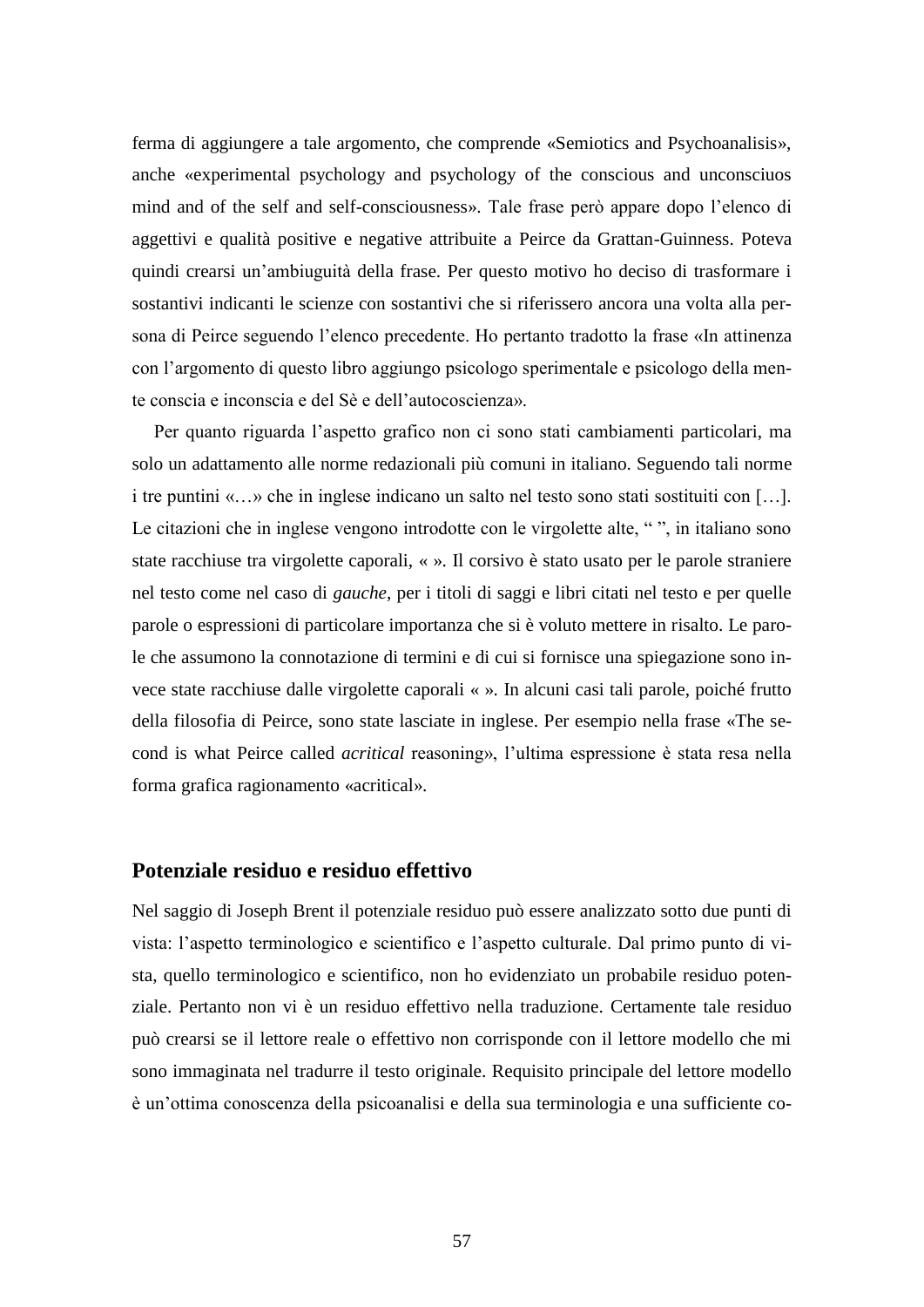noscenza di termini semiotici. Se tale requisito viene meno è evidente che si creerà un residuo che spetterà al lettore colmare.

Dal punto di vista culturale ho riscontrato un probabile residuo. Nonostante la sfera culturale sembri limitata, nel saggio di Brent, che appare più incentrato sull'aspetto scientifico, si coglie la presenza, inevitabile, di una determinata cultura: quella statunitense. Inevitabile perché l'autore, Joseph Brent, è americano e perché la figura principale da lui analizzata è Charles Sanders Peirce, uno dei più importanti studiosi statunitensi. La presenza di elementi che indicano la rilevanza di tale cultura non sono elementi di disturbo per il lettore modello di Brent. Infatti tale lettore modello proverrà in gran parte dal mondo universitario americano. Il lettore modello della mia traduzione invece di fronte a elementi ricollegabili alla cultura statunitense universitaria potrebbe risentire di un effetto di straniamento. Il lettore statunitense con una buona formazione universitaria ha un rapporto familiare con i nomi delle università americane, che appaiono molto spesso nel saggio di Brent. Il lettore italiano invece nel leggere «Harvard University» o «Johns Hopkins University» sente la connotazione esotica delle parole. Inoltre il lettore statunitense può sicuramente conoscere la figura di Charles W. Eliot che Brent nomina citando una frase di Murphey. Charles W. Eliot è stato nominato rettore della Harvard University nel 1869; il lettore modello di Brent ha sicuramente già sentito tale nome. Il lettore italiano, anche se con una buona formazione universitaria, non è tenuto a conoscere la figura di Charles W. Eliot e il ruolo che ha potuto avere nella censura dei manoscritti di Peirce.

Un altro aspetto legato alla predominanza nel prototesto della cultura statunitense è la religione. Il lettore italiano, per motivi storici, ha probabilmente una formazione cattolica; potrebbe non avere familiarità con parole o espressioni come «nominalmente episcopaliano», «oligarchia puritana» e «fede unitariana».

Infine un residuo può essere causato dai titoli inglesi dei saggi o articoli che Brent cita nel suo saggio. Se a un lettore statunitense il tema di tali saggi è istantaneamente compreso, per il lettore italiano potrebbe risultare più arduo da capire.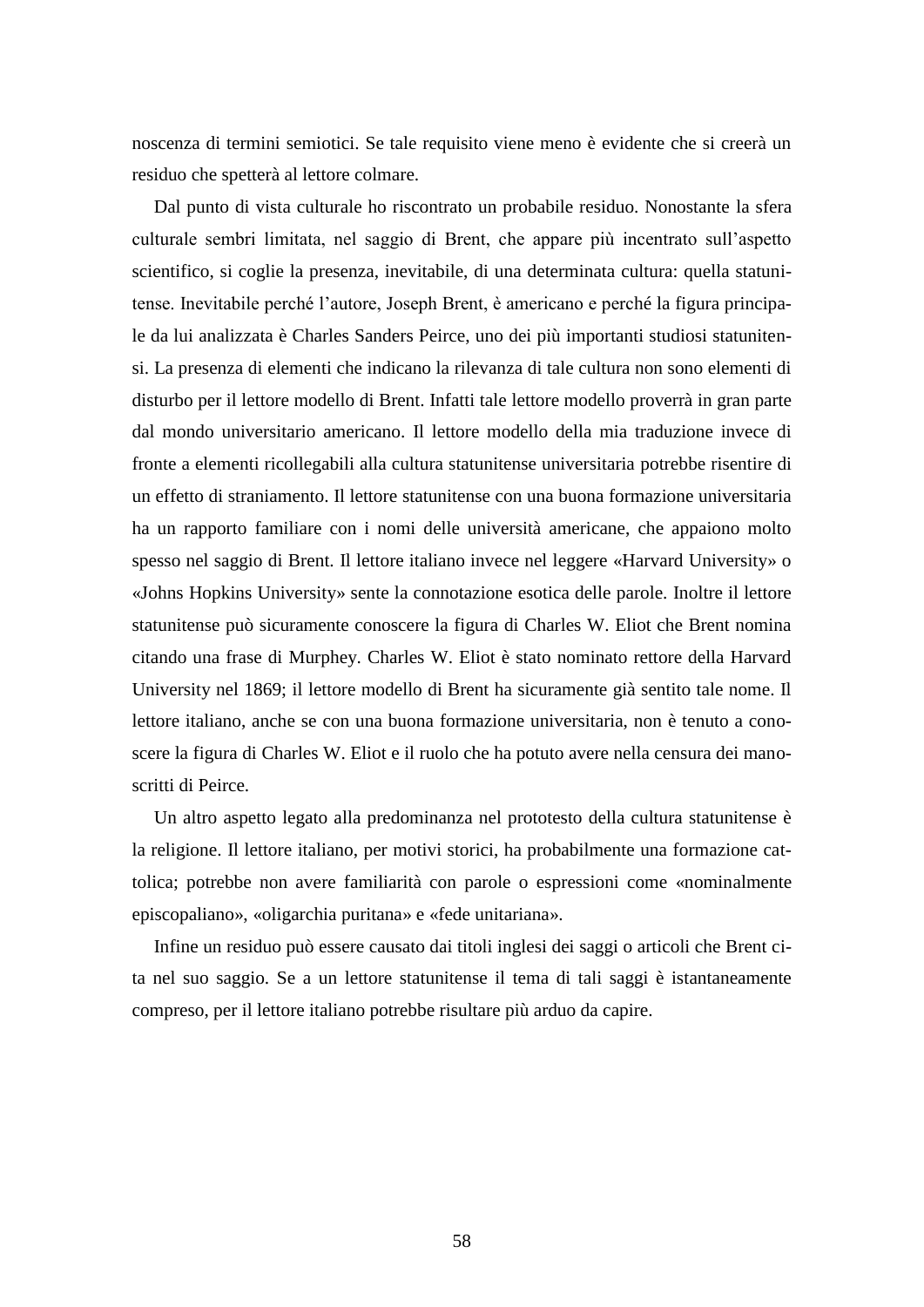## <span id="page-63-0"></span>**Gestione del residuo traduttivo**

Nel paragrafo precedente ho esposto il possibile residuo che si è creato traducendo il prototesto in italiano. Per quanto riguarda i nomi delle università, il riferimento al rettore Charles W. Eliot della Harvard University e al riferimento a determinate religioni poco diffuse in Italia, il residuo è rimasto tale. Tale decisione dipende dal lettore modello prefissato in partenza: poiché uno dei suoi requisiti è un'ampia conoscenza generale tali nozioni possono far parte di tale conoscenza. Per quanto riguarda i titoli dei saggi inseriti nel testo, ho deciso di inserire delle note con una traduzione italiana. Tale scelta dipende dalla dominante: poiché la funzione informativa è quella prevalente nel testo, il lettore deve poter accedere alle informazioni in maniera eguale al lettore statunitense.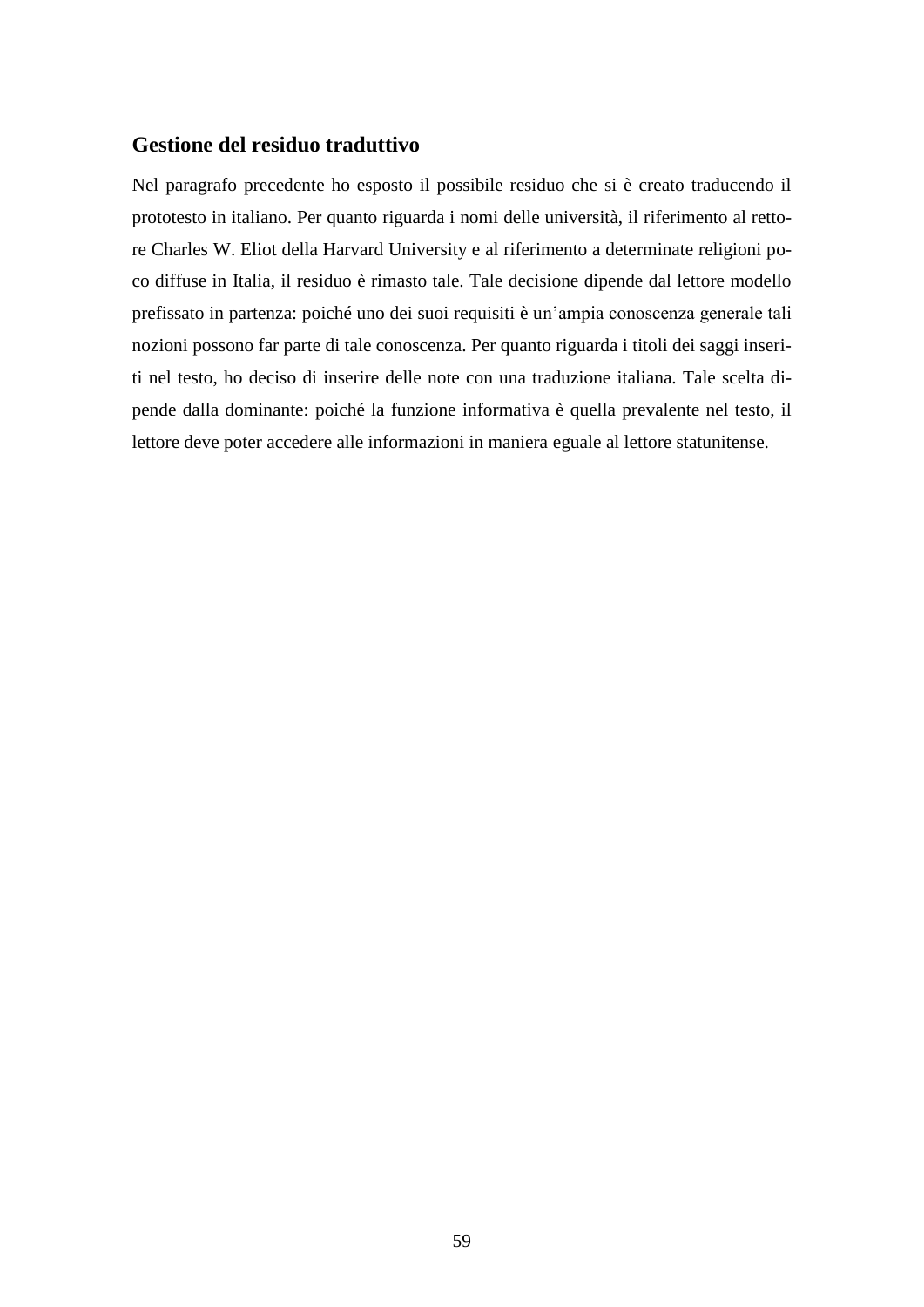## **Riferimenti bibliografici**

- <span id="page-64-0"></span>AA.VV., *Enciclopedia medica di selezione per la famiglia*, Milano, Selezione dal Reader's Digest, 1977.
- Associazione Laura Saiani Consolati, *Psichiatria Brescia*, disponibile in internet all'indirizzo www.psichiatriabrescia.it/disturbobipolare.html, consultato nel maggio 2008.
- BONFANTINI, Massimo A. e PRANI, Giampaolo, *Opere*. *Charles Sanders Peirce*, Milano, Bompiani, 2003
- BRENT, Joseph, *The Singular Experience of Peirce Biographer, in* Joseph Ransdell Arisbe, *The Peirce Gateway*, disponibile in internet all'indirizzo http://www.cspeirce.com/menu/library/aboutcsp/brent/singular.htm, consultato nel maggio 2008.
- Center for the Study of Language and Information della Stanford University (USA), *Stanford Encyclopedia of Philosophy*, disponibile in internet all'indirizzo http://plato.stanford.edu/entries/peirce/#bio, consultato nel maggio 2008: dizionario di filosofia on-line creato dal Center for the Study of Language and Information della Stanford University (USA).
- CHINES, Loredana e VAROTTI, Carlo, *Che cos'è un testo letterario*, Roma, Carocci, 2001.
- ECO, Umberto, *Lector in fabula. La cooperazione interpretativa nei testi narrativi*, Milano, Bompiani, 1979.
- GANDOLFI, Angelo, *Centro virtuale per la nevralgia del trigemino*, disponibile in internet all'indirizzo www.nevralgiatrigemino.it/diagnostica/int.htm, consultato nel maggio 2008.: centro virtuale per la nevralgia del trigemino a cura del prof. Angelo Gandolfi, Neurochirurgo e Otoneurochirurgo presso il Rome American Hospital, Roma.
- OSIMO, Bruno, *Propedeutica della traduzione. Corso introduttivo con tavole sinottiche*, Milano, Hoepli, 2005.
- OSIMO, Bruno, *Storia della traduzione. Riflessione sul linguaggio traduttivo dall'antichità ai contemporane*i, Milano, Hoepli, 2006.